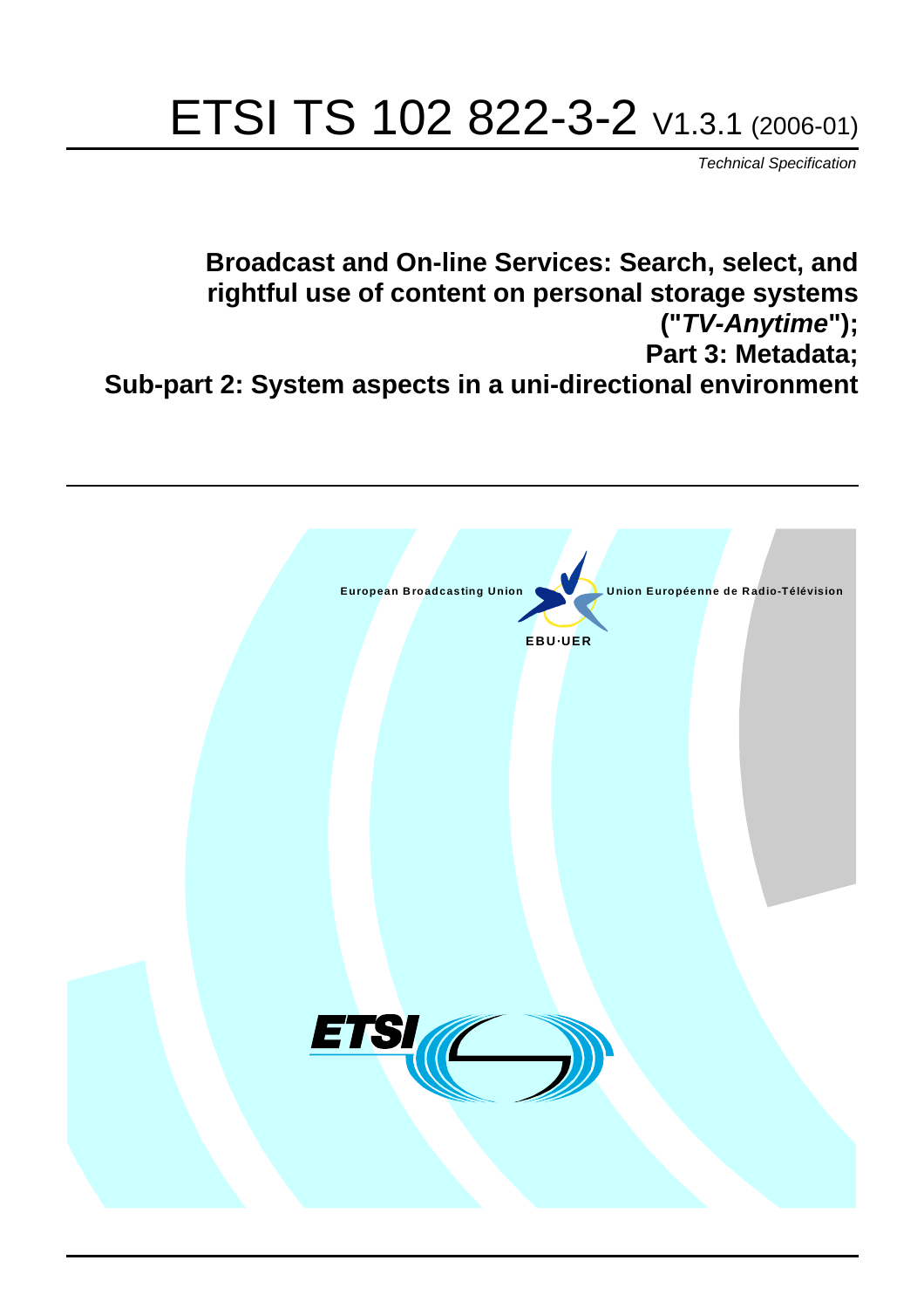Reference

RTS/JTC-TVA-PH1-14-03-02

Keywords

broadcasting, content, data, TV, video

#### **ETSI**

#### 650 Route des Lucioles F-06921 Sophia Antipolis Cedex - FRANCE

Tel.: +33 4 92 94 42 00 Fax: +33 4 93 65 47 16

Siret N° 348 623 562 00017 - NAF 742 C Association à but non lucratif enregistrée à la Sous-Préfecture de Grasse (06) N° 7803/88

#### **Important notice**

Individual copies of the present document can be downloaded from: [http://www.etsi.org](http://www.etsi.org/)

The present document may be made available in more than one electronic version or in print. In any case of existing or perceived difference in contents between such versions, the reference version is the Portable Document Format (PDF). In case of dispute, the reference shall be the printing on ETSI printers of the PDF version kept on a specific network drive within ETSI Secretariat.

Users of the present document should be aware that the document may be subject to revision or change of status. Information on the current status of this and other ETSI documents is available at <http://portal.etsi.org/tb/status/status.asp>

If you find errors in the present document, please send your comment to one of the following services: [http://portal.etsi.org/chaircor/ETSI\\_support.asp](http://portal.etsi.org/chaircor/ETSI_support.asp)

#### **Copyright Notification**

No part may be reproduced except as authorized by written permission. The copyright and the foregoing restriction extend to reproduction in all media.

> © European Telecommunications Standards Institute 2006. © European Broadcasting Union 2006. All rights reserved.

**DECT**TM, **PLUGTESTS**TM and **UMTS**TM are Trade Marks of ETSI registered for the benefit of its Members. **TIPHON**TM and the **TIPHON logo** are Trade Marks currently being registered by ETSI for the benefit of its Members. **3GPP**TM is a Trade Mark of ETSI registered for the benefit of its Members and of the 3GPP Organizational Partners.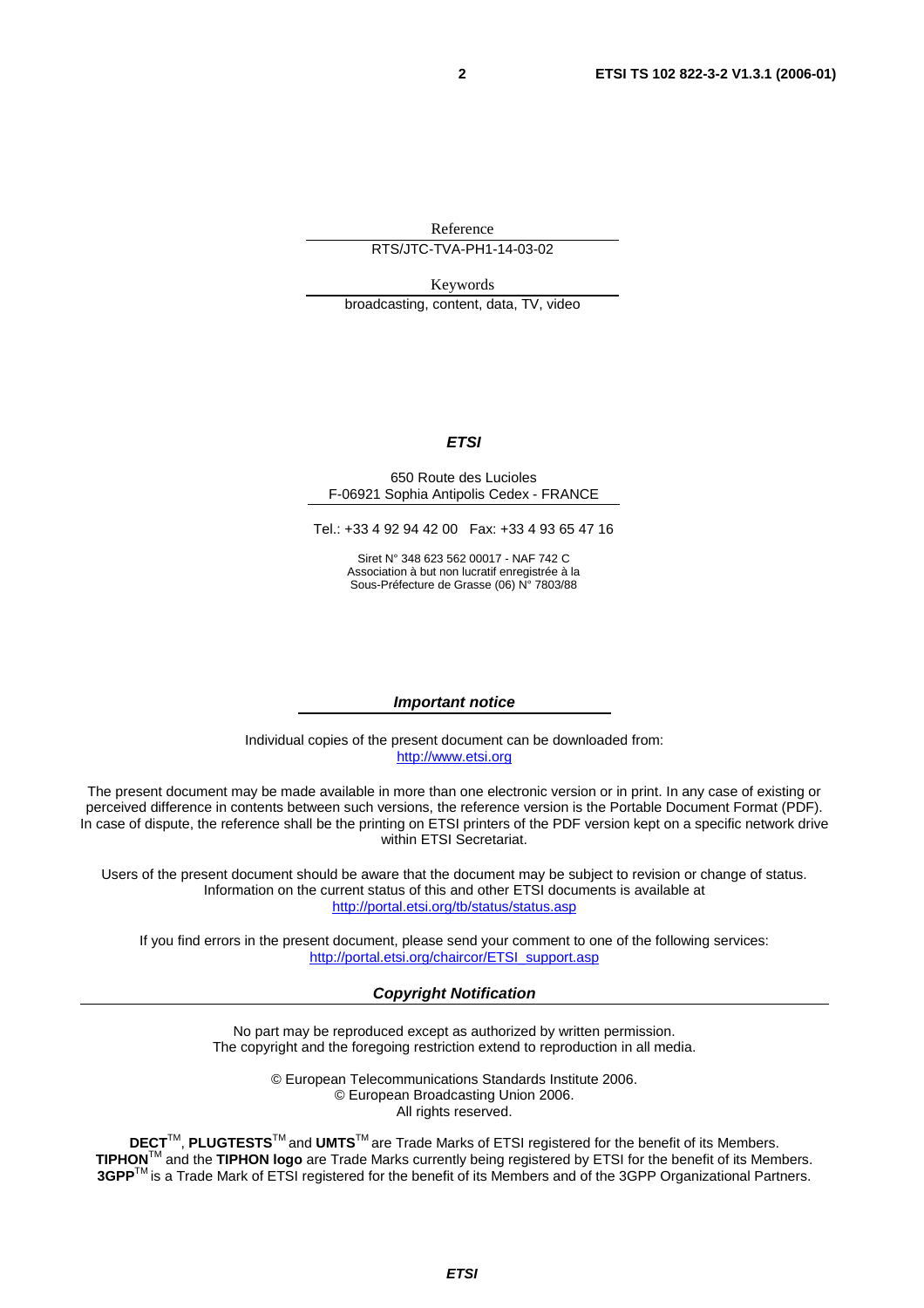# Contents

| 1                    |  |     |  |
|----------------------|--|-----|--|
| 2                    |  |     |  |
| 3                    |  |     |  |
| 3.1                  |  |     |  |
| 3.2                  |  |     |  |
| 3.3                  |  |     |  |
| 4                    |  |     |  |
| 4.1                  |  |     |  |
| 4.1.1                |  |     |  |
| 4.1.2                |  |     |  |
| 4.1.3                |  |     |  |
| 4.1.4                |  |     |  |
| 4.2                  |  |     |  |
| 4.2.1                |  |     |  |
| 4.2.2                |  |     |  |
| 4.2.3                |  |     |  |
| 4.2.4<br>4.2.5       |  |     |  |
| 4.3                  |  |     |  |
| 4.3.1                |  |     |  |
| 4.3.1.1              |  |     |  |
| 4.3.1.2              |  |     |  |
| 4.3.1.3              |  |     |  |
| 4.3.1.4              |  |     |  |
| 4.3.1.5              |  |     |  |
| 4.3.1.6              |  |     |  |
| 4.3.1.7              |  |     |  |
| 4.3.1.8              |  |     |  |
| 4.3.1.9              |  |     |  |
| 4.3.1.9.1            |  |     |  |
| 4.3.1.9.2            |  |     |  |
| 4.3.1.10             |  |     |  |
| 4.3.1.11             |  |     |  |
| 4.3.1.12             |  |     |  |
| 4.3.1.13             |  |     |  |
| 4.3.1.13.1           |  |     |  |
| 4.3.1.13.2           |  |     |  |
| 4.3.1.14             |  |     |  |
| 4.3.1.14.1           |  | 25  |  |
| 4.3.1.14.2           |  | .26 |  |
| 4.3.1.15             |  |     |  |
| 4.3.1.16<br>4.3.1.17 |  |     |  |
| 4.3.1.18             |  |     |  |
| 4.3.1.19             |  |     |  |
| 4.3.1.20             |  |     |  |
| 4.3.1.21             |  |     |  |
|                      |  |     |  |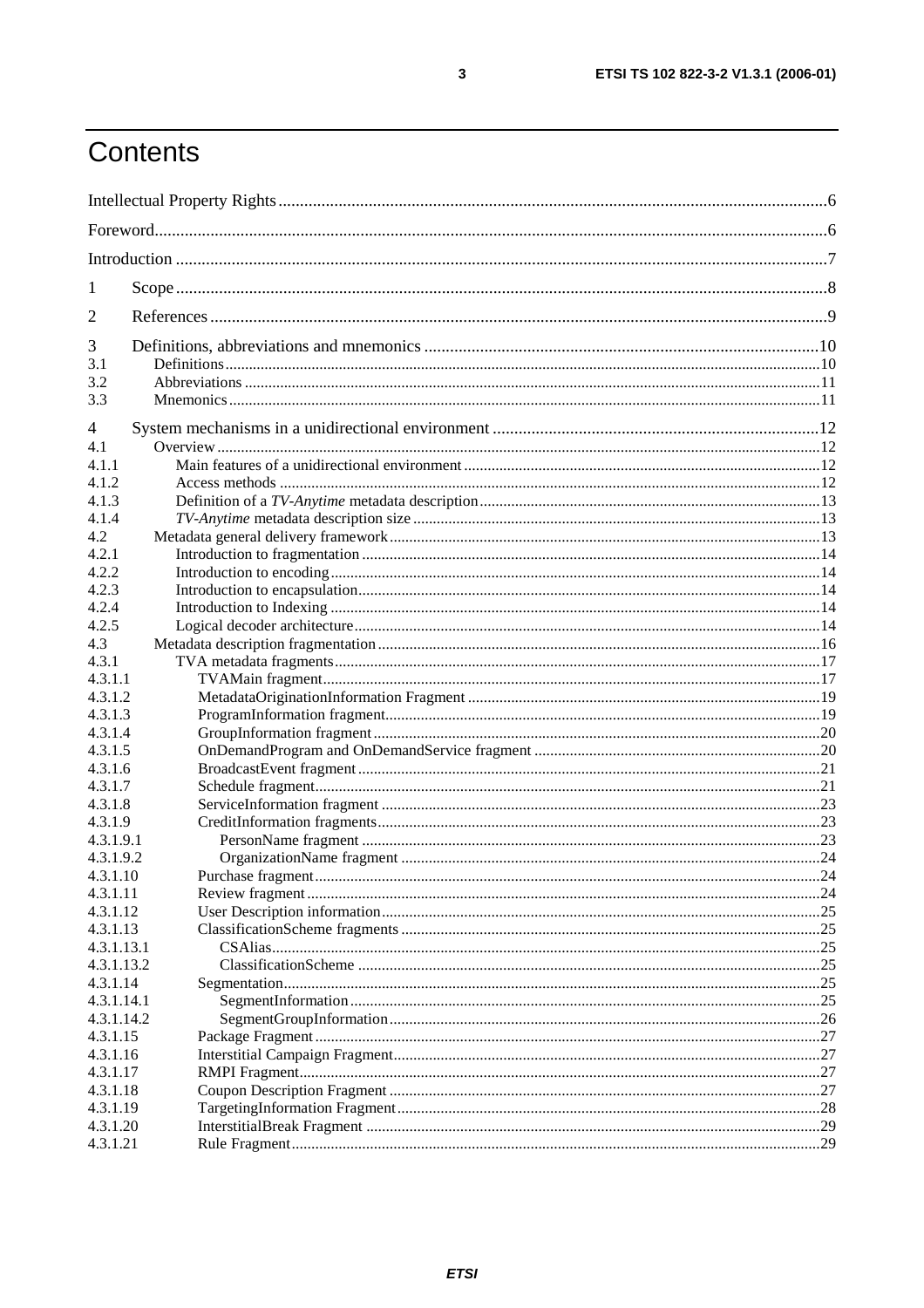| 4.3.1.22       |  |
|----------------|--|
| 4.3.1.22.1     |  |
| 4.3.1.22.2     |  |
| 4.3.1.22.3     |  |
| 4.3.2          |  |
| 4.3.3          |  |
| 4.3.4          |  |
| 4.3.5          |  |
| 4.3.6          |  |
| 4.4<br>4.4.1   |  |
| 4.4.1.1        |  |
| 4.4.2          |  |
| 4.4.2.1        |  |
| 4.4.2.1.1      |  |
| 4.4.2.1.2      |  |
| 4.4.2.2        |  |
| 4.4.2.2.1      |  |
| 4.4.2.3        |  |
| 4.4.2.4        |  |
| 4.4.2.4.1      |  |
| 4.4.2.4.2      |  |
| 4.4.2.4.3      |  |
| 4.4.2.4.4      |  |
| 4.5            |  |
| 4.5.1          |  |
| 4.5.1.1        |  |
| 4.5.1.2        |  |
| 4.5.1.3        |  |
| 4.5.2          |  |
| 4.5.2.1        |  |
| 4.5.2.2        |  |
| 4.5.2.2.1      |  |
| 4.6            |  |
| 4.6.1          |  |
| 4.6.1.1        |  |
| 4.6.1.2        |  |
| 4.6.1.3        |  |
| 4.6.1.3.1      |  |
| 4.6.1.4        |  |
| 4.6.1.4.1      |  |
| 4.6.1.5<br>4.7 |  |
| 4.7.1          |  |
| 4.7.2          |  |
| 4.7.3          |  |
| 4.7.4          |  |
| 4.7.5          |  |
| 4.8            |  |
| 4.8.1          |  |
| 4.8.2          |  |
| 4.8.3          |  |
| 4.8.4          |  |
| 4.8.4.1        |  |
| 4.8.5          |  |
| 4.8.5.1        |  |
| 4.8.5.1.1      |  |
| 4.8.5.1.2      |  |
| 4.8.5.2        |  |
| 4.8.5.3        |  |
| 4.8.5.4        |  |
| 4.8.5.4.1      |  |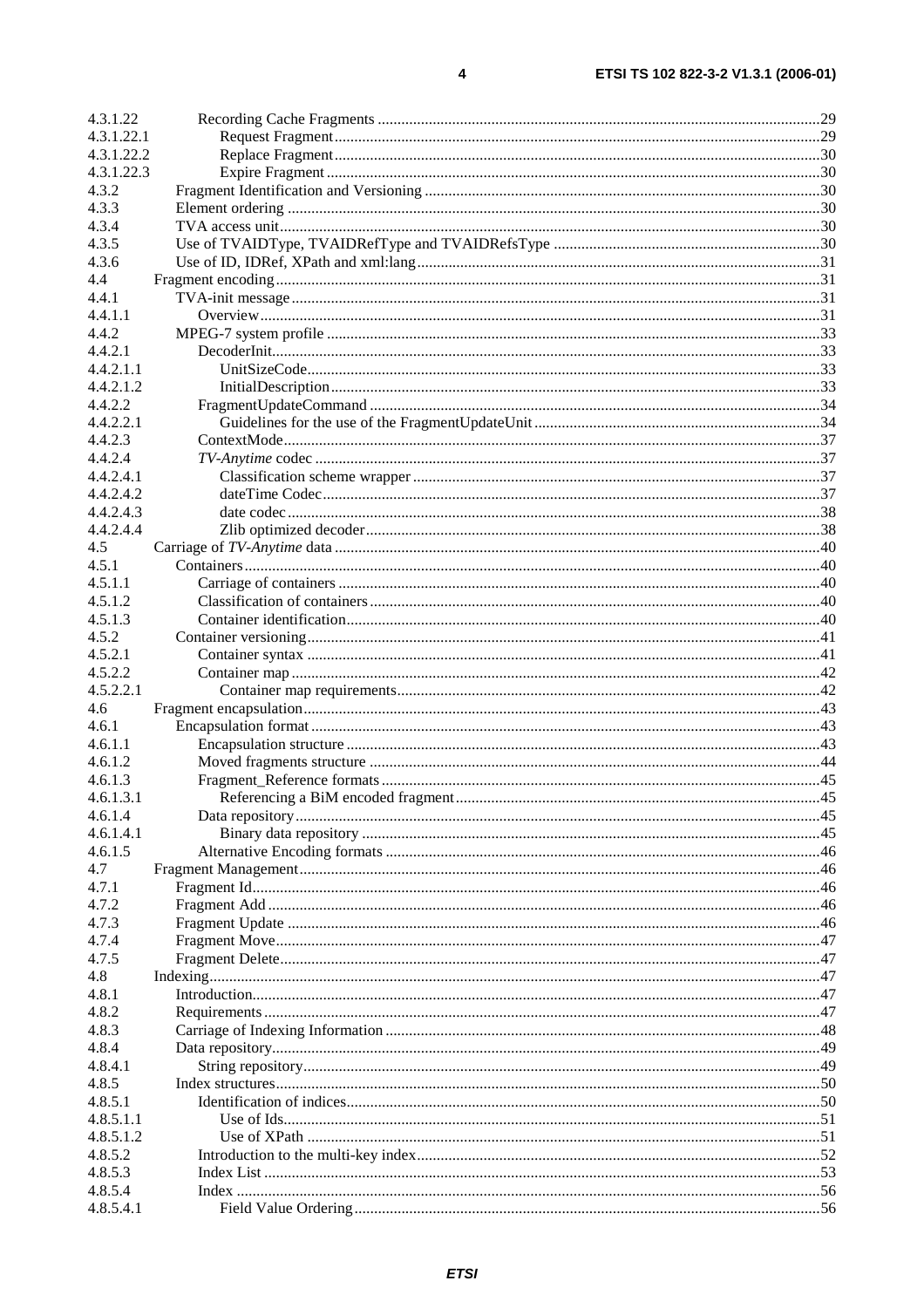| 4.8.5.5   |                               |  |  |
|-----------|-------------------------------|--|--|
| 4.8.5.5.1 |                               |  |  |
| 4.8.5.5.2 |                               |  |  |
| 4.8.5.6   |                               |  |  |
| 4.8.5.7   |                               |  |  |
| 4.8.5.7.1 |                               |  |  |
| 4.8.5.7.2 |                               |  |  |
| 4.8.6     |                               |  |  |
| 4.8.7     |                               |  |  |
| 4.9       |                               |  |  |
| 4.10      |                               |  |  |
| 4.10.1    |                               |  |  |
| 4.10.2    |                               |  |  |
|           | <b>Annex A (informative):</b> |  |  |
|           |                               |  |  |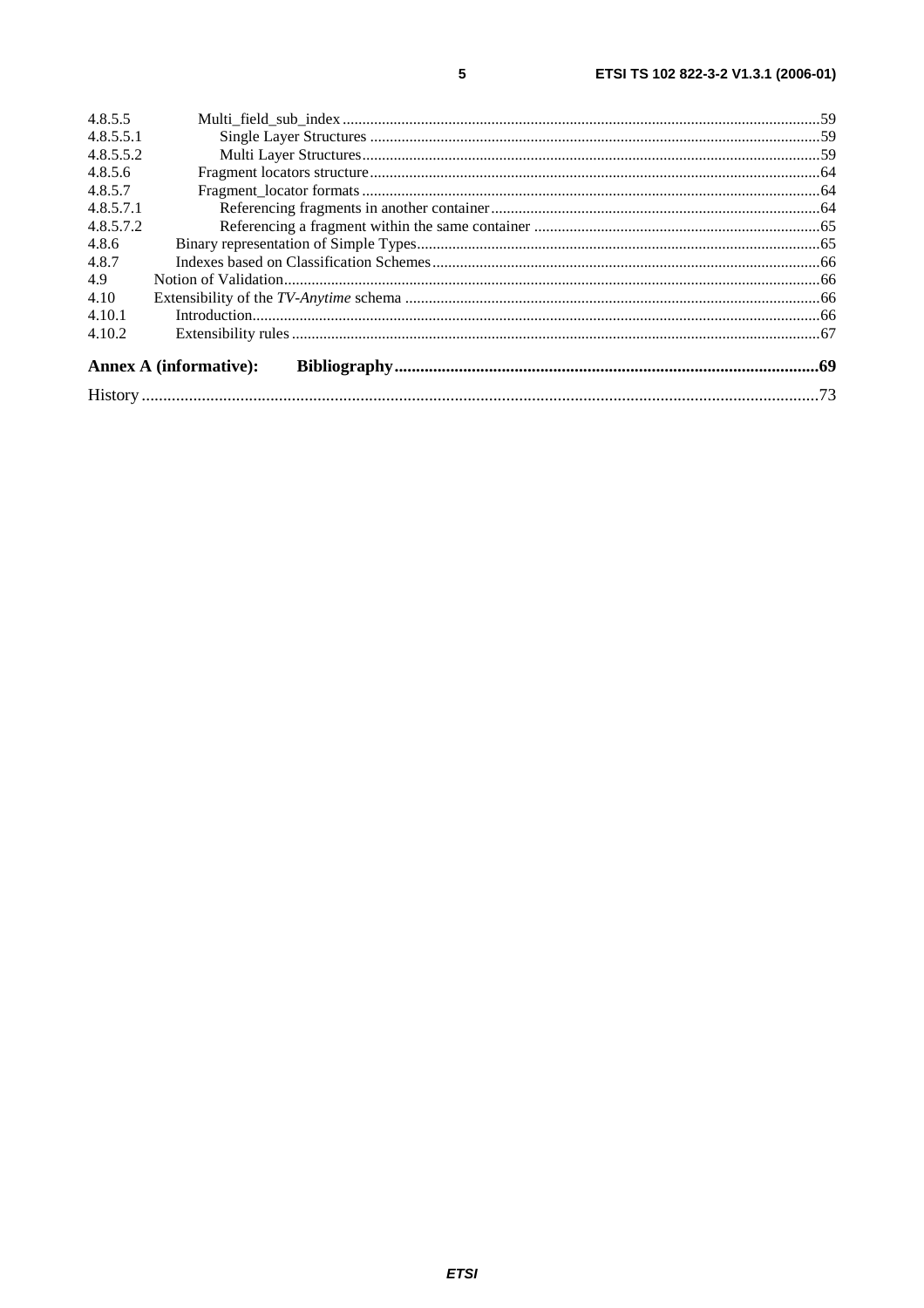# Intellectual Property Rights

IPRs essential or potentially essential to the present document may have been declared to ETSI. The information pertaining to these essential IPRs, if any, is publicly available for **ETSI members and non-members**, and can be found in ETSI SR 000 314: *"Intellectual Property Rights (IPRs); Essential, or potentially Essential, IPRs notified to ETSI in respect of ETSI standards"*, which is available from the ETSI Secretariat. Latest updates are available on the ETSI Web server (<http://webapp.etsi.org/IPR/home.asp>).

Pursuant to the ETSI IPR Policy, no investigation, including IPR searches, has been carried out by ETSI. No guarantee can be given as to the existence of other IPRs not referenced in ETSI SR 000 314 (or the updates on the ETSI Web server) which are, or may be, or may become, essential to the present document.

# Foreword

This Technical Specification (TS) has been produced by Joint Technical Committee (JTC) Broadcast of the European Broadcasting Union (EBU), Comité Européen de Normalisation ELECtrotechnique (CENELEC) and the European Telecommunications Standards Institute (ETSI).

NOTE: The EBU/ETSI JTC Broadcast was established in 1990 to co-ordinate the drafting of standards in the specific field of broadcasting and related fields. Since 1995 the JTC Broadcast became a tripartite body by including in the Memorandum of Understanding also CENELEC, which is responsible for the standardization of radio and television receivers. The EBU is a professional association of broadcasting organizations whose work includes the co-ordination of its members' activities in the technical, legal, programme-making and programme-exchange domains. The EBU has active members in about 60 countries in the European broadcasting area; its headquarters is in Geneva.

European Broadcasting Union CH-1218 GRAND SACONNEX (Geneva) Switzerland Tel: +41 22 717 21 11 Fax: +41 22 717 24 81

The present document is part 3, sub-part 2 of a multi-part deliverable covering Broadcast and On-line Services: Search, select and rightful use of content on personal storage systems ("*TV-Anytime*"), as identified below:

- Part 1: "Benchmark Features":
- Part 2: "System description";
- **Part 3: "Metadata";**

Sub-part 1: "Phase 1 - Metadata schemas";

 **Sub-part 2: "System aspects in a uni-directional environment";** 

Sub-part 3: "Phase 2 - Extended Metadata Schema";

Sub-part 4: "Phase 2 - Interstitial metadata";

- Part 4: "Content referencing";
- Part 5: "Rights Management and Protection (RMP)";
- Part 6: "Delivery of metadata over a bi-directional network";
- Part 7: "Bi-directional metadata delivery protection";
- Part 8: "Phase 2 Interchange Data Format";
- Part 9: "Phase 2 Remote Programming".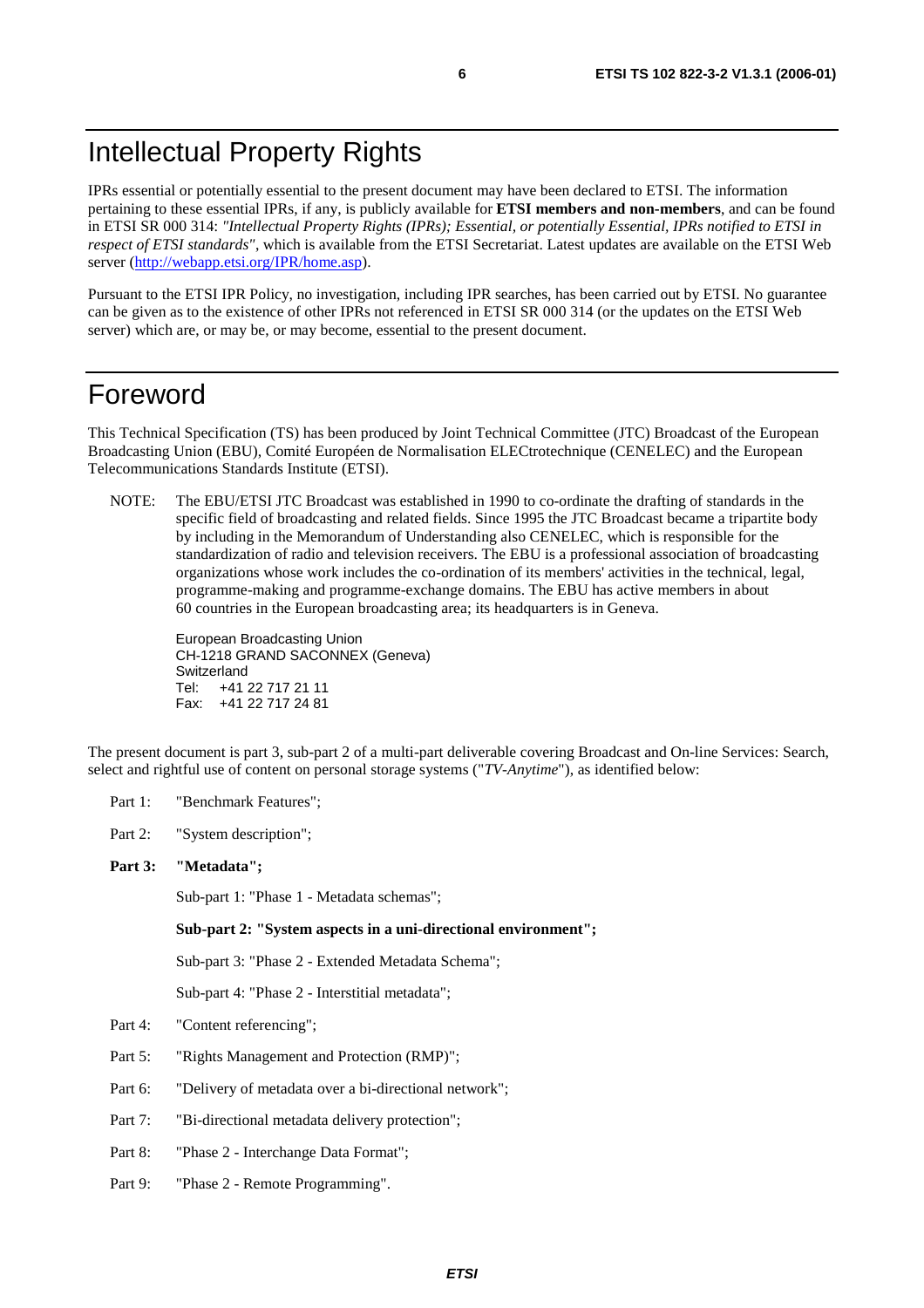The present document is based on a submission by the *TV-Anytime* forum ([http://www.TV-Anytime.org](http://www.tv-anytime.org/)).

"*TV-Anytime*" (TVA) is a full and synchronized set of specifications established by the *TV-Anytime* Forum. TVA features enable the search, selection, acquisition and rightful use of content on local and/or remote personal storage systems from both broadcast and online services.

TS 102 822-1 [7] and TS 102 822-2 [8] set the context and system architecture in which the standards for Metadata, Content referencing, Bi-directional metadata and Metadata protection are to be implemented in the *TV-Anytime* environment. TS 102 822-1 [7] provides benchmark business models against which the *TV-Anytime* system architecture is evaluated to ensure that the specification enable key business applications. TS 102 822-2 [8] presents the *TV-Anytime* System Architecture. These two documents are placed ahead of the others for their obvious introductory value. Note that these first two documents are largely informative, while the remainder of the series is normative.

The features are supported and enabled by the specifications for Metadata (TS 102 822-3-1 [9], TS 102 822-3-2 (the present document), TS 102 822-3-3 [10] and TS 102 822-3-4 [11]), Content Referencing (TS 102 822-4 [12]), Rights Management (TS 102 822-5-1 [13] and TS 102 822-5-2 [14]), Bi-directional Metadata Delivery (TS 102 822-6-1 [15], TS 102 822-6-2 [16] and TS 102 822-6-3 [17]) and Protection (TS 102 822-7 [18]), Interchange Data Format (TS 102 822-8 [19]) and Remote Programming (TS 102 822-9 [20]). All Phase 1 and 2 Features listed in TS 102 822-1 [7] are enabled by the normative *TV-Anytime* tools specifications.

The metadata specifications TS 102 822-3-1 [9], TS 102 822-3-3[10], TS 102 822-3-4 [11], TS 102 822-8 [19] and TS 102 822-9 [20] address the description language, structure and semantics of *TV-Anytime* metadata descriptions. The present document introduces new network agnostic technologies used to process these descriptions for the purpose of transmission in a unidirectional environment.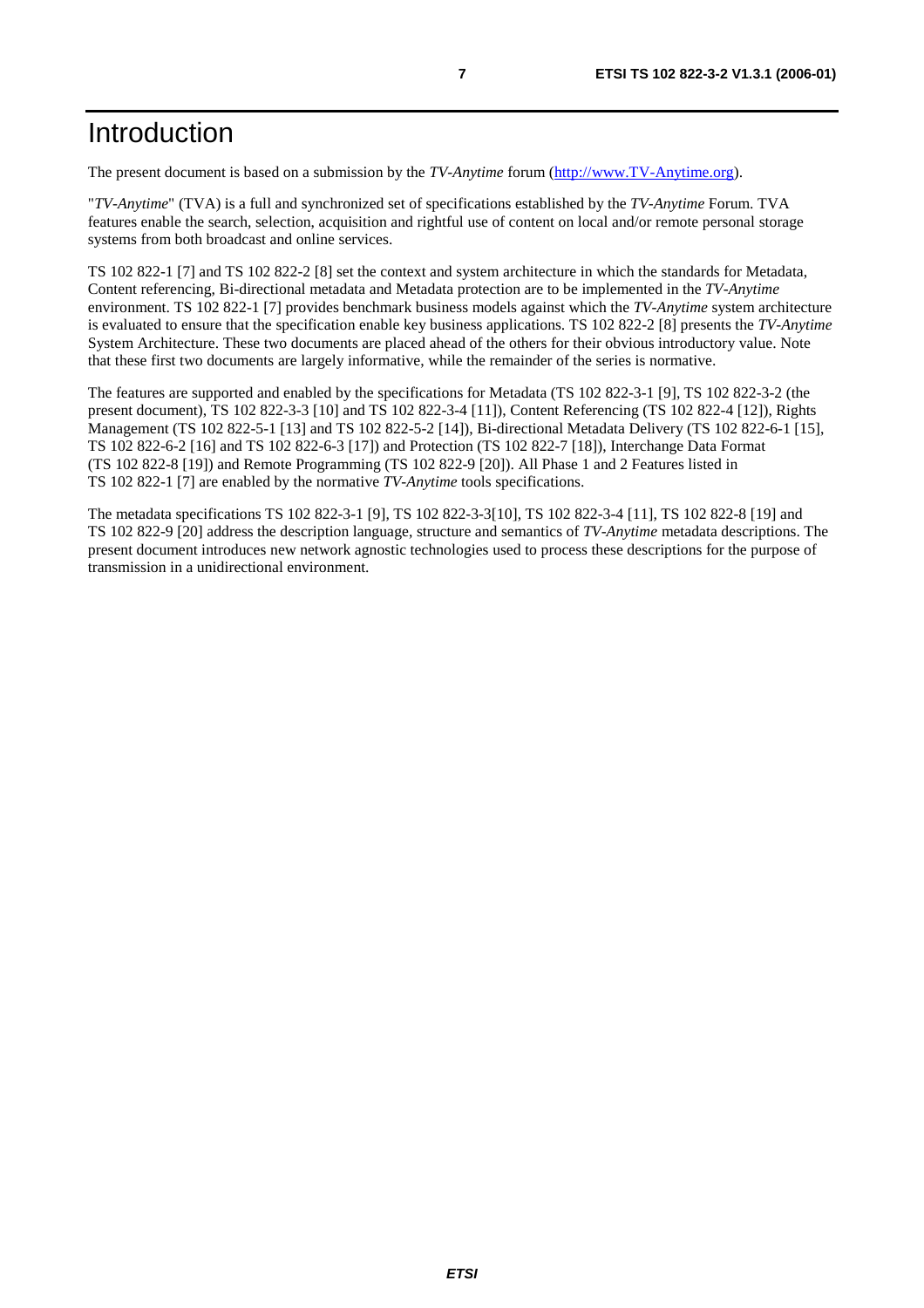# 1 Scope

The present document is one in a series of Technical Specification documents produced by the *TV-Anytime* Forum. These documents establish the fundamental specifications for the services, systems and devices that will conform to the *TV-Anytime* standard, to a level of detail that is implementable for compliant products and services.

TS 102 822-1 [7] and TS 102 822-2 [8] set the context and system architecture in which the standards for Metadata, Content referencing, Bi-directional metadata and Metadata protection are to be implemented in the *TV-Anytime* environment. TS 102 822-1 [7] provides benchmark business models against which the *TV-Anytime* system architecture is evaluated to ensure that the specification enable key business applications. TS 102 822-2 [8] presents the *TV-Anytime* System Architecture. These first two documents are largely informative, while the remainder of the series is normative.

Although each in the series of documents is intended to stand alone, a complete and coherent sense of the *TV-Anytime* system standard can be gathered by reading all the specification documents in numerical order.

The following diagram depicts the combined scope of the *TV-Anytime* Specifications on Metadata TS 102 822-3-1 [9], TS 102 822-3-3 [10], TS 102 822-3-4 [11], TS 102 822-8 [19], TS 102 822-9 [20] and the present document "System Aspects in a Unidirectional Environment".



 $\triangleright$  Format and semantics of delivery layer

**Figure 1: Overview of the scope of TVA Specification on Metadata and System** 

The metadata specifications TS 102 822-3-1 [9], TS 102 822-3-3[10], TS 102 822-3-4 [11], TS 102 822-8 [19] and TS 102 822-9 [20] address the description language, structure and semantics of *TV-Anytime* metadata descriptions. The present document introduces new network agnostic technologies used to process these descriptions for the purpose of transmission in a unidirectional environment.

The actual format and semantics of the delivery layer are specific to the particular uni-directional environment in which *TV-Anytime* is deployed. However, in order for the encoding and encapsulation mechanisms to operate as intended the delivery layer must meet certain requirements. These normative requirements are defined in annex B of TS 102 822-2 [8].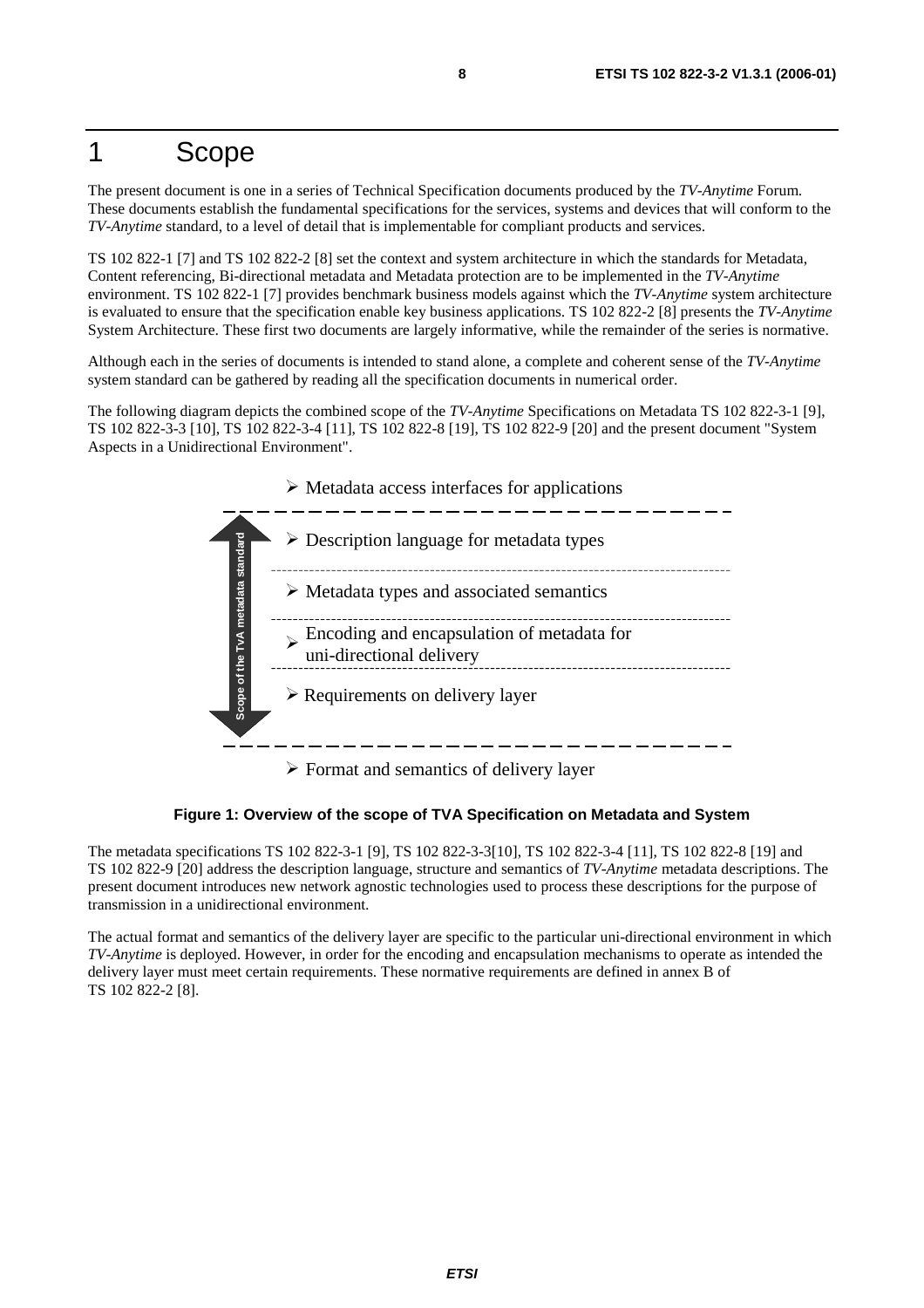# 2 References

The following documents contain provisions which, through reference in this text, constitute provisions of the present document.

- References are either specific (identified by date of publication and/or edition number or version number) or non-specific.
- For a specific reference, subsequent revisions do not apply.
- For a non-specific reference, the latest version applies.

Referenced documents which are not found to be publicly available in the expected location might be found at <http://docbox.etsi.org/Reference>.

- [1] ISO/IEC 10646 (2003): " Information technology Universal Multiple-Octet Coded Character Set (UCS)".
- [2] XML Schema, W3C Recommendations (version 20010502).
- NOTE: Available at: [http://www.w3.org/TR/2001/REC-xmlschema-0-20010502,](http://www.w3.org/TR/2001/REC-xmlschema-0-20010502) [http://www.w3.org/TR/2001/REC-xmlschema-1-20010502,](http://www.w3.org/TR/2001/REC-xmlschema-1-20010502) [http://www.w3.org/TR/2001/REC-xmlschema-2-20010502.](http://www.w3.org/XML/Schema)
- [3] IEEE Standard for Binary Floating-Point Arithmetic, Std 754-1985 Reaffirmed 1990.
- [4] ISO/IEC 15938-1 (2002): "Information technology Multimedia content description interface Part 1: Systems".
- [5] ISO/IEC 15938-2 (2002): "Information technology Multimedia content description interface Part 2: Description definition language".
- [6] Zlib: "The Zlib API".
- NOTE: Available at:<http://www.gzip.org/zlib>.
- [7] ETSI TS 102 822-1: "Broadcast and On-line Services: Search, select, and rightful use of content on personal storage systems ("TV-Anytime"); Part 1: Benchmark Features".
- [8] ETSI TS 102 822-2: "Broadcast and On-line Services: Search, select, and rightful use of content on personal storage systems ("TV-Anytime"); Part 2: System description".
- [9] ETSI TS 102 822-3-1: "Broadcast and On-line Services: Search, select, and rightful use of content on personal storage systems ("TV-Anytime"); Part 3: Metadata; Sub-part 1: Phase 1 - Metadata schemas".
- [10] ETSI TS 102 822-3-3: "Broadcast and On-line Services: Search, select, and rightful use of content on personal storage systems ("TV-Anytime"); Part 3: Metadata; Sub-part 3: Phase 2 - Extended Metadata Schema".
- [11] ETSI TS 102 822-3-4: "Broadcast and On-line Services: Search, select, and rightful use of content on personal storage systems ("TV-Anytime"); Part 3: Metadata; Sub-part 4: Phase 2 - Interstitial metadata".
- [12] ETSI TS 102 822-4: "Broadcast and On-line Services: Search, select, and rightful use of content on personal storage systems ("TV-Anytime"); Part 4: Content referencing".
- [13] ETSI TS 102 822-5-1: "Broadcast and On-line Services: Search, select, and rightful use of content on personal storage systems ("TV-Anytime"); Part 5: Rights Management and Protection (RMP) Sub-part 1: Information for Broadcast Applications".
- [14] ETSI TS 102 822-5-2: "Broadcast and On-line Services: Search, select, and rightful use of content on personal storage systems ("TV-Anytime"); Part 5: Rights Management and Protection (RMP) Sub-part 2: RMPI binding".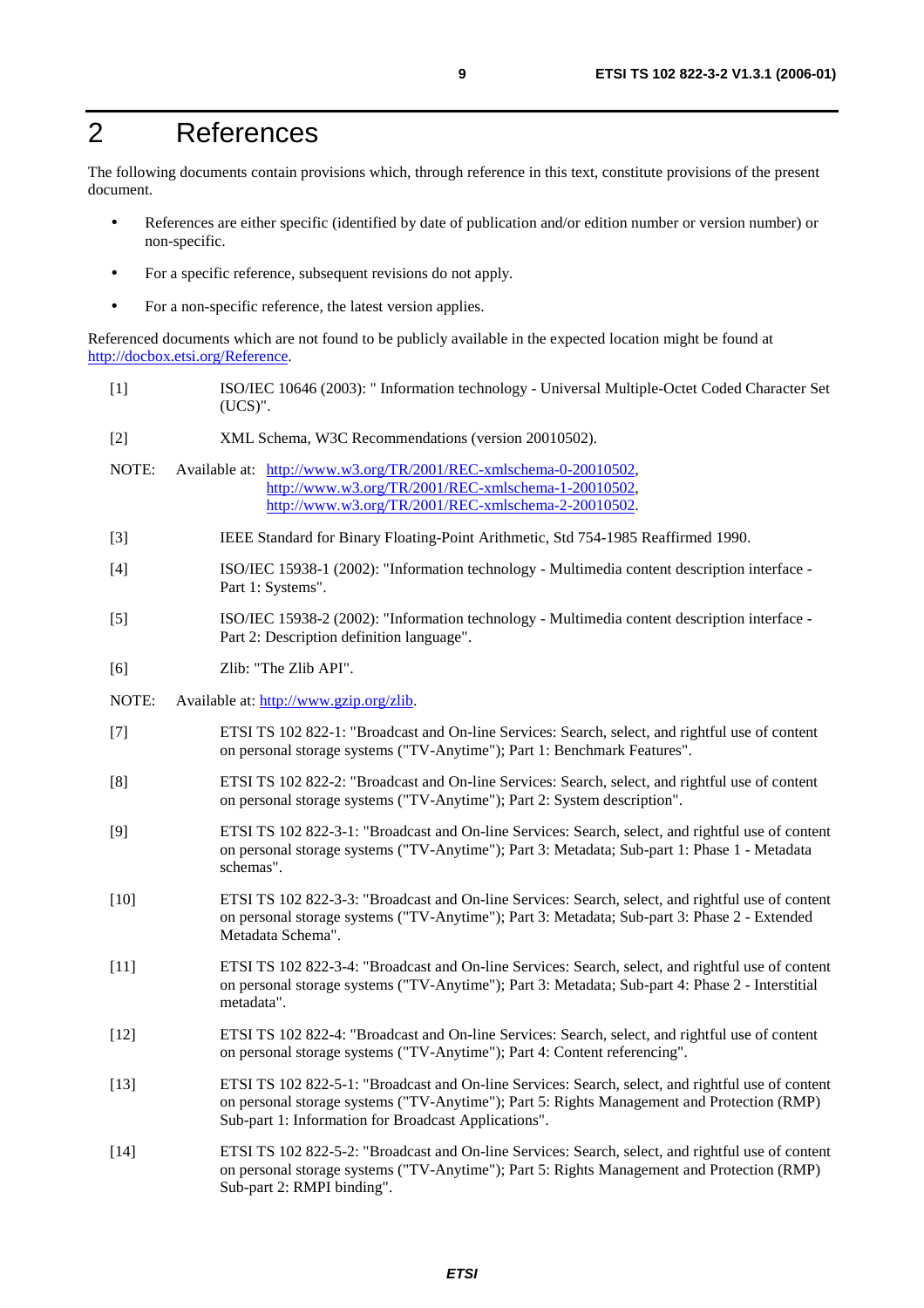- [15] ETSI TS 102 822-6-1: "Broadcast and On-line Services: Search, select, and rightful use of content on personal storage systems ("TV-Anytime"); Part 6: Delivery of metadata over a bi-directional network; Sub-part 1: Service and transport".
- [16] ETSI TS 102 822-6-2: "Broadcast and On-line Services: Search, select, and rightful use of content on personal storage systems ("TV-Anytime"); Part 6: Delivery of metadata over a bi-directional network; Sub-part 2: Phase 1 - Service discovery".
- [17] ETSI TS 102 822-6-3: "Broadcast and On-line Services: Search, select, and rightful use of content on personal storage systems ("TV-Anytime"); Part 6: Delivery of metadata over a bi-directional network; Sub-part 3: Phase 2 - Exchange of Personal Profile".
- [18] ETSI TS 102 822-7: "Broadcast and On-line Services: Search, select, and rightful use of content on personal storage systems ("TV-Anytime Phase 1"); Part 7: Bi-directional metadata delivery protection".
- [19] ETSI TS 102 822-8: "Broadcast and On-line Services: Search, select, and rightful use of content on personal storage systems ("TV-Anytime"); Part 8: Phase 2 - Interchange data format".
- [20] ETSI TS 102 822-9: "Broadcast and On-line Services: Search, select, and rightful use of content on personal storage systems ("TV-Anytime"); Part 9: Phase 2 - Remote Programming".
- [21] ISO/IEC 8601: "Data elements and interchange formats Information interchange Representation of dates and times".

# 3 Definitions, abbreviations and mnemonics

# 3.1 Definitions

For the purposes of the present document, the following terms and definitions apply:

**application:** specific set of functions running on the PDR

NOTE: Some applications use metadata, either automatically or under *consumer* control.

**head end:** source of emission of the transport stream where metadata is inserted

**metadata:** data about content

EXAMPLE: The title, genre and summary of a television programme.

NOTE: In the context of *TV-Anytime*, metadata also includes consumer profile and history data.

**MPEG:** ongoing effort by the Motion Pictures Expert Group (working group SC29 WG11 of ISO/IEC) to specify a standard set of content-related metadata applicable to a broad range of applications

NOTE: Defined by *TV-Anytime* in TS 102 822-3-1 [9].

**partial description:** reconstructed portion of the *TV-Anytime* metadata description in the PDR obtained after having decoded a subset of the metadata fragment stream

NOTE: The present document instantiates the *TV-Anytime* schema and must therefore be schema valid with respect to it.

**segment:** continuous portion of a piece of content, for example a single news topic in a news programme

**segmentation:** process of creating segments from a piece of content

**transport stream:** transport stream is made up of the A/V and/or the *TV-Anytime* data streams including the metadata

**TVA access unit:** container which holds one or more TVA fragments when carried over the transport stream

**TVA fragment:** self-consistent atomic portion of a metadata description sent to the decoder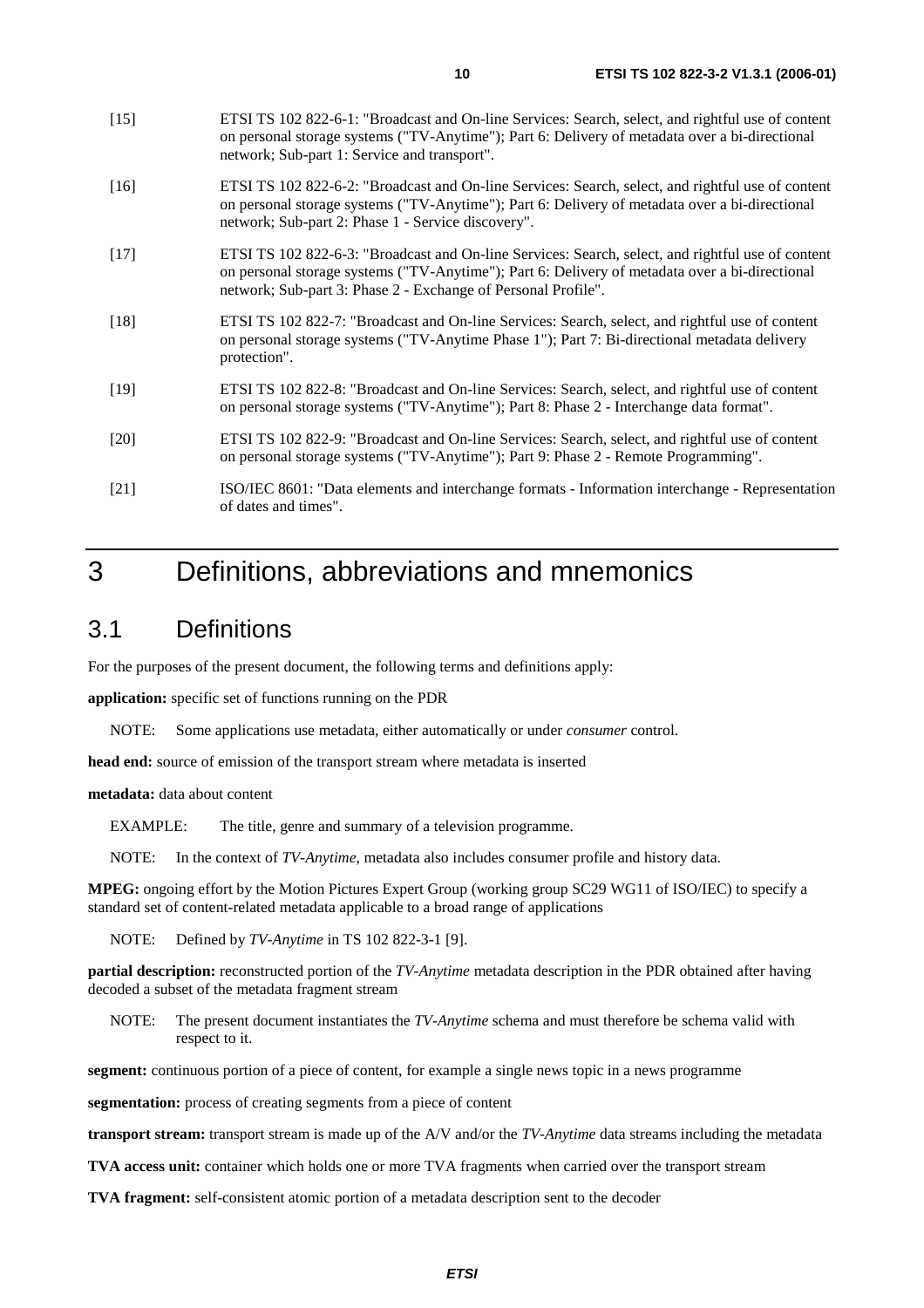**TVA metadata description:** actual document instantiating the TVA schema which is to be sent to the PDR

NOTE: The present document may be subject to partial updates in time using the fragmentation mechanism. In any case, it must be schema valid with respect to the TVA schema.

**TVA metadata fragment stream:** set of the many TVA fragments constituting a single TVA metadata description and inserted in the transport stream received by the decoder

**TVA MPEG-7 profile:** implementation profile of the ISO/IEC 15938-1 [4] standard, adopted by *TV-Anytime* for the encoding of the metadata description as specified in the present document

**TVA schema:** set of rules describing the syntax and semantics of the metadata

# 3.2 Abbreviations

For the purposes of the present document, the following abbreviations apply:

| AU<br>BiM<br><b>CRID</b>                                                                 | Access Unit<br><b>Binary Format of MPEG-7</b><br><b>Content Reference IDentifier</b>                                                                                                                                                                                         |
|------------------------------------------------------------------------------------------|------------------------------------------------------------------------------------------------------------------------------------------------------------------------------------------------------------------------------------------------------------------------------|
| NOTE:                                                                                    | An identifier for content that is independent of its location.                                                                                                                                                                                                               |
| DDL                                                                                      | <b>Description Definition Language</b>                                                                                                                                                                                                                                       |
| NOTE:                                                                                    | The language used to define description schemes in MPEG-7 (see ISO/IEC 15938-2 [5]).                                                                                                                                                                                         |
| DL<br>ECG                                                                                | Delivery Layer<br><b>Electronic Content Guide</b>                                                                                                                                                                                                                            |
| NOTE:                                                                                    | A means of presenting available content to the consumer, allowing selection of desired content.                                                                                                                                                                              |
| <b>GMT</b><br><b>IPR</b><br><b>MPEG</b><br>PDR.<br>TVA<br>UI<br>URI<br><b>UTF</b><br>XML | Greenwich Mean Time<br><b>Intellectual Property Rights</b><br><b>Motion Pictures Expert Group</b><br>Personal Digital Recorder<br>TV-Anytime<br>User Interface<br>Uniform Resource Identifier<br>Universal character set Transformation Format<br>eXtensible Markup Language |
| <b>XPath</b>                                                                             | <b>XML</b> Path Language                                                                                                                                                                                                                                                     |

# 3.3 Mnemonics

For the purposes of the present document, the following mnemonics are defined to describe the different data types used:

**bslbf:** Bit string, left bit first, where "left" is the order in which bit strings are written. Bit strings are generally written as a string of 1s and 0s within single quote marks, e.g. "1000 0001". Blanks within a bit string are for ease of reading and have no significance.

**reserved:** A binary syntax element whose length is indicated in the syntax table. The value of each bit of this field shall be set to "1". These bits may be used in the future for TVA defined extensions.

**uimsbf:** Unsigned integer, most significant bit first (big-endian).

**vluimsbf8:** Variable length coded unsigned integer, most significant bit first. The size of vluimsbf8 is a multiple of one byte. The first bit of each byte specifies if set to "1" that another byte is present for this vluimsbf8 code word. The unsigned integer is encoded by the concatenation of the seven least significant bits of each byte belonging to this vluimsbf8 code word.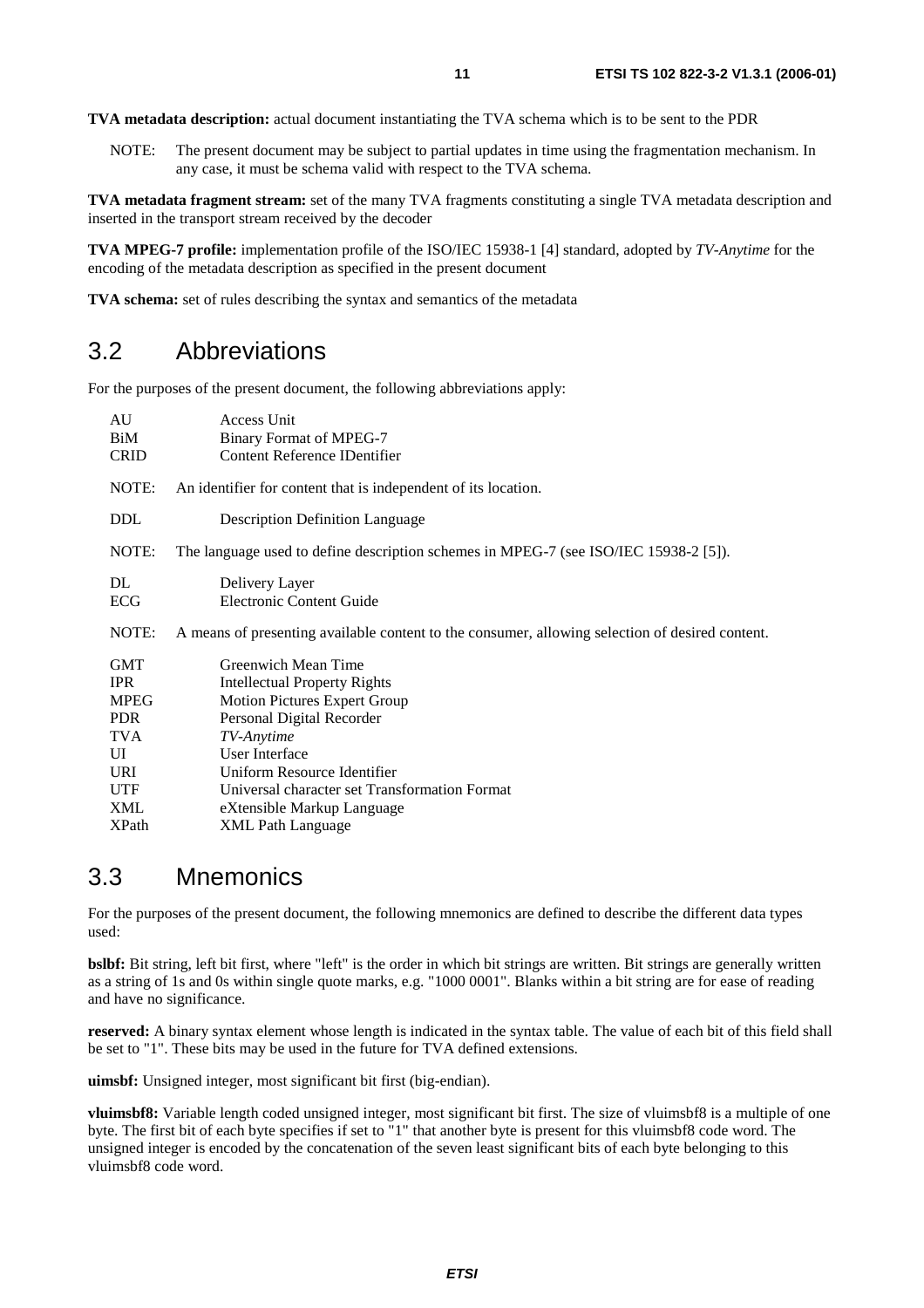**vluimsbf5:** Variable length code unsigned integer, most significant bit first. The first n bits which are 1 except for the n-th bit which is 0, indicates that the integer is encoded by n times 4 bits.

# 4 System mechanisms in a unidirectional environment

# 4.1 Overview

# 4.1.1 Main features of a unidirectional environment

Unidirectional environments deliver content and metadata from the transmitting device (head-end) to the terminal device Personal Digital Recorder (PDR) over a one-way link. No communication is possible from the PDR to the head-end.



**Figure 2: Unidirectional environment** 

The restrictions imposed by a unidirectional environment mean that a *TV-Anytime* metadata delivery system needs to have the following attributes.

All the *TV-Anytime* metadata descriptions required by the applications running on the PDR will need to be available in the streams provided by the DL to the terminal at the time when those applications need them.

Since the head-end is never advised that the PDR is connected and no acknowledgement is provided to indicate that the data has been correctly transmitted, the data will need to be broadcast cyclically during the time that they are potentially needed by the applications.

Unidirectional environments are in practice limited in the amount of bandwidth that can be allocated to metadata, the size occupied by the *TV-Anytime* metadata description in the transport stream needs to be kept as small as possible.

## 4.1.2 Access methods

Resources available to PDRs will vary, as will the nature of different unidirectional environments. Because of this it is anticipated that there are a number of ways in which a receiver may wish to acquire and navigate *TV-Anytime* metadata descriptions. The present document has been designed to support the following methods of acquisition:

- **Method 1:** Acquire from the metadata stream and cache the data to disk with the receiver provides its own methods of navigation.
- **Method 2:** Use the TVA Indexing solution to enable online navigation of the metadata stream.
- **Method 3:** Cache both TVA indexing information and data to disk to provide an enhanced version of method 2.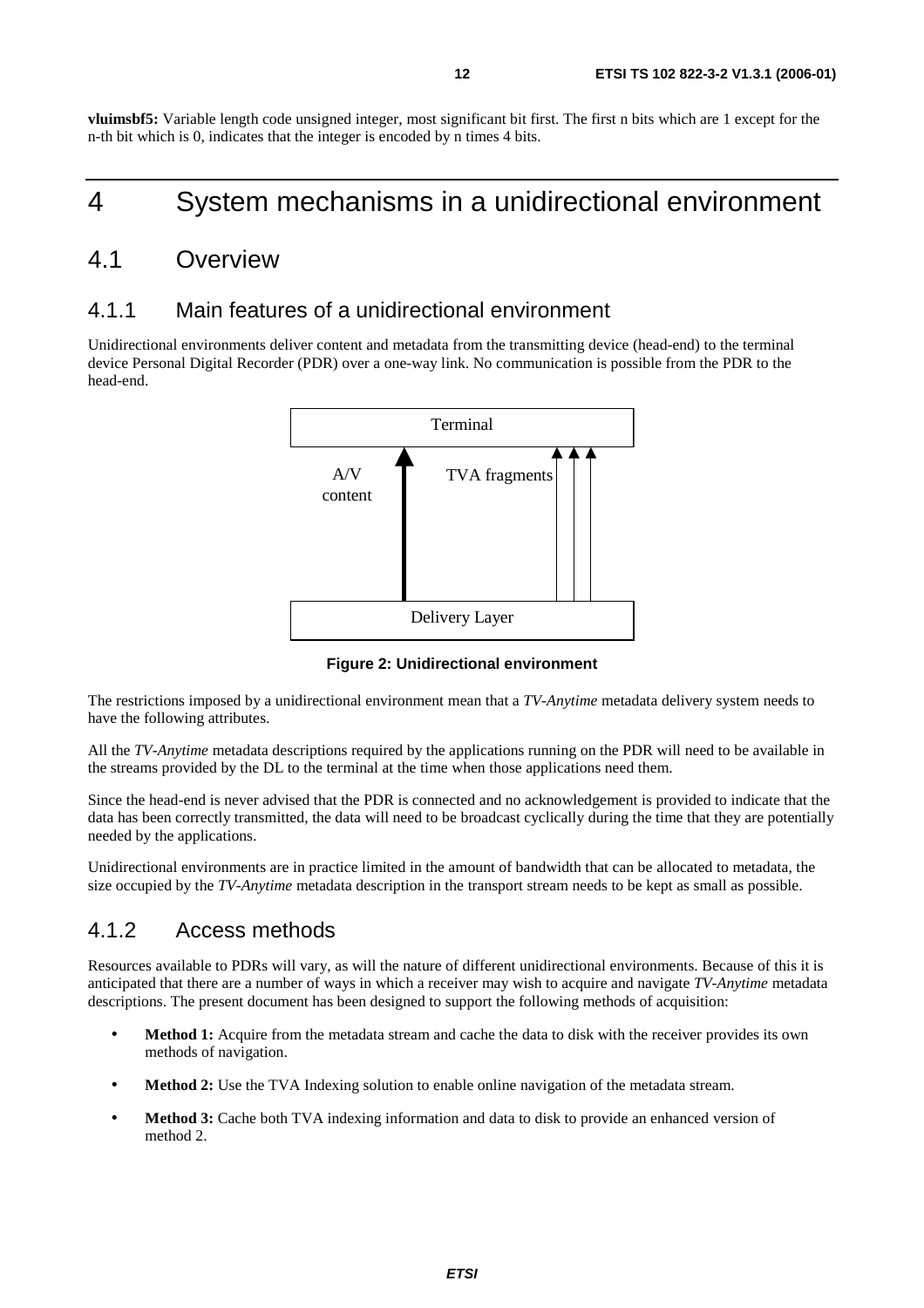# 4.1.3 Definition of a TV-Anytime metadata description

A *TV-Anytime* metadata *description* is the present document, which is to be sent to the PDR. It is produced in accordance with the schema specified in the *TV-Anytime* metadata specification (see TS 102 822-3-1 [9], clause 6, TS 102 822-3-3 [10], TS 102 822-3-4 [11]11, TS 102 822-8 [19], TS 102 822-9 [20]). *TV-Anytime* has selected the MPEG-7 DDL language [5], based on XML schema [2], to define its schema. MPEG-7 DDL is used to define the syntax, the types and default values that comprise the *TV-Anytime* specification. A *TV-Anytime* description can therefore be represented as an XML document instantiating the *TV-Anytime* schema and containing a single root element called *TVAMain*. Within the TVAMain element any number of *TV-Anytime* types can be instantiated. Such a description can then be declared schema valid with respect to the TVA schema.

# 4.1.4 TV-Anytime metadata description size

In many systems a *TV-Anytime* description can become very large. As an example, a valid *TV-Anytime* document could contain all the descriptive data supplied by a single provider to feed an ECG for the next 15 days. The data-set could consist of a set of descriptions for the whole list of programmes, series and groups of contents which are going to be played out for this period, the full schedule of all the related events, the description of the channels on which they are going to be broadcast, the classification scheme tables, the cast list tables, etc. This entire dataset is contained in the same document.

Sending this dataset as an XML document is inefficient for the following reasons:

- XML is a verbose textual format, making an XML document carrying this amount of data very large. In an environment with restricted bandwidth this will result in slow download times.
- Not all of the information carried will be relevant to the terminal at any one instance. Some part of the description may require to be accessed often whilst other parts may only be accessed occasionally.
- Some parts of an XML document may need to be updated without affecting other parts (e.g. modification of a single schedule event if one programme is replaced by another).
- Some parts of an XML document may need to be accessed and updated more often and more efficiently than the rest of the data set (e.g. dynamic segmentation metadata).

In order to overcome the problems associated with delivering *TV-Anytime* metadata as a single, homogenous document, *TV-Anytime* defines *fragmentation, encoding, encapsulation* and *indexing* mechanisms to apply to the *TV-Anytime* metadata descriptions before being transmitted to the terminal in a unidirectional environment.

# 4.2 Metadata general delivery framework

The delivery of *TV-Anytime* metadata can be viewed as five distinct processes.



**Figure 3: Processes associated with delivery of metadata**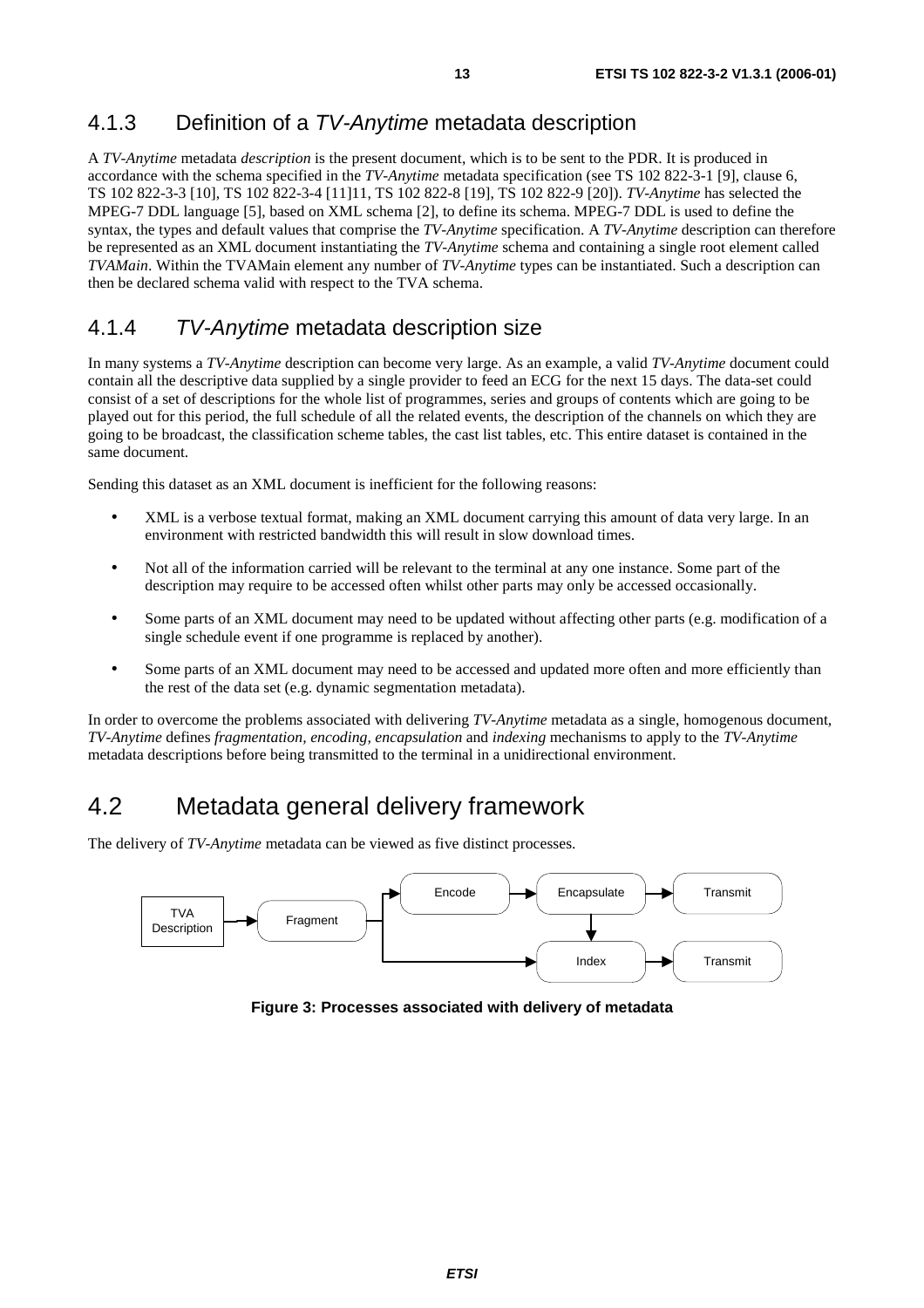## 4.2.1 Introduction to fragmentation

Fragmentation is the generic decomposition mechanism of a TVA metadata description into self-consistent units of data, called *TVA fragments*. The definition of TVA fragment types allowed by *TV-Anytime* can be found in clause 4.3.

The *self-consistency* capability of a TVA fragment means that:

- Fragments can be obtained in a random order.
- Each fragment can be transmitted and updated independently.
- After a fragment has been received and decoded, the resulting partial description is valid with respect to the TVA schema.

The set of all TVA fragments constituting a single TVA metadata description is transmitted to the terminal within a unidirectional environment as a stream of data. This stream is termed a *TVA metadata fragment stream*.

A TVA metadata fragment stream shall always be accessed via the TVA-init message which represents the entry point, as described in clause 4.4.1, followed by the TVA fragment containing the TVAMain root element, as described in clause 4.3.1.1. Optionally, the TVAMain fragment may be included in the TVA-init message as indicated in clause 4.4.1.

The transport of TVA metadata **shall be fragmented** as defined in the present document.

# 4.2.2 Introduction to encoding

To enable the efficient (in terms of bandwidth, navigability and updating) delivery of data within a unidirectional environment, it is necessary to represent the TVA metadata fragments in a binary format.

*TV-Anytime* has chosen the MPEG-7 BiM method as defined in ISO/IEC 15938-1 [4] (MPEG-7 Systems part) as the preferred method that would facilitate wide interoperability. However *TV-Anytime* appreciates that in some controlled environments, it may be desirable to enable the delivery of metadata using alternate encoding systems. To allow this, appropriate hooks are provided where necessary and the means to indicate the method of encoding used.

## 4.2.3 Introduction to encapsulation

Once the fragments have been encoded they need to be *encapsulated*. The process of encapsulation provides further information to enable a receiving device to manage a set of transmitted TVA fragments. A receiver needs to be able to uniquely identify a fragment within the TVA metadata fragment stream and also to be able to identify when the data within a fragment changes. This information is provided by the encapsulation layer.

For the transmission of fragments, the encapsulation mechanism **shall** be used.

### 4.2.4 Introduction to Indexing

Within a *TV-Anytime* metadata fragment stream there are likely to be many hundreds of fragments. Due to the volume of information necessary to provide the enhanced functionality expected of a PDR it is important that there is an efficient mechanism for locating information from within the TVA metadata fragment stream. Indexing provides this functionality by allowing multiple views on the TVA metadata description. In addition to enable a device to quickly find a fragment of interest, indices can also for example be used to provide enhanced UI functionality such as an A-Z listing for Content Titles, Genre Listing etc.

Indexing is an **optional** part of the present document, however it is seen as a powerful mechanism when TVA metadata is to be delivered to receivers that have limited processing and storage capabilities.

### 4.2.5 Logical decoder architecture

The components of the logical decoder architecture are shown below. Each of these components has a specific role in the process of reconstructing a TVA description or in the navigation of the TVA fragments via the indexing system.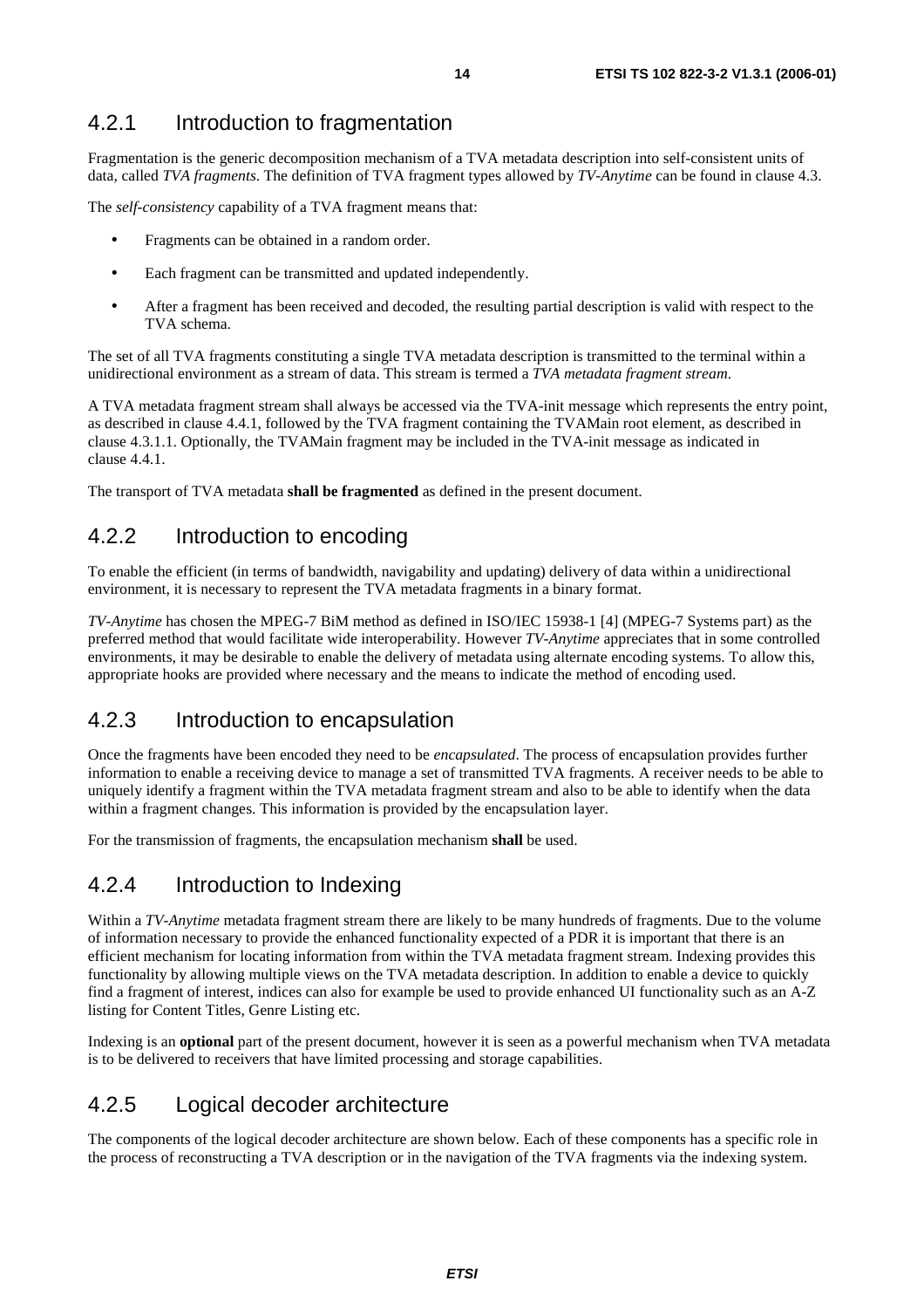

**Figure 4: Functional metadata processing architecture in a unidirectional environment** 

- **Delivery Layer:** The delivery layer provides the mechanism on which the TVA metadata fragment stream is transmitted. The system shall locate the TVA-init message within the delivery layer, to initialize the metadata management system. The TVA-init provides information about the encoding of the TVA fragments and whether Indexing data is available. Once the metadata management system has been configured, the system is ready to process TVA fragments and indexing data. TVA fragments are encapsulated within a data container. Depending on the caching model used one or more data containers e.g. acquire container "N" or acquire all data containers - are requested by the management system.
- **Binary Decoder:** The binary decoder takes a data container and decodes the TVA fragment and delivers the decoded TVA fragment along with the fragments version and unique identifier to the Metadata Manager. The schema to which all fragments within the TVA metadata fragment stream shall conform is defined within the DecoderInit part of the TVA-init message.
- **The Schema Manager:** This is a black box component in the terminal which provides the Binary Decoder with details about the schemas, declared in the TVA-init message and instantiated by the related TVA metadata description. It is a requirement that the terminal knows the schema used to produce a TVA metadata description prior to processing the TVA metadata fragment stream. **However, the method in which a PDR acquires this schema is out of scope for the current version of the** *TV-Anytime* **metadata standard.**
- **Metadata Manager:** This component is responsible for managing requests from the Management Layer for TVA fragments and also for notifying the Management layer of changes to fragments previously acquired from the TVA metadata fragment stream.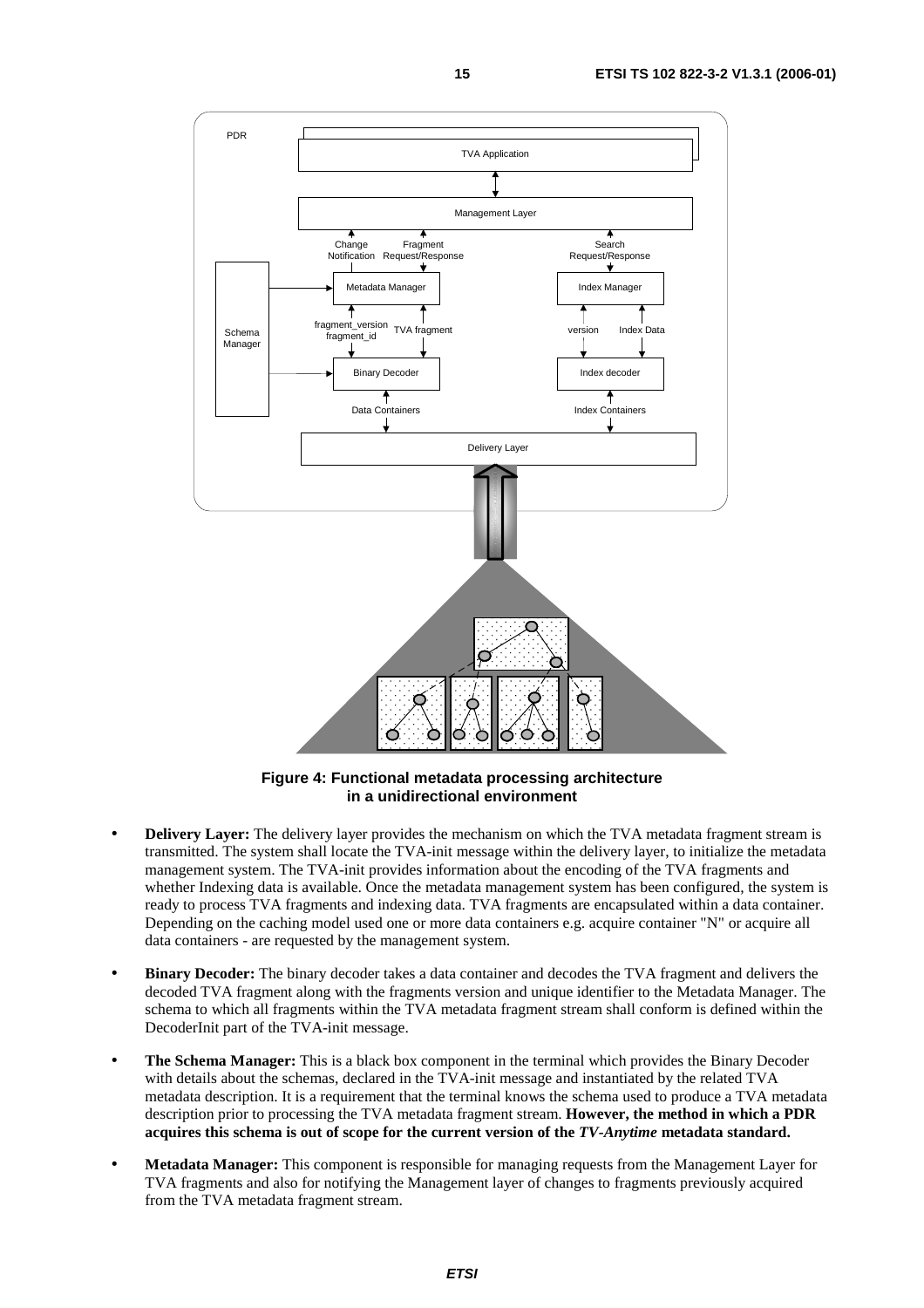- **Management Layer:** The role of the management layer is very much dependant on the functionality of the TVA Application which is interacting with this layer. In some instances it will just notify the Application when a change as occurred to the TVA fragment stream e.g. new fragment, deleted fragment takes. In other cases it will ask for a specific fragment, which involves an index lookup. The Management Layer is then responsible for using the Index to locate a fragment and then using the Metadata manager to load the fragment from the TVA metadata fragment stream.
- **Index Decoder:** This component takes an Index container from the delivery layer and makes the raw data available to the Index Manager, along with the index container version.
- **Index Manager:** This component takes search requests from the Management Layer and returns a set of matching references to fragments, which the Management layer then sends to the Metadata manager for loading. To perform the search the appropriate Index containers are loaded and the search performed using the supplied parameters.

# 4.3 Metadata description fragmentation

To enable the efficient delivery, updating and navigation of a *TV-Anytime* metadata description, a number of normative TVA fragment types have been defined.

A fragment is the ultimate atomic part of a *TV-Anytime* metadata description that can be transmitted independently to a terminal. A fragment shall be self consistent in the sense that:

- It shall be capable of being updated independently from other fragments.
- The way it is decoded, processed and accessed shall be independent from the order in which it is transmitted relative to other fragments.
- The decoding of a fragment and its addition to the partial description shall give a *TV-Anytime* schema valid description. Note that a partial description must have at least the fragment delivering the root element (TVAMain).





#### **Figure 5: Fragmentation of a TV-Anytime metadata description**

When an update occurs to one or more elements or attributes within a previously transmitted fragment, the entire fragment must be transmitted again i.e. no mechanisms for sub-fragment updates are provided.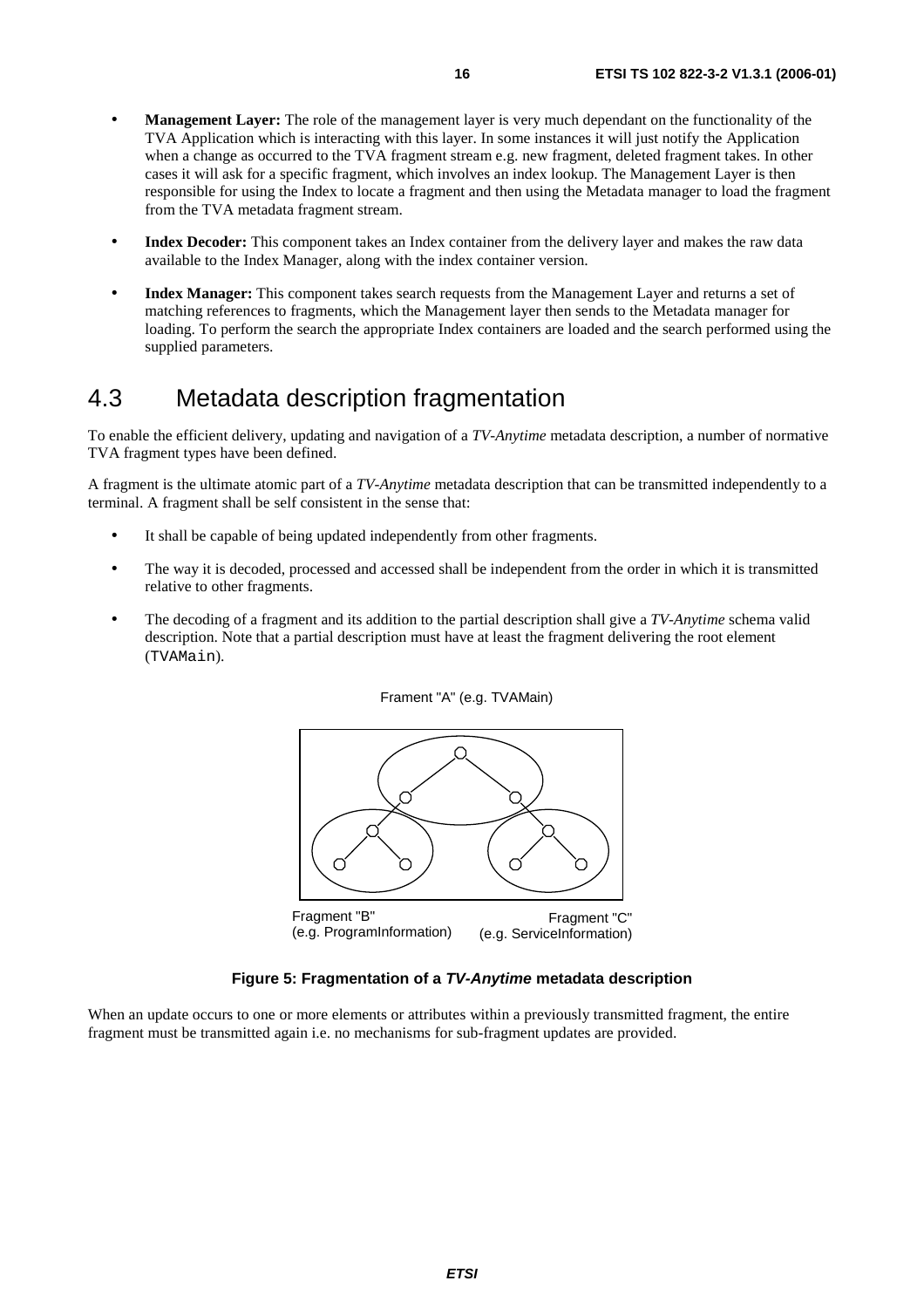# 4.3.1 TVA metadata fragments

The *TV-Anytime* metadata description can be split into a number of standardized types of self contained fragments. These *TV-Anytime* normative fragments are defined as follows:

#### 4.3.1.1 TVAMain fragment

The TVAMain fragment is special since every TVA fragment stream must contain one instance of this fragment type. The TVAMain fragment contains the TVAMain / ExtendedTVAMain root element plus a limited range of child nodes.



**Figure 6: UML-like representation of a TVAMain fragment**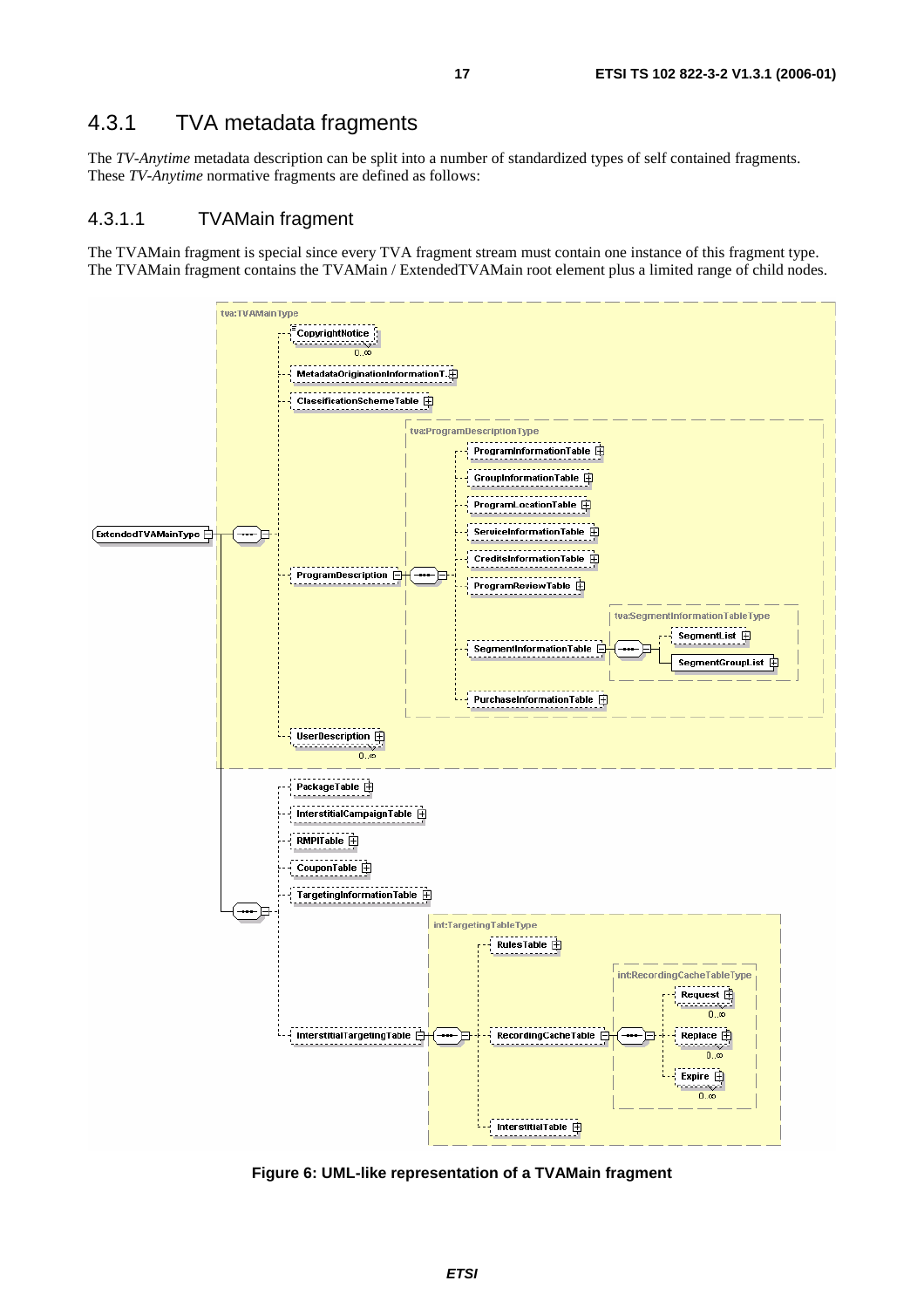As can be seen from the representation in figure 6 the TVAMain fragment shall contain child elements down to and including the following:

- MetadataOriginationInformationTable.
- ClassificationSchemeTable.
- ProgramInformationTable.
- GroupInformationTable.
- ProgramLocationTable.
- ServiceInformationTable.
- CreditsInformationTable.
- ProgramReviewTable.
- SegmentInformationTable:
	- SegmentList; SegmentGroupList.
- PurchaseInformationTable.
- PackageTable.
- RMPITable.
- CouponTable.
- TargetingInformationTable.
- InterstitialTargetingTable.
	- RulesTable.
	- RecordingCacheTable.
	- InterstitialTable.

The presence of and number of each of these types shall conform to the *TV-Anytime* schema. Elements that are children of these element types form fragments of their own and so shall not be included within the TVAMain / ExtendedTVAMain fragment.

It should be noted that updates to TVAMain / ExtendedTVAMain would typically be infrequent and an update to this fragment would cause the decoder to be re-initialized.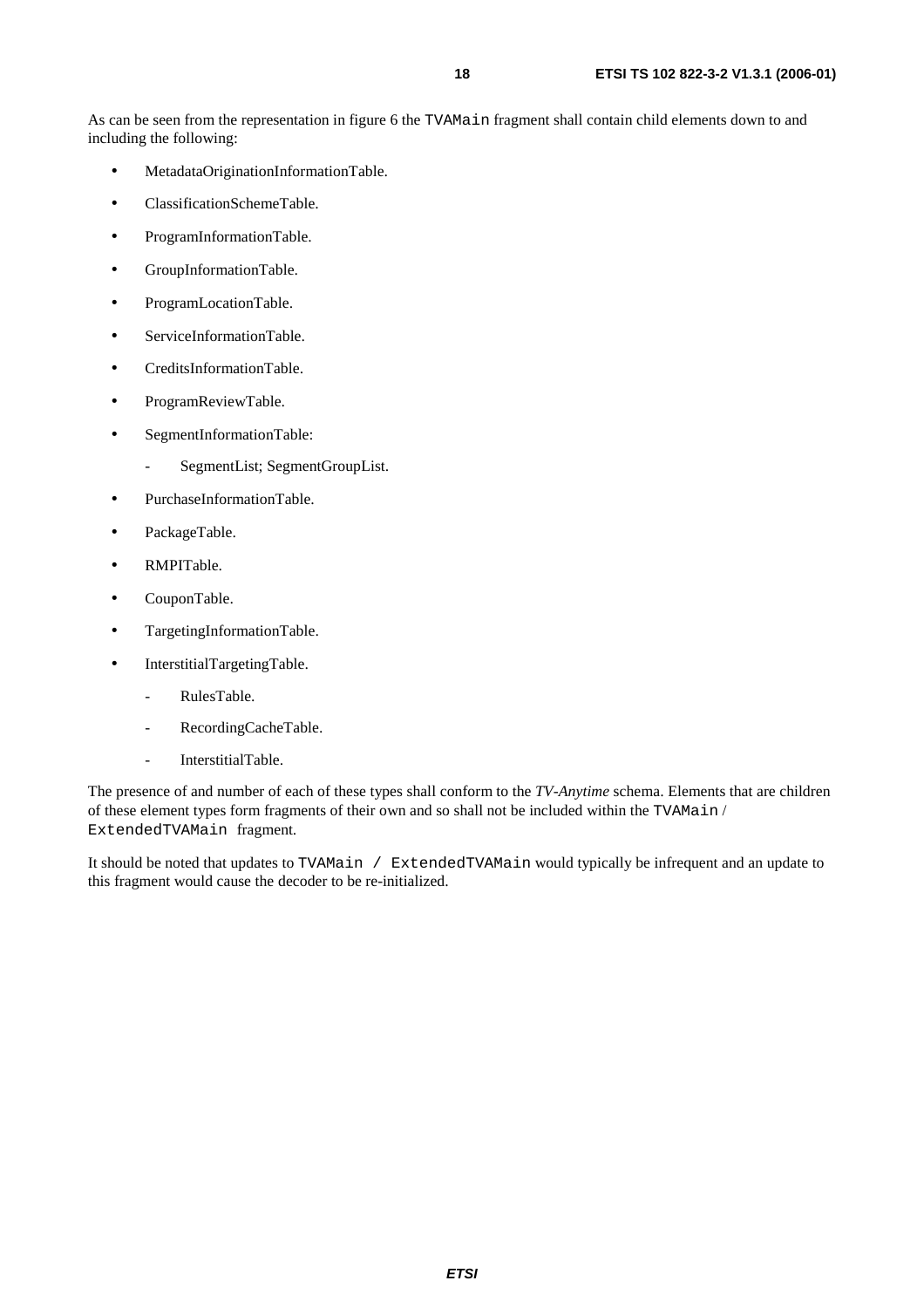#### 4.3.1.2 MetadataOriginationInformation Fragment

The MetadataOriginationInformation element, as defined in TS 102 822-3-1 [9], shall form a single TVA fragment.

The MetadataOriginationInformation element is a child of the MetadataOriginationInformationTable, which is a member of the TVAMain fragment.



**Figure 7: UML-like representation of a MetadataOriginationInformation fragment** 

#### 4.3.1.3 ProgramInformation fragment

A ProgramInformation fragment is one of the key attractor types of a TVA system (TS 102 822-3-1 [9]), it carries an element of type ProgramInformationType and all child nodes thereof. This type contains descriptive information about a piece of content, the content being identified by a CRID.

The ProgramInformationElement is a child element of the ProgramInformationTable, which forms part of the TVAMain fragment.



**Figure 8: UML-like representation of a ProgramInformation fragment**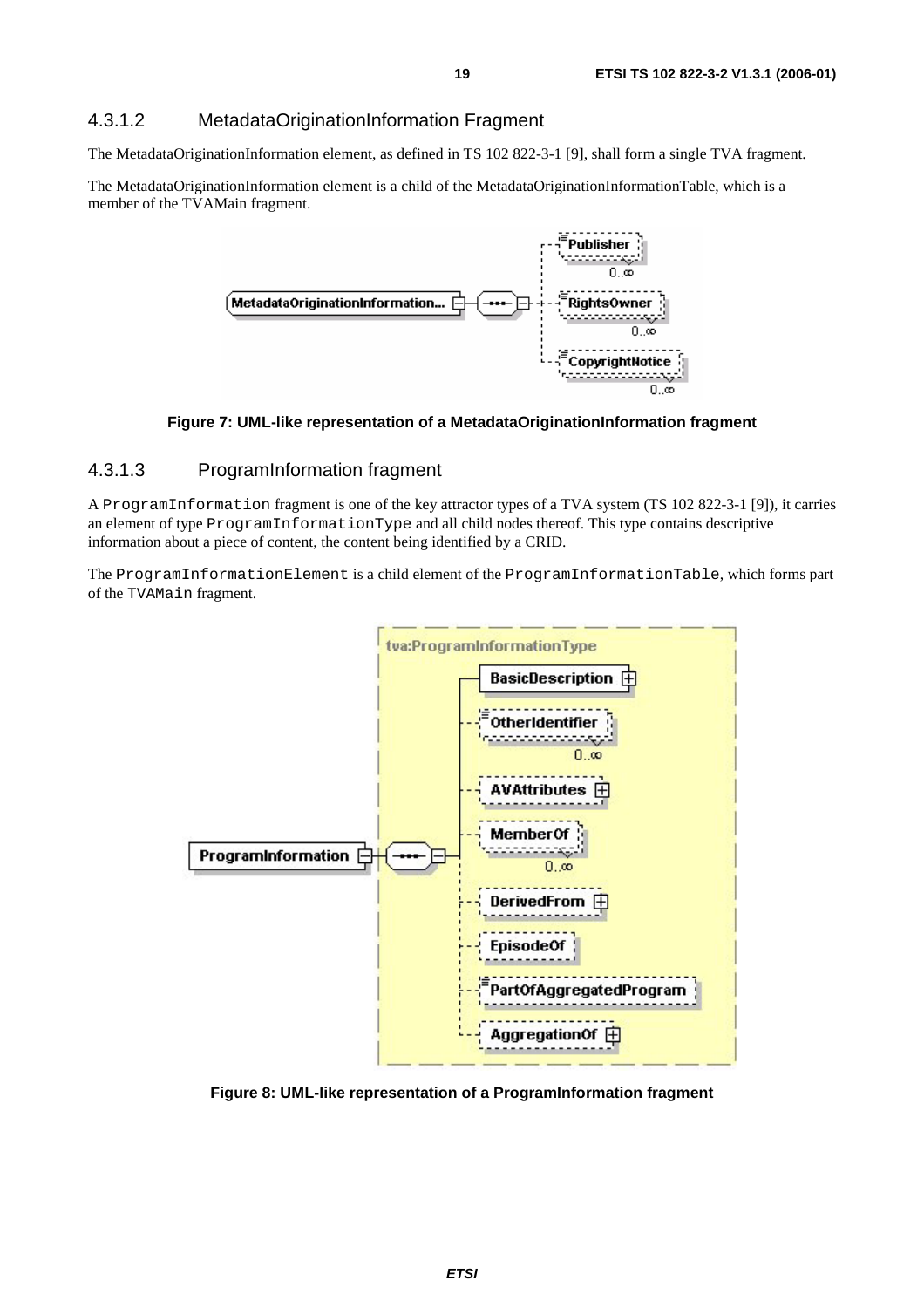The ProgramInformation fragment is completely self-contained with one exception. Within the CreditsItem, which is a child element of the CreditList element in the BasicDescription element, the optional PersonNameIDRef and OrganizationNameIDRef elements use TVAIDRefType attributes to reference TVAIDType attributes within corresponding entries within the CreditsInformationTable. This enables optimization in cases where a Credit Item description is common to more than one programme. In such a case, a CreditsItem only needs to be defined once e.g. for all the episodes of a Soap Opera. The guidelines given for the use of TVAIDType/TVAIDRefType in clause 4.3.5 should however be taken into account when assigning and using these ID values.

#### 4.3.1.4 GroupInformation fragment

A GroupInformation fragment contains an element of type GroupInformationType and all child nodes thereof. This contains descriptive information about a conceptual content group e.g. Series, Serial, Collection, etc. The GroupInformationElement is a child element of the GroupInformationTable, which forms part of the TVAMain fragment (TS 102 822-3-1 [9]).



**Figure 9: UML-like representation of a GroupInformation fragment** 

The GroupInformation fragment is completely self contained except for that described for the ProgramInformation fragment, namely within the CreditsItem, the optional PersonNameIDRef and OrganizationNameIDRef elements which the TVAIDRefType attribute which points to an entry within the CreditInformationTable. The guidelines given for the use of TVAIDType/TVAIDRefType in clause 4.3.5 should thus be taken into account when assigning and using these ID values.

### 4.3.1.5 OnDemandProgram and OnDemandService fragment

Within a unidirectional environment the OnDemandProgramType and the OnDemandServiceType are seen to be of limited use.

However if a broadcaster wishes to transmit OnDemand program location information, a complete OnDemandProgram or an OnDemandService element instantiating respectively one of these types shall form a single fragment. Both the OnDemandProgram and the OnDemandService elements are child members of the ProgramLocationTable, which forms part of the TVAMain fragment.

An attribute of type TVAIDRefType (TS 102 822-3-1[9])is used by the serviceIDRef attribute within the OnDemandServiceType to reference the associated service information. It points to an element of type ServiceInformationType having a serviceId attribute, with a value equal to the serviceIDRef. This latter value shall be unique within the TVA metadata description. And the guideline in clause 4.3.5 on the assignment and use of TVAIDType/TVAIDRefType values should be taken into account when dealing with these values.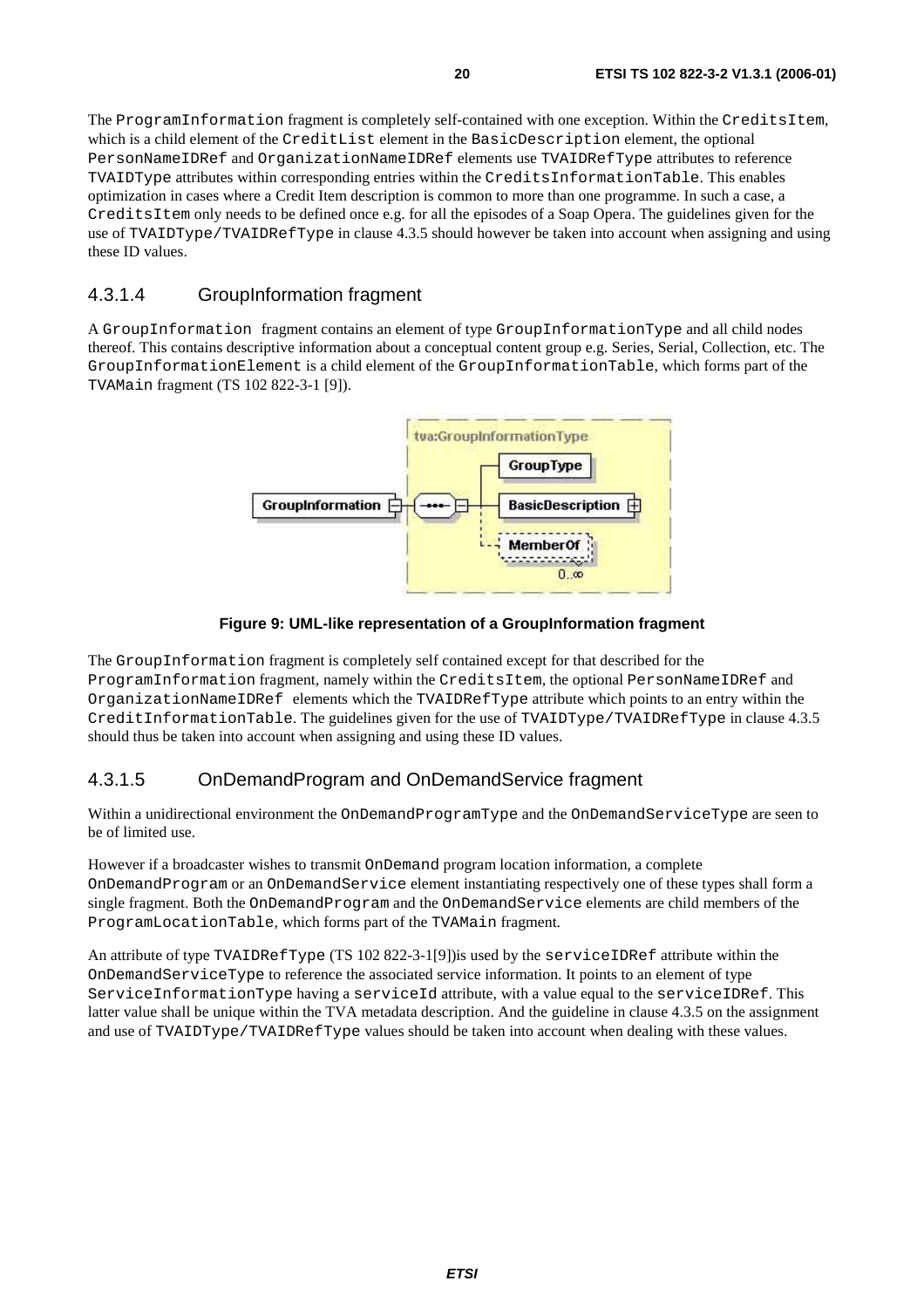#### 4.3.1.6 BroadcastEvent fragment

The BroadcastEventType has been designed to represent dynamic events in an environment where frequent updates are required (TS 102 822-3-1[9]).

A BroadcastEvent fragment is thus an instance of the BroadcastEventType, a child element of the ProgramLocationTable, which forms part of the TVAMain fragment.



**Figure 10: UML-like representation of a BroadcastEvent fragment** 

A TVAIDRefType value is used by the serviceIDRef attribute to identify the service on which the event described by this BroadcastEvent fragment will be broadcast. It points to the serviceId attribute, of a ServiceInformation element in the same metadata description, whose type is TVAIDType. This latter value shall be unique within the TVA metadata description. The guideline in clause 4.3.5 on the assignment and use of TVAIDType/TVAIDRefType values should be taken into account when dealing with these values.

#### 4.3.1.7 Schedule fragment

The Schedule type provides an alternative way to that of the BroadcastEvent type for describing events within a broadcast system. It provides a mechanism to group a number of consecutive events together, which span a given time period on a single service (TS 102 822-3-1[9]).

The use of the ScheduleType for describing broadcast events has the following properties:

- To extract a single event from a schedule, the entire schedule must be decoded to locate the event of interest.
- The schedule type has been designed to aid large and collective updates. An update to a single event, within the schedule, will cause the entire Schedule fragment to be updated. However this is often not a problem, as subsequent events are often affected by a single event change.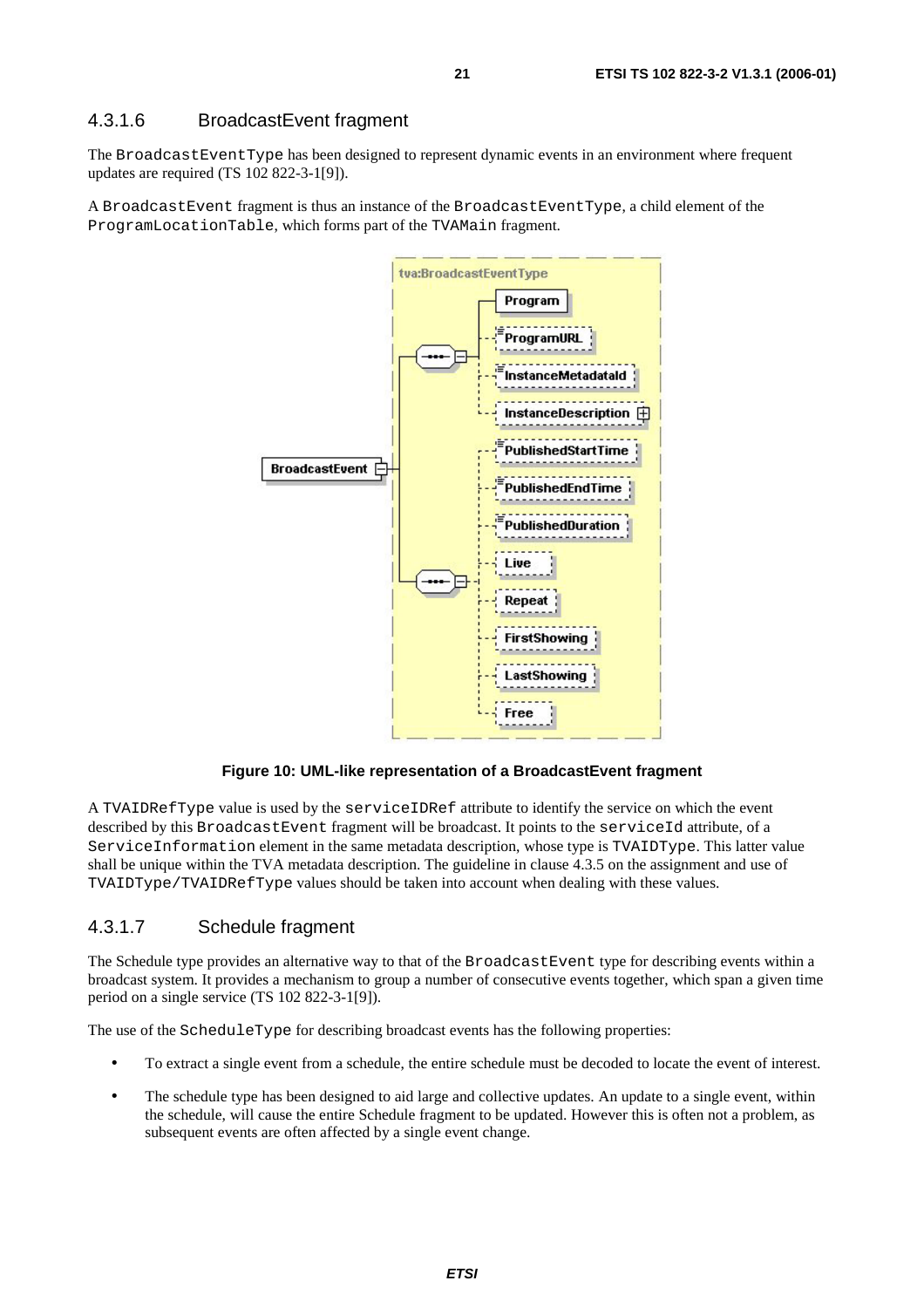

As a result, the Schedule fragment instantiates the ScheduleType and is a child element of the ProgramLocationTable, which forms part of the TVAMain fragment.

**Figure 11: UML-like representation of a Schedule fragment** 

A TVAIDRefType value is used by the serviceIDRef attribute to identify the service on which the events described by the schedule will be broadcast. It should be managed the same way as described in the previous clause for the BroadcastEvent fragment by taking into account the guidelines in clause 4.3.5 on the assignment and use of TVAIDType/TVAIDRefType values.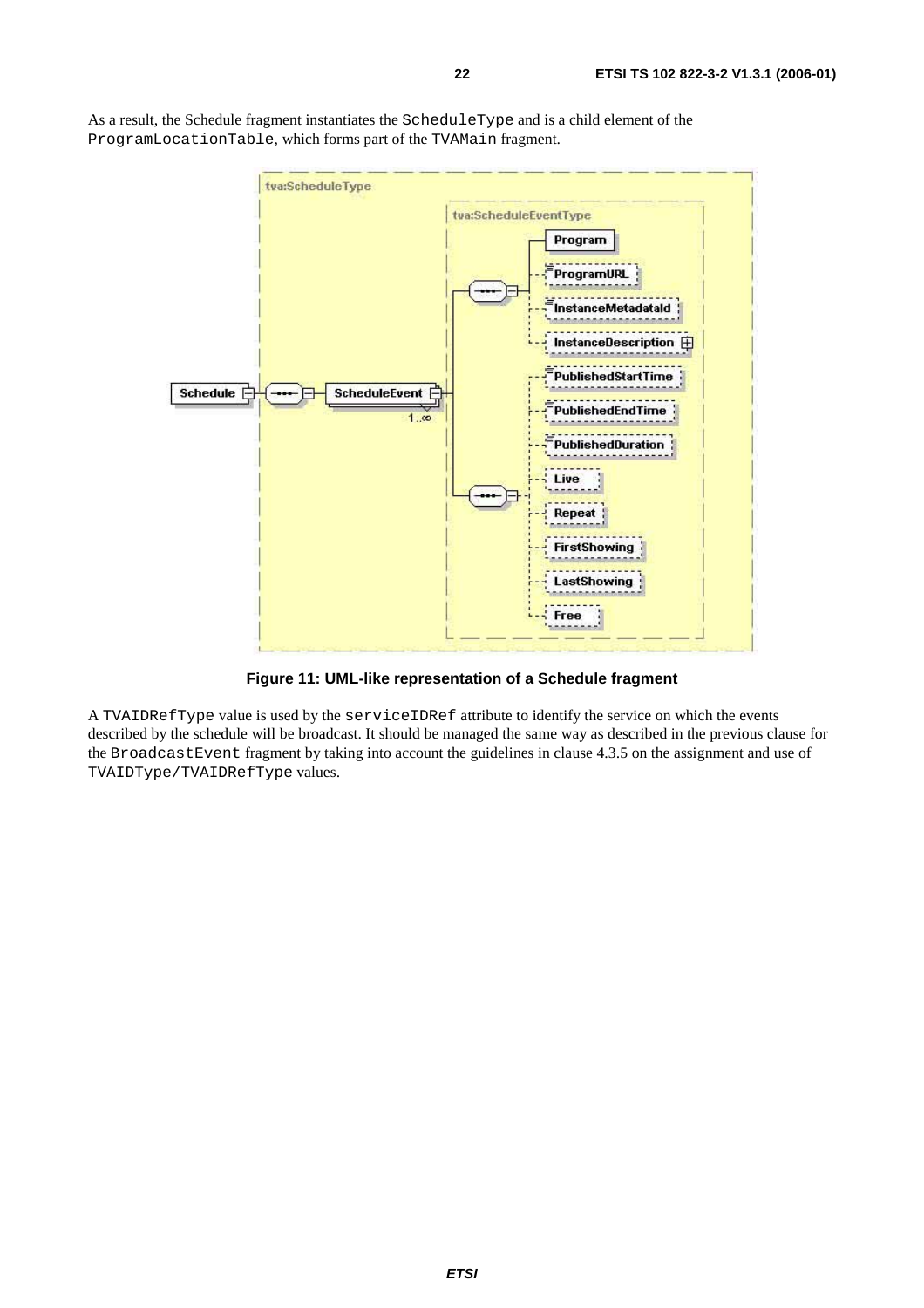#### 4.3.1.8 ServiceInformation fragment

A ServiceInformation fragment contains details about a single Service within a broadcast system (TS 102 822-3-1 [9]).

A ServiceInformation fragment is an instance of a ServiceInformationType and a child of the ServiceInformationTable, which is a member of the TVAMain fragment.



#### **Figure 12: UML-like representation of a ServiceInformation fragment**

#### 4.3.1.9 CreditInformation fragments

The CreditsInformationTable element instantiates the CreditsInformationTableType (TS 102 822-3-1 [9]).

It gathers together details about the people and organizations involved in the production of the different content items described in the metadata description. It is used to lighten the size of the description of each content item, by allowing the use of a pointer reference to a PersonName or OrganizationName element contained within the CreditsInformationTable. It may be useful, for example, where several content items share the same credit information, in which case the information only need to be instantiated once.

#### 4.3.1.9.1 PersonName fragment

A PersonName element instantiates a PersonNameType and shall form a single TVA fragment (TS 102 822-3-1 [9]). The PersonName element is a child element of the CreditsInformationTable, where the CreditsInformationTable forms a member of the TVAMain fragment.



**Figure 13: UML-like representation of PersonNameType**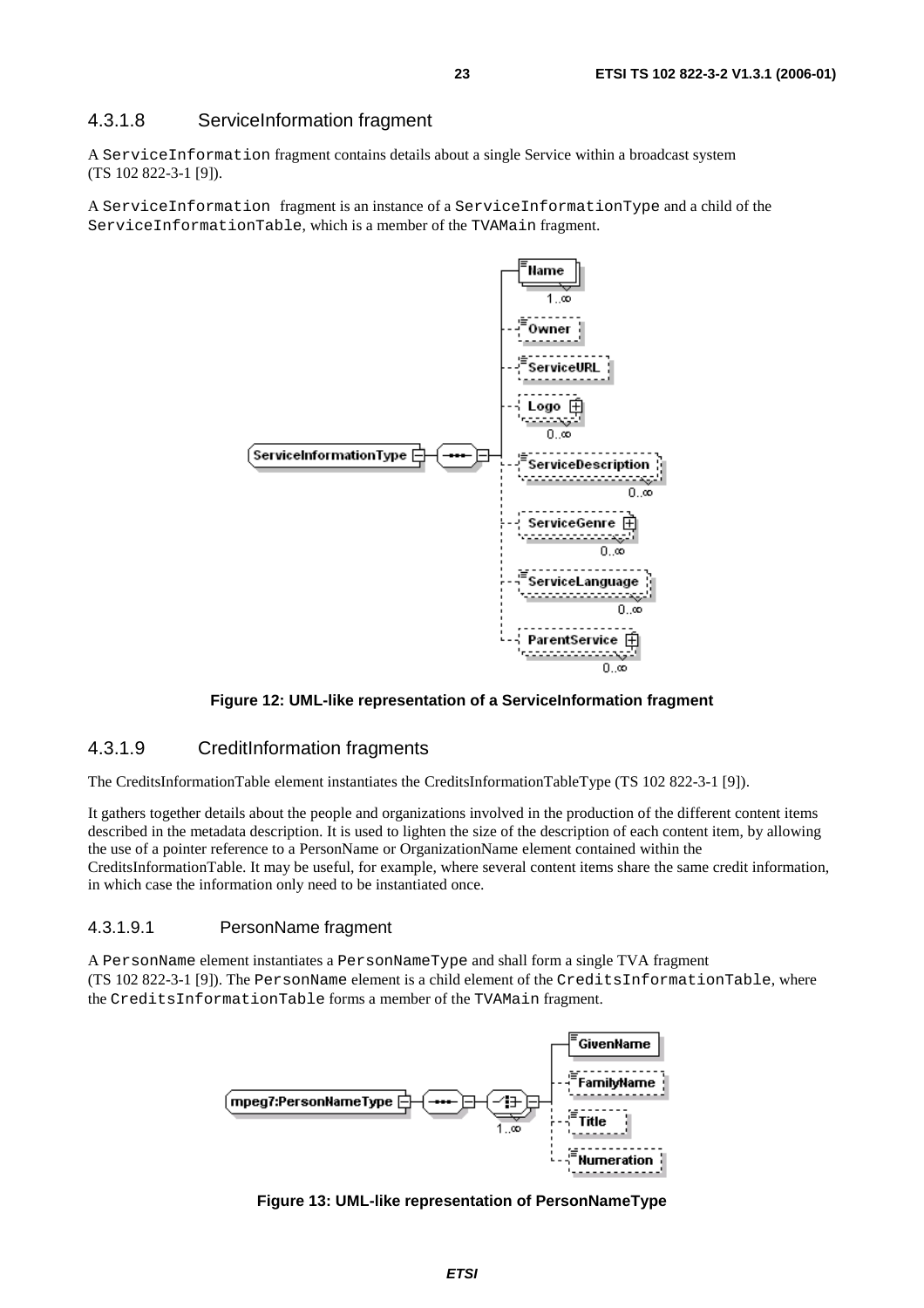#### 4.3.1.9.2 OrganizationName fragment

The OrganizationName element shall form a single TVA fragment (TS 102 822-3-1 [9]).

The OrganizationName element is a child element of the CreditsInformationTable, where the CreditsInformationTable forms a member of the TVAMain fragment.

#### 4.3.1.10 Purchase fragment

The PurchaseInformation element shall form a single TVA fragment (TS 102 822-3-1 [9]).

The PurchaseInformation element is a child of the PurchaseInformationTable, which is a member of the TVAMain fragment.



**Figure 14: UML-like representation of a PurchaseInformation fragment** 

#### 4.3.1.11 Review fragment

A Review element instantiates the MediaReviewType and contains a single review for a content item identified by a CRID (TS 102 822-4 [12]).

The Review fragment is thus a child element of the ProgramReviewTable, which is a member of the TVAMain fragment (TS 102 822-3-1[9]).



**Figure 15: UML-like representation of a ProgramReviews fragment**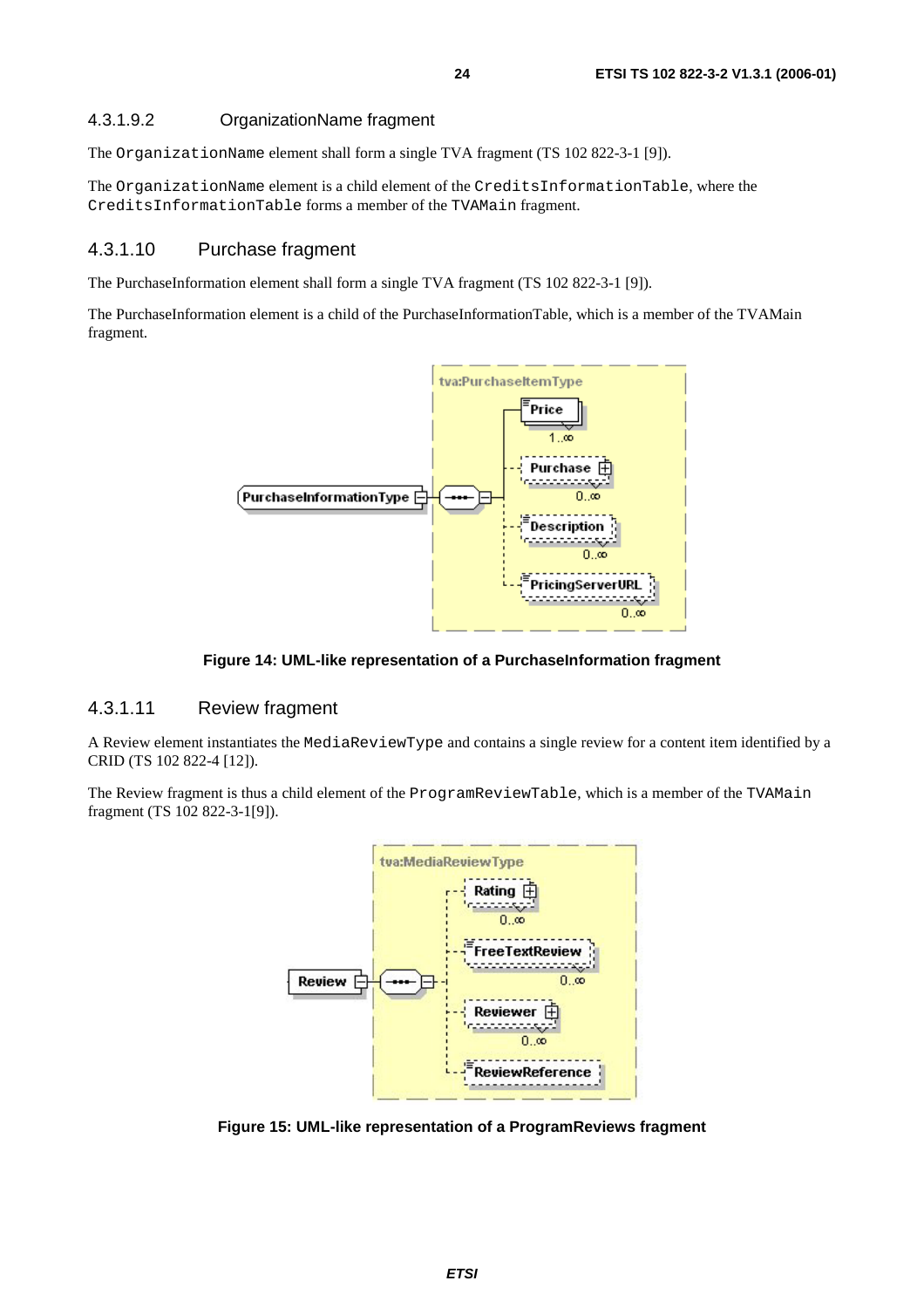### 4.3.1.12 User Description information

The transmission of a UserDescription element is not seen to be of any practical use within a unidirectional environment and so no fragmentation structure has been defined.

#### 4.3.1.13 ClassificationScheme fragments

ClassificationSchemes elements are used to define a list of controlled terms used by a number of TVA data types e.g. Genre Classification, AV Coding types etc (TS 102 822-3-1[9]). In addition CSAlias elements, used as aliases to the ClassificationSchemes, can be provided to reduce the size of the reference required to identify the Classification scheme used.

#### 4.3.1.13.1 CSAlias

The CSAlias fragment instantiates the ClassificationSchemeAliasType defined by MPEG-7 and is a child of the ClassificationSchemeTable, which is a member of the TVAMain fragment (TS 102 822-3-1[9]).

A single CSAlias element shall form a single CSAlias fragment.

#### 4.3.1.13.2 ClassificationScheme

The ClassificationScheme element is an instance of the ClassificationSchemeType.

The ClassificationScheme fragment is thus a ClassificationScheme element, child of the ClassificationSchemeTable, which is a member of the TVAMain fragment (TS 102 822-3-1 [9]).



#### **Figure 16: UML-like representation of a ClassificationScheme fragment**

### 4.3.1.14 Segmentation

Segmentation Information can be used to enhance the users viewing experience by providing the ability to view content in a non-linear way. Segmentation information is split up into two groups according to the two schema types they use, namely the SegmentInformationType and the SegmentGroupInformationType.

The SegmentInformationType provides details about the segment e.g. start offset, duration, description etc.

The SegmentGroupInformationType enables the Grouping of segments so for example to define the way in which content, should be navigated (TS 102 822-3-1 [9]).

The SegmentGroupInformation and SegmentInformation make extensive use of TVAIDType/TVAIDRefType and the guideline define in clause 4.3.5 should be followed.

#### 4.3.1.14.1 SegmentInformation

A SegmentInformation element instantiates the SegmentInformationType and describes a single segment of a content item. It is seen as the smallest updateable unit and so shall form a single fragment.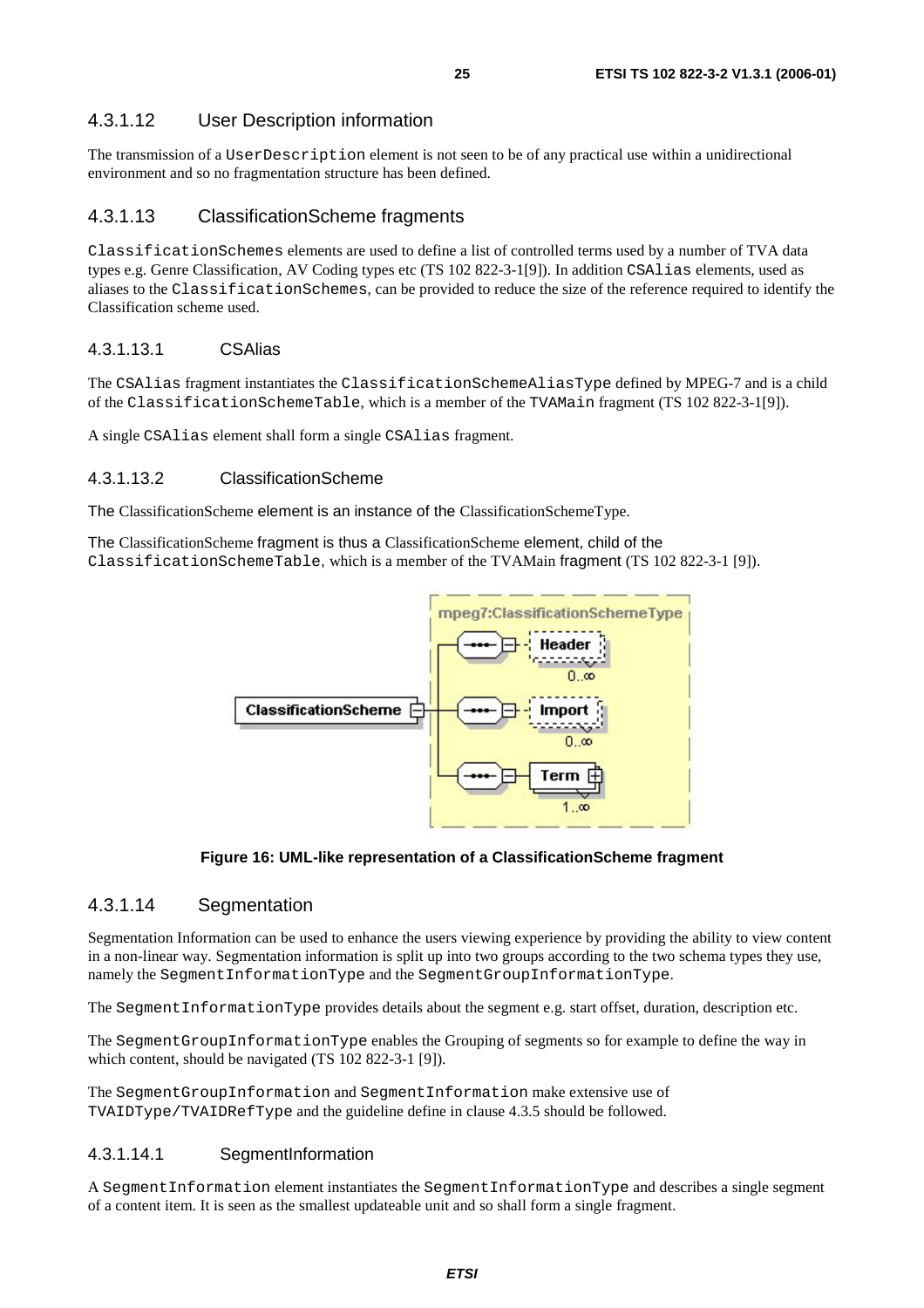A SegmentInformation fragment is thus a SegmentInformation element, which is a child of the SegmentList element, which forms part of the TVAMain fragment (TS 102 822-3-1 [9]).



**Figure 17: UML-like representation of a SegmentInformation fragment** 

#### 4.3.1.14.2 SegmentGroupInformation

A SegmentGroupInformation element instantiates the SegmentGroupInformationType.

It allows the definition of a segment group, namely a set of references to SegmentInformation elements, which can be used to define a mode of navigation or a virtual piece of content e.g. Highlights of a football match. It is also possible for a segment group to reference another segment group providing hierarchical navigation of the content similar to a table of contents.

A SegmentGroupInformation fragment is thus a SegmentGroupInformation element, which is a child of the SegmentGroupList element, which forms part of the TVAMain fragment (TS 102 822-3-1 [9]).



**Figure 18: UML-like representation of a SegmentGroup fragment**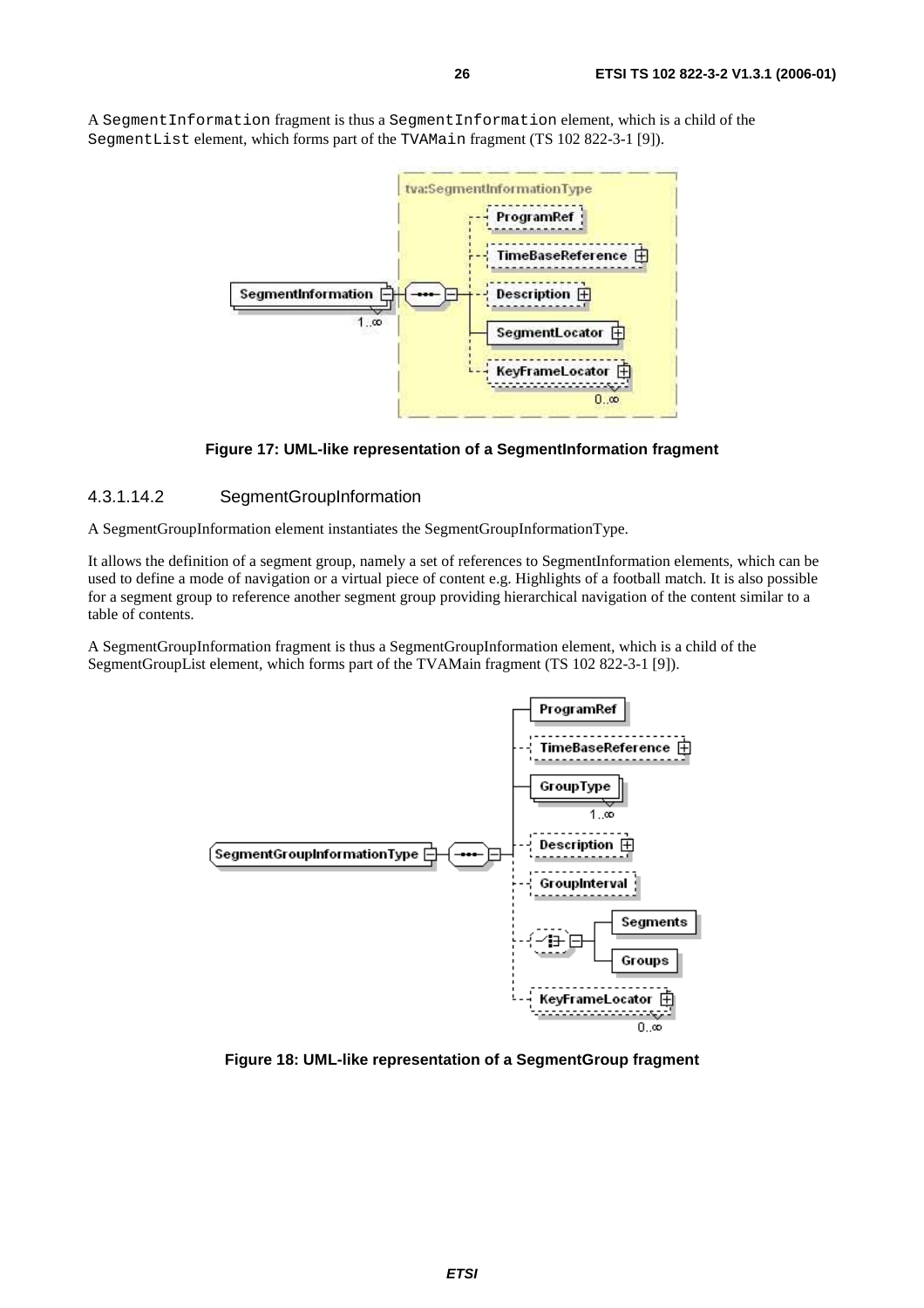#### 4.3.1.15 Package Fragment

The Package element (TS 102 822-3-3 [10]) shall form a single TVA fragment.

The Package element is a child of the PackageTable, which is a member of the TVAMain fragment.



#### **Figure 19: UML-like representation of a Package fragment**

#### 4.3.1.16 Interstitial Campaign Fragment

The InterstitialCampaign element (TS 102 822-3-4 [11]) shall form a single TVA fragment.

The InterstitialCampaign element is a child of the InterstitialCampaignTable, which is a member of the TVAMain fragment.



#### **Figure 20: UML – like representation of a InterstitialCampaign fragment**

#### 4.3.1.17 RMPI Fragment

The RMPIDescription element (TS 102 822-5-1 [13]) shall form a single TVA fragment.

The RMPIDescription element is a child of the RMPITable, which is a member of the TVAMain fragment.



**Figure 21: UML – like representation of a RMPIDescription fragment** 

#### 4.3.1.18 Coupon Description Fragment

The Coupon Description element (TS 102 822-3-3 [10]) shall form a single TVA fragment.

The Coupon Description element is a child of the CouponTable, which is a member of the TVAMain fragment.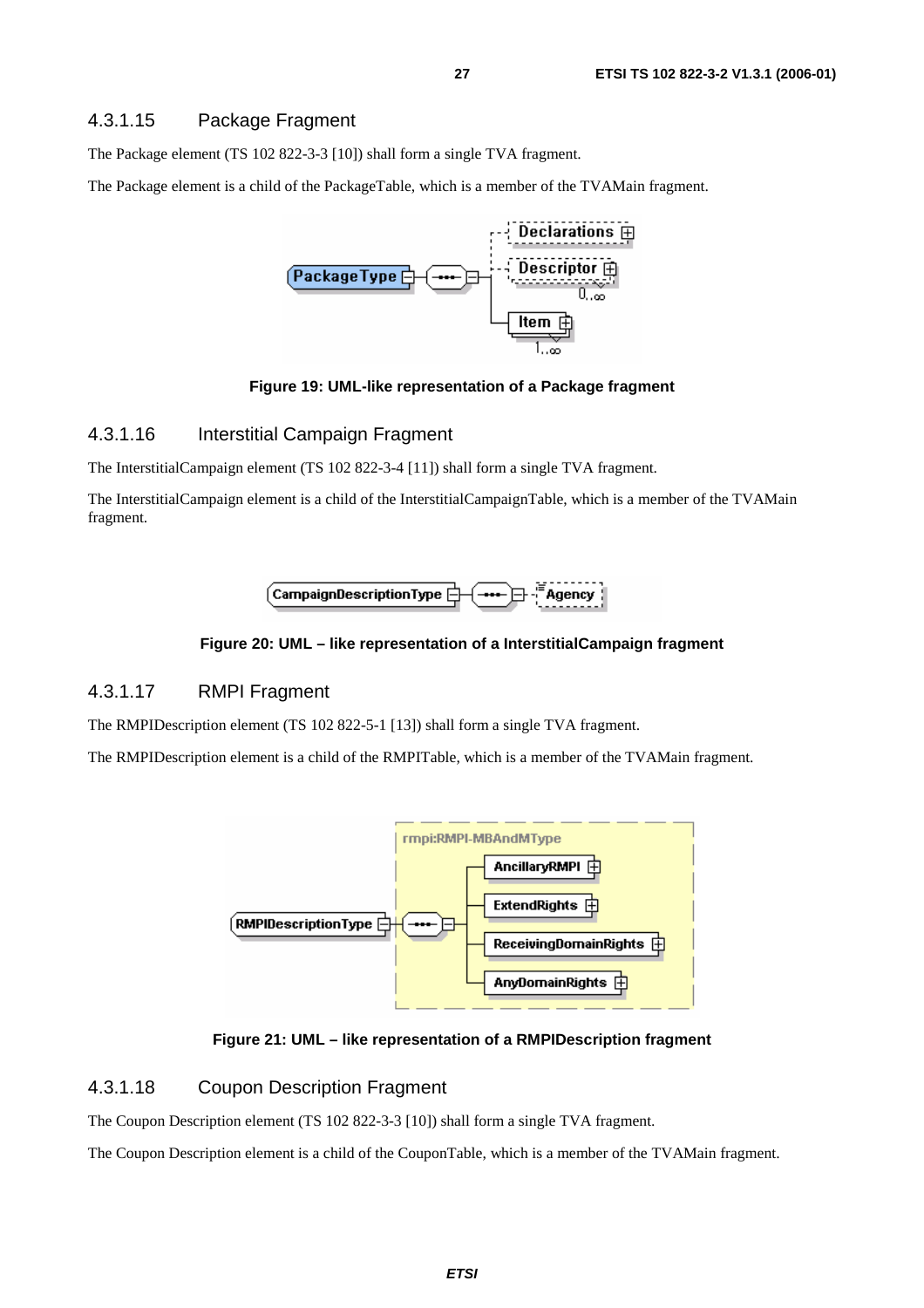

**Figure 22: UML – like representation of a CouponDescription fragment** 

#### 4.3.1.19 TargetingInformation Fragment

The TargetingInformation element (TS 102 822-3-4 [11]) shall form a single TVA fragment.

The TargetingInformation element is a child of the TargetingInformationTable, which is a member of the TVAMain fragment.



**Figure 23: UML – like representation of a TargetInformation fragment**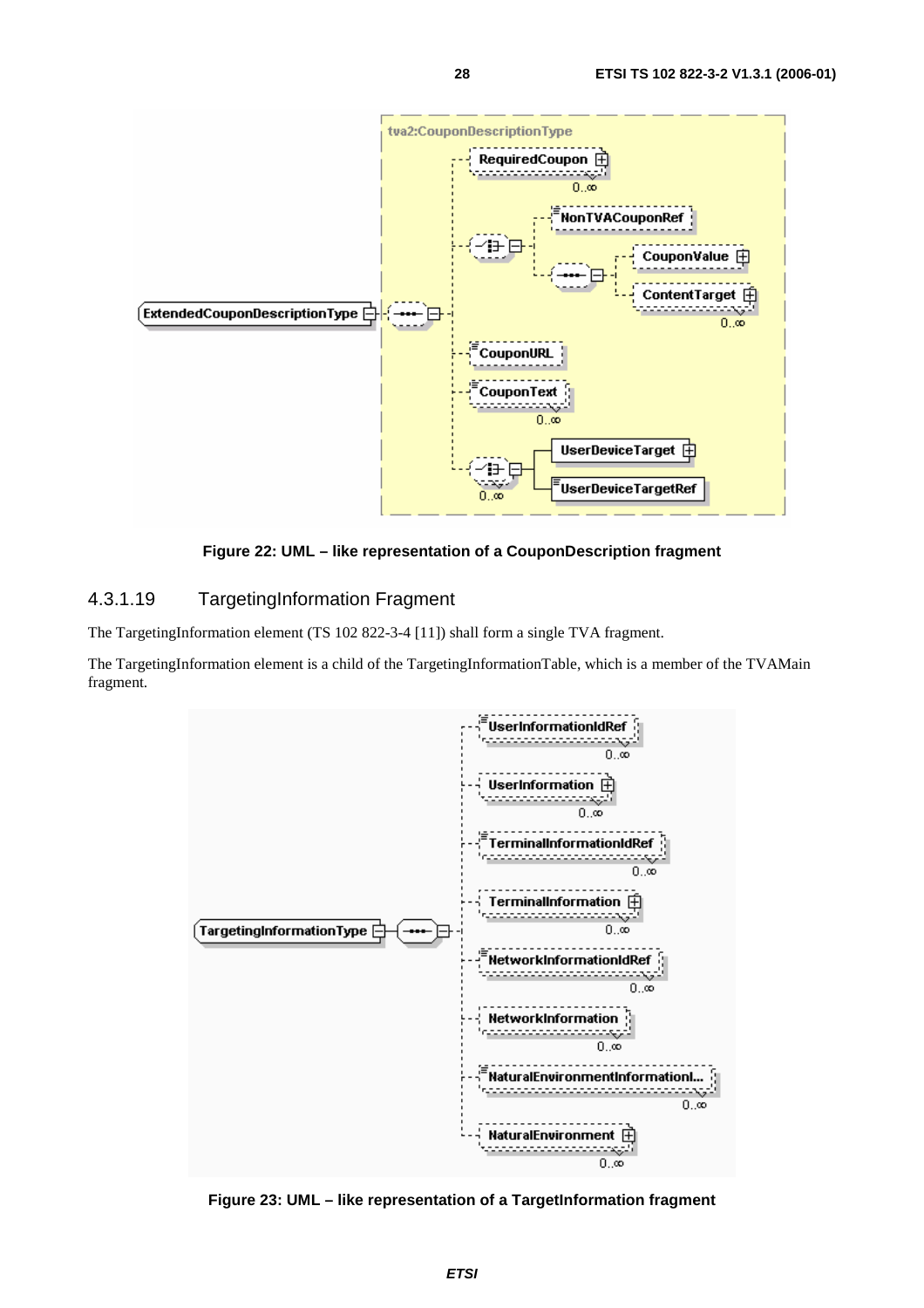The InterstitialBreak element (TS 102 822-3-4 [11]) shall form a single TVA fragment.

The InterstitialBreak element is a child of the InterstitialTable, which is a member of the TVAMain fragment.



**Figure 24: UML – like representation of an InterstitialBreak fragment** 

#### 4.3.1.21 Rule Fragment

The Rule element (TS 102 822-3-4 [11]) shall form a single TVA fragment.

The Rule element is a child of the RulesTable, which is a member of the TVAMain fragment.



**Figure 25: UML – like representation of a Rule fragment** 

#### 4.3.1.22 Recording Cache Fragments



#### **Figure 26: UML – like representation of the ContentListType used by the following fragments**

#### 4.3.1.22.1 Request Fragment

The Request element (TS 102 822-3-4 [11]) shall form a single TVA fragment.

The Request element is a child of the RecordingCacheTable, which is a member of the TVAMain fragment.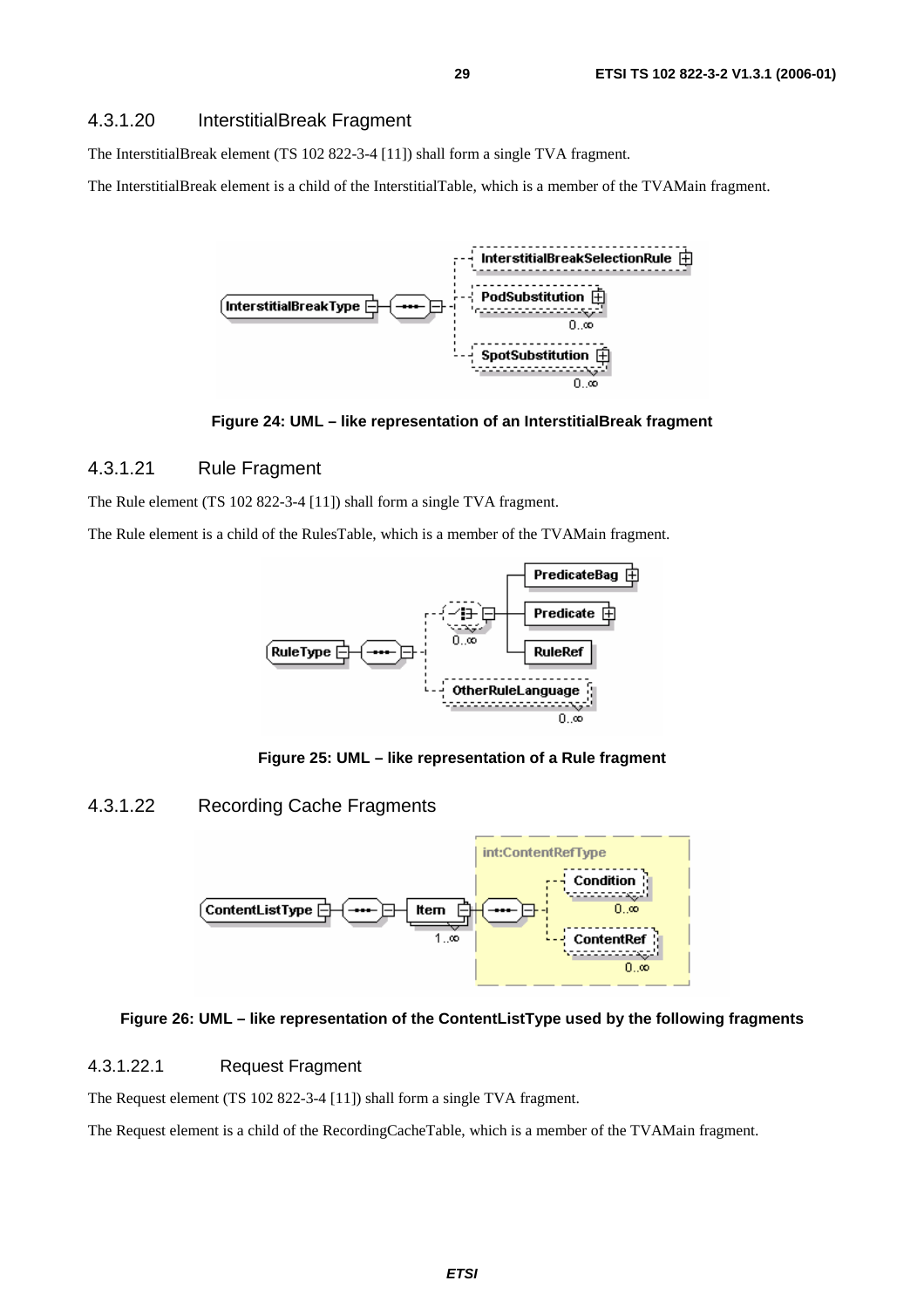#### 4.3.1.22.2 Replace Fragment

The Replace element (TS 102 822-3-4 [11]) shall form a single TVA fragment.

The Replace element is a child of the RecordingCacheTable, which is a member of the TVAMain fragment.

#### 4.3.1.22.3 Expire Fragment

The Expire element (TS 102 822-3-4 [11]) shall form a single TVA fragment.

The Expire element is a child of the RecordingCacheTable, which is a member of the TVAMain fragment.

# 4.3.2 Fragment Identification and Versioning

Many element types within the TVA schema have both a fragmentVersion and a fragmentId attributes, it is recommended not to use these attribute to identify a fragment or to indicate fragment versions in a unidirectional environment. This is because it is required to partially decode the fragment to extract the required information.

A means of assigning an identifier to a fragment and a version to a fragment at the appropriate level is described in clause 4.6.

# 4.3.3 Element ordering

When two or more elements of the same type occur within a metadata description, it is assumed that their order within the parent element is unimportant e.g. ProgramInformation elements within the ProgramInformationTable. Therefore, it is not a requirement to maintain the order of elements across the delivery system.

Where a parent element can contain more than one element type e.g. PersonName and OrganizationName within the CreditsInformationTable - it is the responsibility of the receiving terminal to ensure that the order of element types is maintained, with respect to the TVA schema.

## 4.3.4 TVA access unit

The TVA access unit is defined as being a container that holds one or more TVA fragments. A TVA fragment shall be wholly contained within a single container. TVA fragments within a TVA access unit can be of any type, provided that an individuals fragment type can be identified without fragment decoding.

Where BiM is used as the encoding solution a TVA access unit shall take the form of an MPEG-7 Access Unit (AU), with the TVA fragments type being identified, using the ContextPath within BiM.

It is the responsibility of the broadcaster to manage the number of TVA fragments within a TVA Access Unit, bearing the following in mind:

- The overhead of transmitting a container The smaller the container the less efficient it will be in terms of bandwidth usage.
- The updating of a single TVA fragment within a container will cause the container to be updated.

# 4.3.5 Use of TVAIDType, TVAIDRefType and TVAIDRefsType

In a number of instances within the TVA metadata schema, elements make use of the TVAIDType, TVAIDRefType and TVAIDRefsType data types.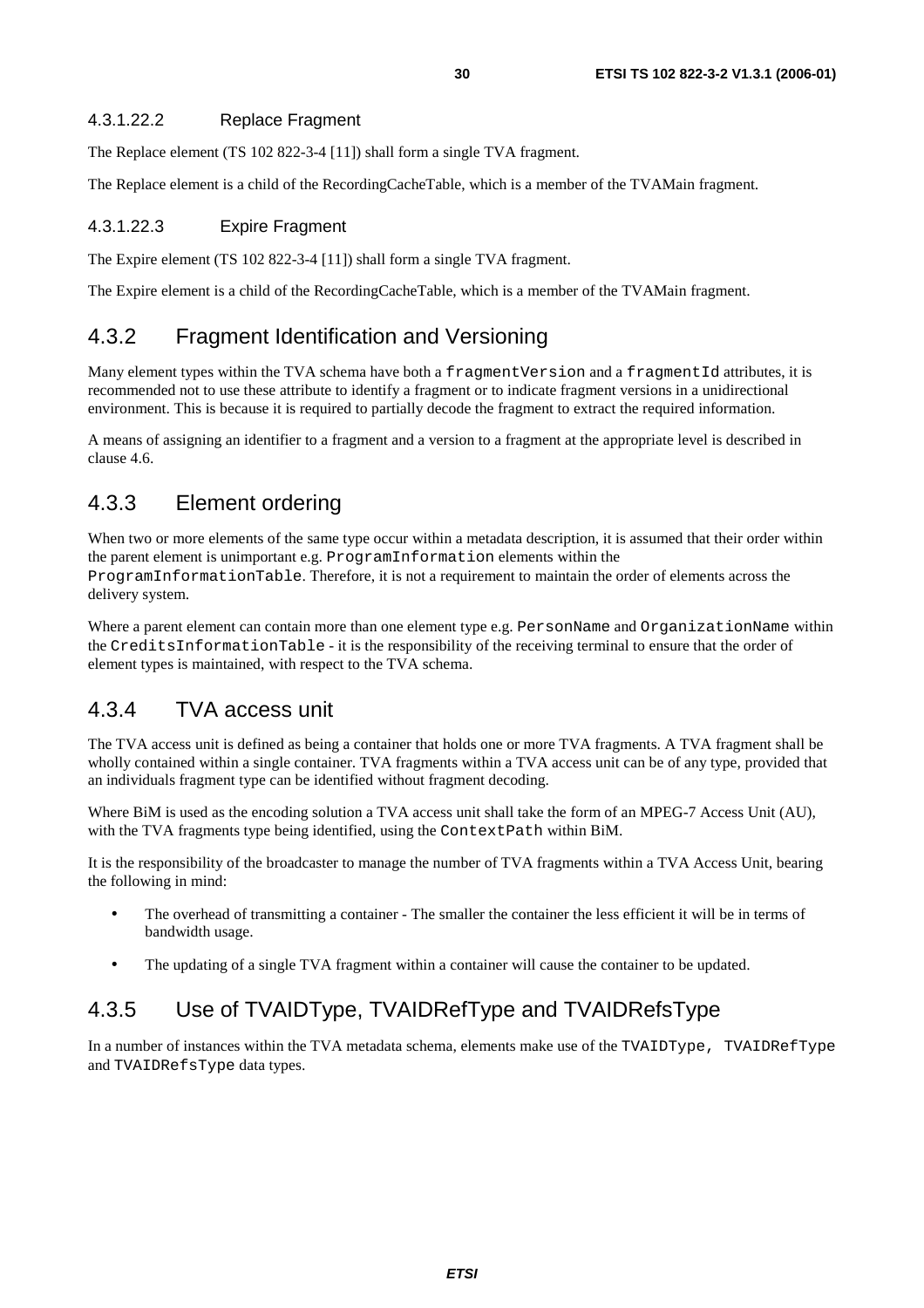- The synchronization of TVAIDType, TVAIDRefType and TVAIDRefsType values between fragment versions.
- The possibility of changing references when dealing with partial metadata descriptions.

A TVA metadata fragment stream is treated as if it were a single XML instance document. The value assigned to an attribute instantiating a TVAIDType shall be unique within a single TVA metadata description. Also, all attributes instantiating the TVAIDRefType or the TVAIDRefsType must make references to elements containing an attribute of type TVAIDType, only within the same TVA metadata description. No provision is currently made for referencing elements across multiple TVA metadata descriptions.

The guideline rules for use of TVAIDType, TVAIDRefType and TVAIDRefsType are therefore:

- The value assigned to the TVAIDType element must be unique within a TVA metadata description.
- In case of an update to an element with an attribute of type TVAIDType, it may be appropriate to create a totally new element with a new TVAIDType value when this element changes significantly e.g. in the Credits list when an actor dies. This is to ensure that the original description can still be referenced from within the metadata description, rather than an updated one.
- Where there is a choice between an inline instantiation and the use of a reference, the broadcaster should weigh up the added complexity of using a TVAIDType/TVAIDRefType (additional level of indirection) against the potential bandwidth savings.
- It is important when thinking about the delivery dynamics to ensure that an element being referenced is available within the TVA metadata description, before or at the same time as the element, making the reference. The reverse is also true; when deleting elements, it is important to remove the element that makes the reference, before the element being referenced.

# 4.3.6 Use of ID, IDRef, XPath and xml:lang

As explained in clause 4.3.5, the use of ID and IDRef should be avoided under the following circumstances.

Some datatypes within the MPEG7 stub schema make use of these built-in XML schemas datatypes. Unless the scope of these types is restricted to a single fragment, they should not be used. The reason is that it is not possible to maintain referential integrity across two or more fragments.

Some datatypes within the MPEG7 stub schema make use of XPath expressions. For similar reasons, the scope of XPath resolution shall be restricted to a single fragment. The use of XPath resolution across two or more fragments should also be avoided because canonical form of the XML source document is not preserved.

Some datatypes within the MPEG7 stub schema make use of xml:lang attributes. The scope of this attribute should be restricted to a single fragment.

# 4.4 Fragment encoding

## 4.4.1 TVA-init message

#### 4.4.1.1 Overview

The TVA-init message specified in this clause is used to configure parameters required for the decoding of the TVA metadata fragment stream. There shall only be one TVA-init associated with a TVA metadata fragment stream.

A delivery layer suitable for conveying a TVA metadata fragment streams, shall provide a means of delivering the TVA-init message to the terminal before any fragment decoding occurs.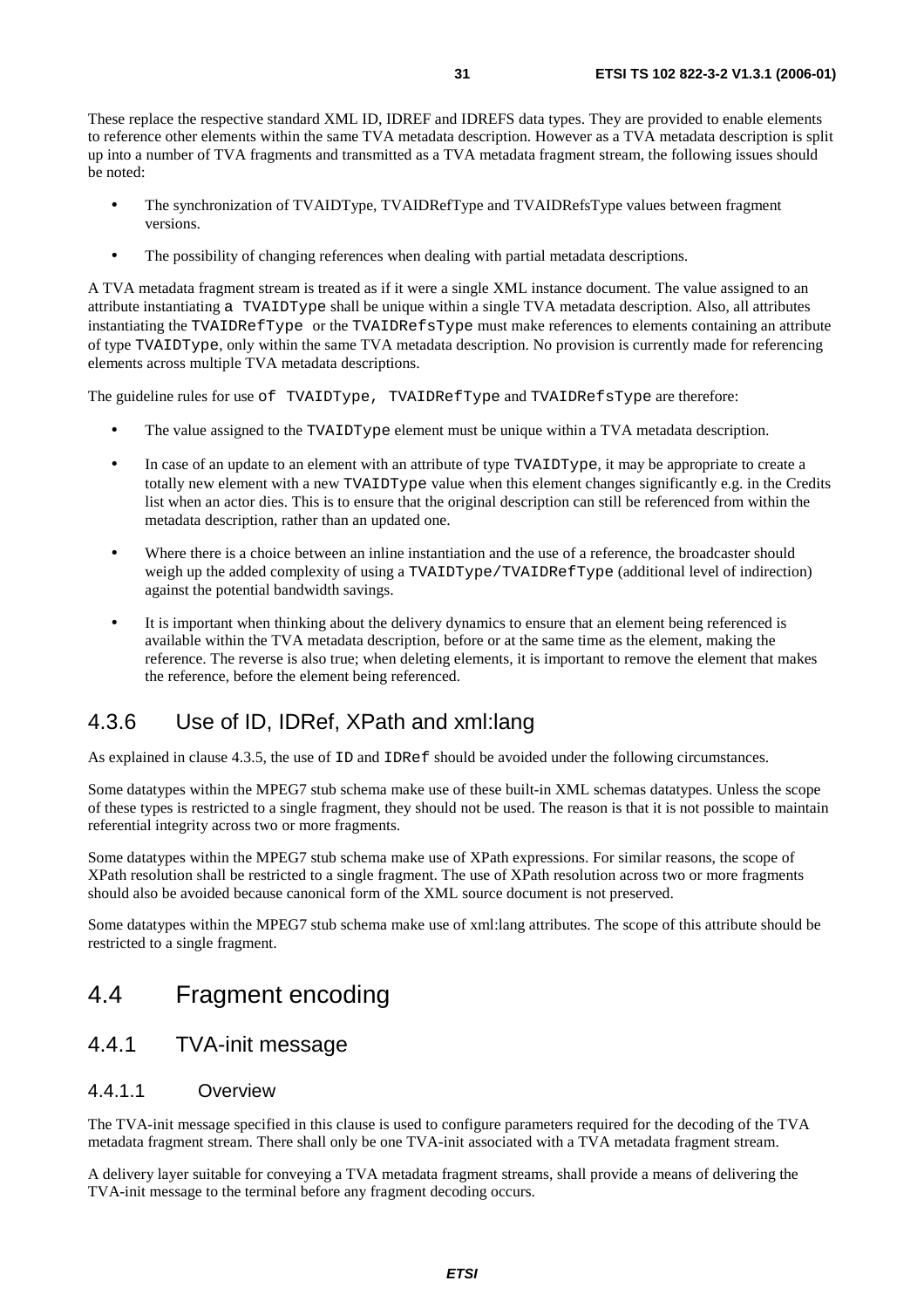| <b>Syntax</b>                     | No. of bits | <b>Mnemonic</b> |
|-----------------------------------|-------------|-----------------|
| TVA-init                          |             |                 |
| EncodingVersion                   | 8           | uimsbf          |
| IndexingFlag                      |             | bslbf           |
| reserved                          | 7           |                 |
| DecoderInitptr                    | 8           | bslbf           |
| $if(EncodingVersion == '0x01')$ { |             |                 |
| <b>BufferSizeFlag</b>             |             | bslbf           |
| PositionCodeFlag                  |             | bslbf           |
| reserved                          | 6           |                 |
| CharacterEncoding                 | 8           | uimsbf          |
| if (BufferSizeFlag=='1') {        |             |                 |
| <b>BufferSize</b>                 | 24          | uimsbf          |
|                                   |             |                 |
|                                   |             |                 |
| if(IndexingFlag) {                |             |                 |
|                                   |             |                 |
| IndexingVersion                   | 8           | uimsbf          |
|                                   |             |                 |
| reserved                          | $0$ or $8+$ |                 |
| DecoderInit()                     |             | bslbf           |
|                                   |             |                 |

**EncodingVersion:** This field indicates the method of encoding used to represent the TVA metadata fragments. Table 1 provides the possible set of values for this field.

| Table 1: Table of values for the EncodingVersion parameter |  |
|------------------------------------------------------------|--|
|------------------------------------------------------------|--|

| Value       | <b>Encoding Version</b>  |
|-------------|--------------------------|
| 0x00        | Reserved                 |
| 0x01        | TVA MPEG_7 profile (BiM) |
|             | ISO/IEC 15938-1 [4]      |
| 0x02 - 0x0F | <b>TVA</b> reserved      |
| 0x10 - 0xFF | User defined             |

**IndexingFlag:** Indicates if one or more indexes are carried within the stream.

**DecoderInitptr:** This field conveys a pointer, which defines the offset in bytes from the start of the TVA-init message where the DecoderInit can be found.

**BufferSizeFlag:** Indicates if a BufferSize for the Zlib coded is defined. If not defined the decoder shall assume a maximum of 1 000 bytes.

**PositionCodeFlag:** This flag indicates if the BiM contextPath Position Code is used in the encoded fragment. When set to "0" the Position Code within the contextPath shall be ignored. In that case, it must be noted that the canonical format of the instance description is not preserved, i.e. the order of the elements within the rebuilt description is not preserved.

**CharacterEncoding:** This field conveys the character encoding scheme for all textual data used within the TVA metadata fragment stream. Table 2 defines the set of possible values for this field.

#### **Table 2: Character encoding and their termination values**

| Value         | <b>Description</b>              | <b>Termination Value</b> |
|---------------|---------------------------------|--------------------------|
| 0x00          | 7 bit ASCII (ISO/IEC 10646 [1]) | 0x00                     |
| 0x01          | UTF-8                           | 0x00                     |
| 0x02          | <b>UTF-16</b>                   | 0x0000                   |
| 0x03          | GB2312                          | 0x00                     |
| 0x04          | EUC-KS                          | 0x0000                   |
| 0x05          | EUC-JP                          | 0x0000                   |
| 0x06          | Shift_JIS                       | 0x0000                   |
| $0x07 - 0xE0$ | <b>TVA</b> reserved             | Undefined                |
| $0xE1 - 0xFF$ | User defined                    | Undefined                |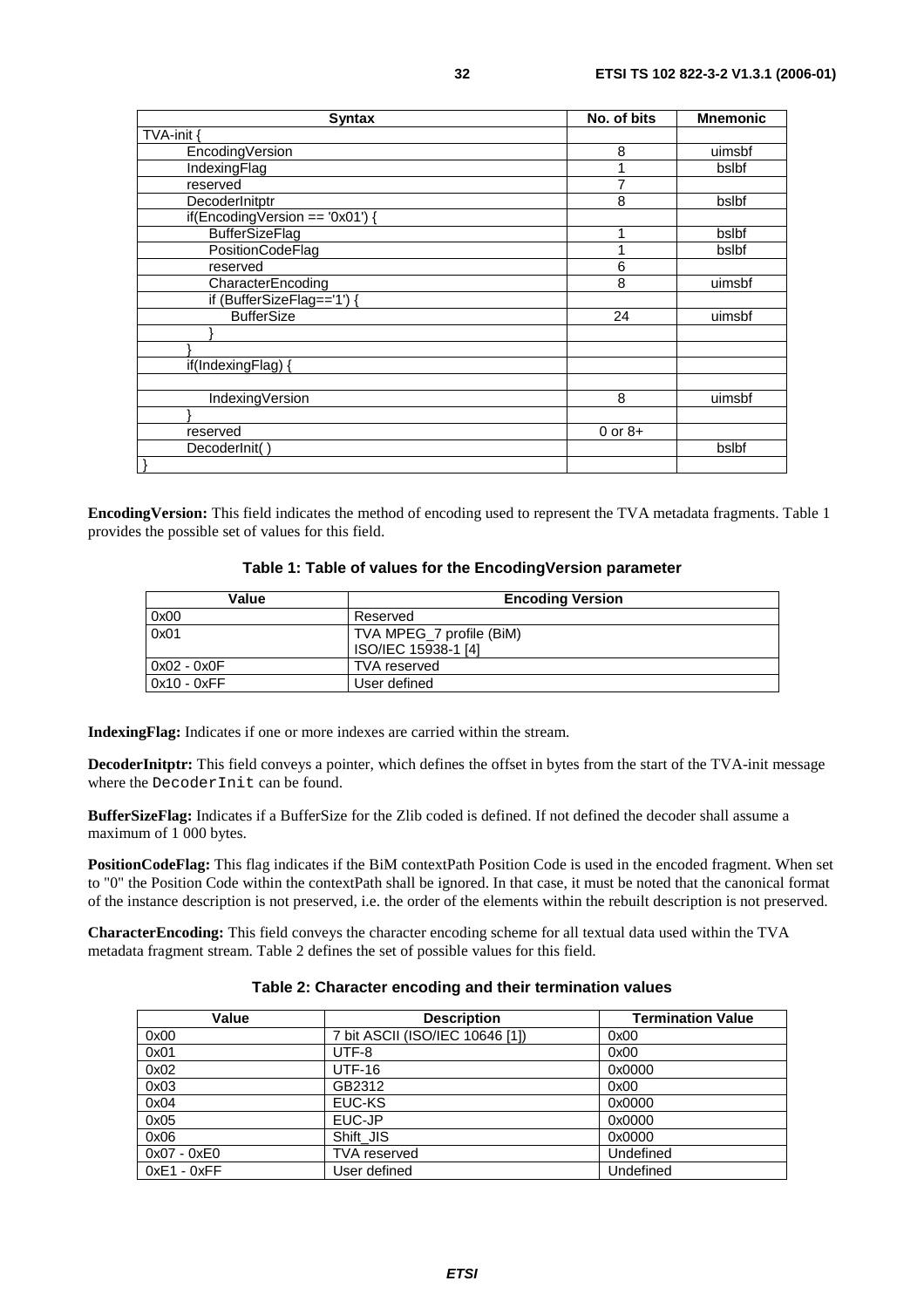**BufferSize:** This element conveys the maximum number of bytes a Zlib buffer will decompress to.

**IndexingVersion:** This element indicates the method used to represent TVA indices. It provides the possible set of values for this element.

| Value                       | <b>Indexing Version</b> |
|-----------------------------|-------------------------|
| $0 \times 00$               | reserved                |
| $0 \times 01$               | TVA Index Version 1     |
| $0 \times 02 - 0 \times FF$ | <b>TVA</b> reserved     |
| $0 \times F0 - 0 \times F$  | User defined            |

**Table 3: Table of values for the IndexingVersion field** 

**reserved:** Variable data space for inserting future initialization parameters. In this version, the length of this field shall be  $0\times 00$ .

**DecoderInit:** This element conveys the DecoderInit. The format of the DecoderInit is dependant on the encoding method used. In the case of BiM (EncodingVersion =  $0 \times 01$ ) it shall be as defined in clause 4.4.2.1.

# 4.4.2 MPEG-7 system profile

Due to the characteristics of a uni-directional environment, a number of restrictions have been imposed on how the MPEG-7 BiM profile shall be used. This clause details these restrictions.

#### 4.4.2.1 DecoderInit

The DecoderInit is used to configure parameters required for the decoding of the binary fragments. There is only one DecoderInit associated with one TVAmetadata fragment stream. The DecoderInit shall take the form as specified in ISO/IEC 15938-1 [4] with the following caveats.

#### 4.4.2.1.1 UnitSizeCode

**ISO Semantics:** This is a coded representation of UnitSize. UnitSize is used for the decoding of the binary fragment update payload.

**Restriction:** This UnitSizeCode variable shall be set to the default value: "000".

#### 4.4.2.1.2 InitialDescription

**ISO Semantics:** This conveys portions of a description using the same syntax and semantics as an MPEG7 access unit. The InitialDescription provides an initial state for the binary description tree.

**Restriction:** The TVA fragment containing the TVAMain element and is the entry point of the TVA metadata fragment stream. The InitialDescription may be carried in two ways:

- Along with the DecoderInit.
- Independently from the DecoderInit.

In the case where the InitialDescription is sent independently from the DecoderInit, it must be received and decoded by the receiving terminal before processing of any other TVA fragments. The delivery layer shall provide signalling to indicate where the InitialDescription is to be found.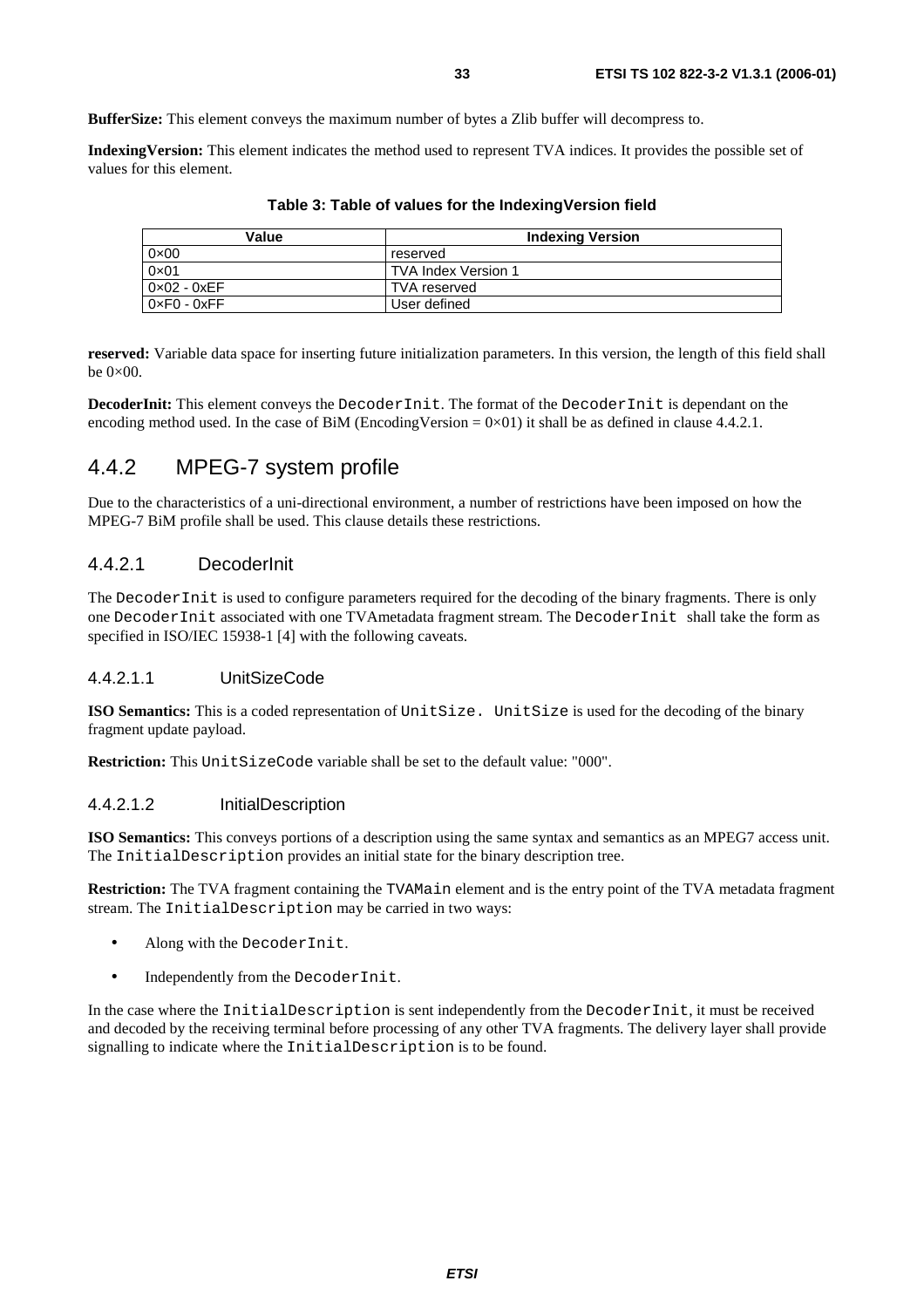### 4.4.2.2 FragmentUpdateCommand

**ISO Semantics:** The FragmentUpdateCommand code word specifies the command that shall be executed on the binary format description tree. It should be ignored when the PositionCodeFlag in the TVA-Init is set to "0".

#### **TVA Semantics:**

In the TVA framework, the semantics of the FragmentUpdateCommand is refined such as:

- When a fragment is modified (i.e. updated or enriched), the replace command (ReplaceContent) is used.
- When a fragment is no longer valid (the programme has been dropped), the delete command (DeleteContent) is used.
- When a fragment is obsolete, the fragment is no longer transmitted.

#### 4.4.2.2.1 Guidelines for the use of the FragmentUpdateUnit

The FragmentUpdateUnit uses the ContextPath along with a Position Code to determine where the TVA fragment being updated should be placed relative to its parent element. The ContextPath provides the absolute path from the metadata description root (TVAMain) to the element, of which this fragment is a child. In a classical BiM implementation the Position Code is used to indicate the position of the TVA fragment among its sibling fragments, so as to maintain the original document order of sibling elements. In a TVA implementation of BiM it is not a requirement to maintain the original metadata description sibling ordering. It is not a requirement to support the use of the Position Code within a TVA implementation. However if it is used, the Position Code provides a handle to a previously transmitted TVA fragment.

#### 4.4.2.2.1.1 Position Code allocation

As described above, the Position Code provides a handle to a transmitted TVA fragment. This Position Code must be unique for all children of a given parent element. Due to the nature of a TVA metadata fragment stream i.e. a living description, constantly changing - over time the Position Code value will become very large. Therefore it would be advantageous to reuse previously allocated values that are no longer valid. However the following should be taken into account:

• A sufficient period of time should have elapsed since the use of a specific Position Code value to ensure that receiving terminals have automatically deleted from the cache the fragment previously assigned this Position Code.

#### 4.4.2.2.1.2 Fragment Add/Update

When a new or updated fragment is transmitted the FragmentUpdateUnit will have the following settings:

- FragmentUpdateCommand Set to "0010" (ReplaceContent).
- FragmentUpdateContext.
- ContextModeCode Set to "001" (Absolute path to fragments parent element, with no multiple payload support).
- ContextPath Position Code A value that identifies the fragment within a TVA metadata description and shall be unique if used.

When the receiving terminal acquires the FragmentUpdateUnit it will use the ContextPath along with the Position Code to see if there is a TVA fragment already cached with the same Position Code. If a previous TVA fragment is found the previous TVA fragment shall be deleted and replaced with the new TVA fragment. If a previous TVA fragment is not found the TVA fragment is just cached along with the rest.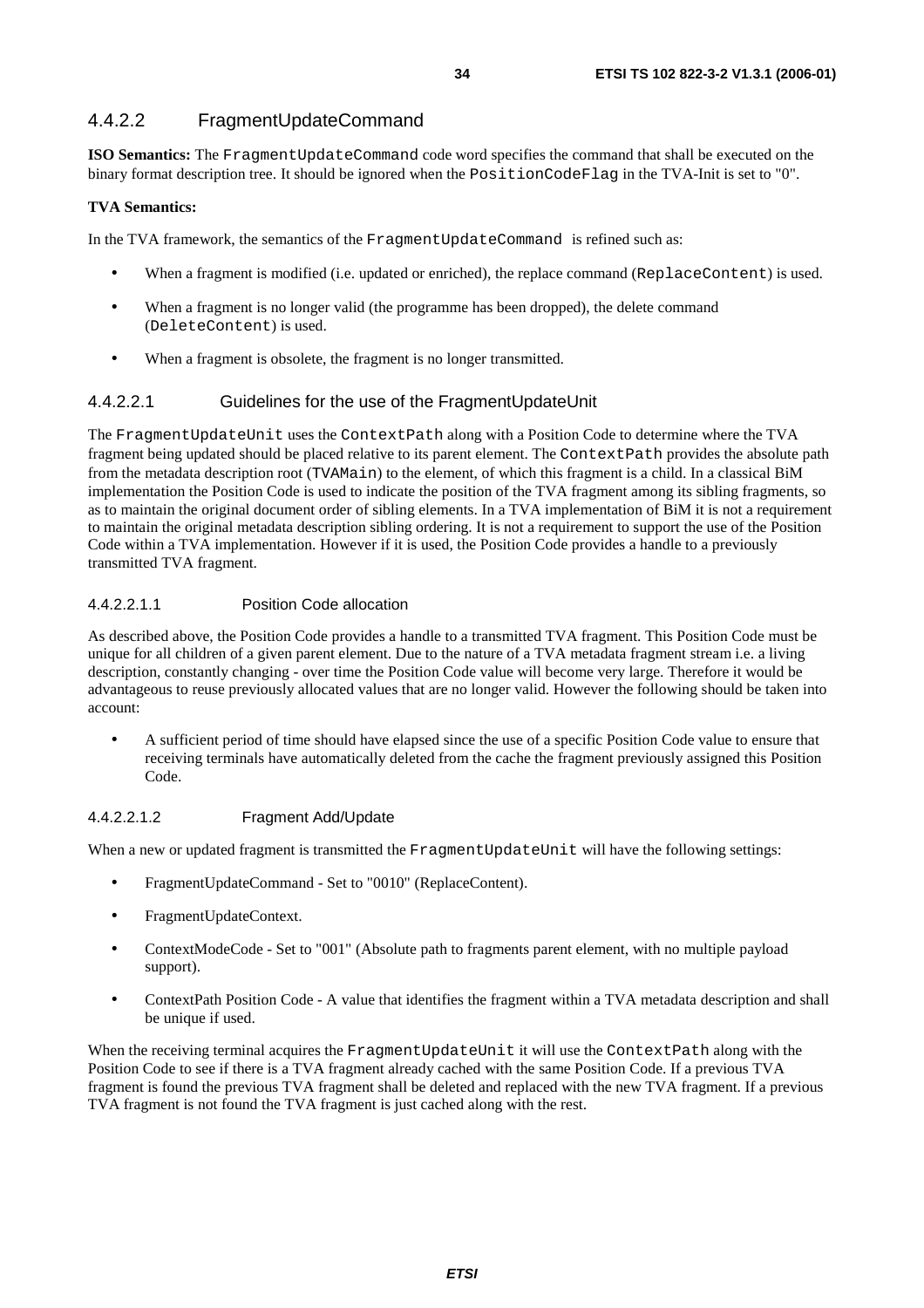#### 4.4.2.2.1.3 Fragment Delete

When a fragment is no longer valid a Delete command can be sent to the receiving terminal, to inform the device that the fragment shall no longer be used. A Delete command will have the following settings:

- FragmentUpdateCommand Set to "0011" (DeleteContent).
- FragmentUpdateContext.
- ContextModeCode Set to "001" (Absolute path to fragments parent element, with no multiple payload support).
- ContextPath Position Code The original unique value assigned to this TVA metadata description fragment.

When the receiving terminal acquires the FragmentUpdateUnit it will use the ContextPath along with the Position Code to see if the TVA fragment is within its cache. If the TVA fragment is found it shall no longer be used and removed from the terminal's cache.

It is assumed that the delete command will only be transmitted for a relatively short period of time, to enable currently listening terminals to keep their cache updated.

However due to the nature in which TVA fragments are acquired within a unidirectional environment, the Delete command should not be relied upon to remove elements from the terminals cache. The terminal should implement a timeout mechanism, where if a given fragment is not seen in the data stream for a specified period of time, the terminal shall assume that the fragment is no longer valid and remove it from its cache.

#### 4.4.2.2.1.4 Example decoder behaviour

A TVA metadata fragment stream generator has an internal representation of the decoder memory. This representation can be modelled by a buffer, which contains an infinite number of slots.

A *TV-Anytime* decoder contains several tables (ProgramInformationTable, etc.). These tables correspond to the fragmentation specification of a TVA metadata description.

If you consider the following scenario describing the management of the programInformation description, a fragment unit is composed of:

- a command (ReplaceContent, DeleteContent);
- a path, which gives, element and type information (provides the type of the payload);
- a Position Code (gives the position of the element (child number) encoded in the payload);
- a payload (the encoded TVA fragment).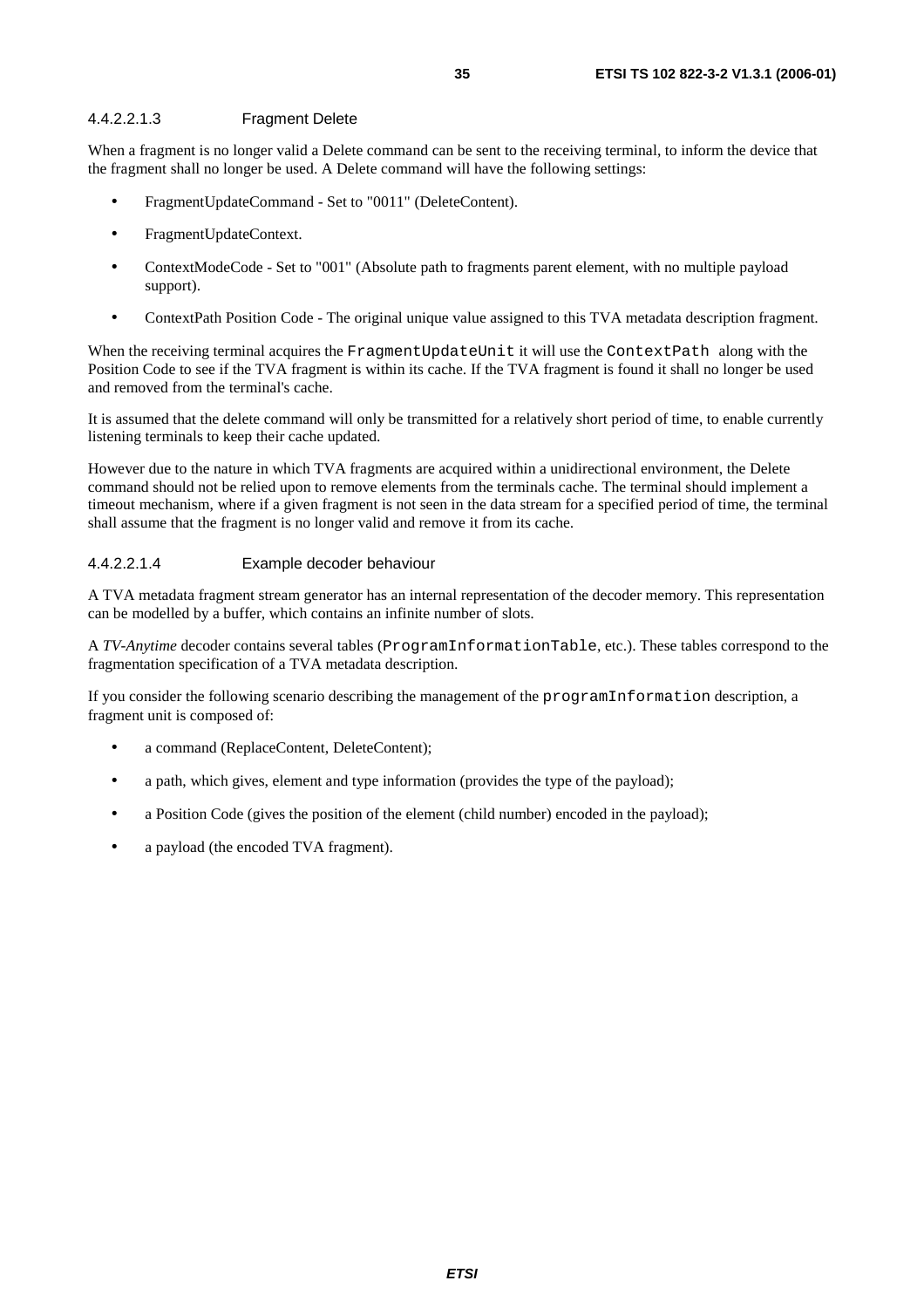#### At time  $t$ ,

| Stream content (each fragment unit being carouseled)                              | Decoder memory                         |  |
|-----------------------------------------------------------------------------------|----------------------------------------|--|
| fragment unit:<br>(ReplaceContent, a ProgramInformation / position 2, Payload122) | Empty<br>Payload122<br>2               |  |
| fragment unit:                                                                    | 3<br>Empty<br>Empty                    |  |
| (ReplaceContent, a ProgramInformation / position 6, Payload12)                    | 5<br>Empty<br>6<br>Payload12<br>Empty  |  |
| fragment unit:                                                                    | 18<br>Empty<br>9<br>Payload56          |  |
| (ReplaceContent, a ProgramInformation / position 9, Payload56)                    | 10<br>Empty<br>11<br>Empty<br>$\cdots$ |  |
|                                                                                   |                                        |  |

#### At time t'

| Stream content (each fragment unit being carouseled)                              | <b>Decoder memory</b>          |                                              |
|-----------------------------------------------------------------------------------|--------------------------------|----------------------------------------------|
| fragment unit:<br>(ReplaceContent, a ProgramInformation / position 2, Payload122) |                                | Empty<br>Payload 122                         |
| fragment unit:<br>(DeleteContent, a ProgramInformation / position 6)              | 3<br>4<br>5                    | Empty<br>Empty<br>Empty<br>Payload12 false   |
| fragment unit:<br>(ReplaceContent, a ProgramInformation / position 8, Payload6)   | 8<br>9<br>10<br>11<br>$\cdots$ | Empty<br>Payload6<br>Empty<br>Empty<br>Empty |
|                                                                                   |                                |                                              |

Therefore, a TVA decoder can notify an application that payload 12 is not longer valid. If the application relies on payload 12, it will be notified about the deletion. But if the TVA decoder has not received the first fragment unit, which sets the value of the payload 12 at position 6, the TVA decoder ignores this "delete" fragment.

In addition payload 56 (position 9) is now obsolete and is no longer transmitted.

Therefore, a TVA metadata fragment stream generator manages the TVA metadata fragment stream in order to send these notifications to the decoder.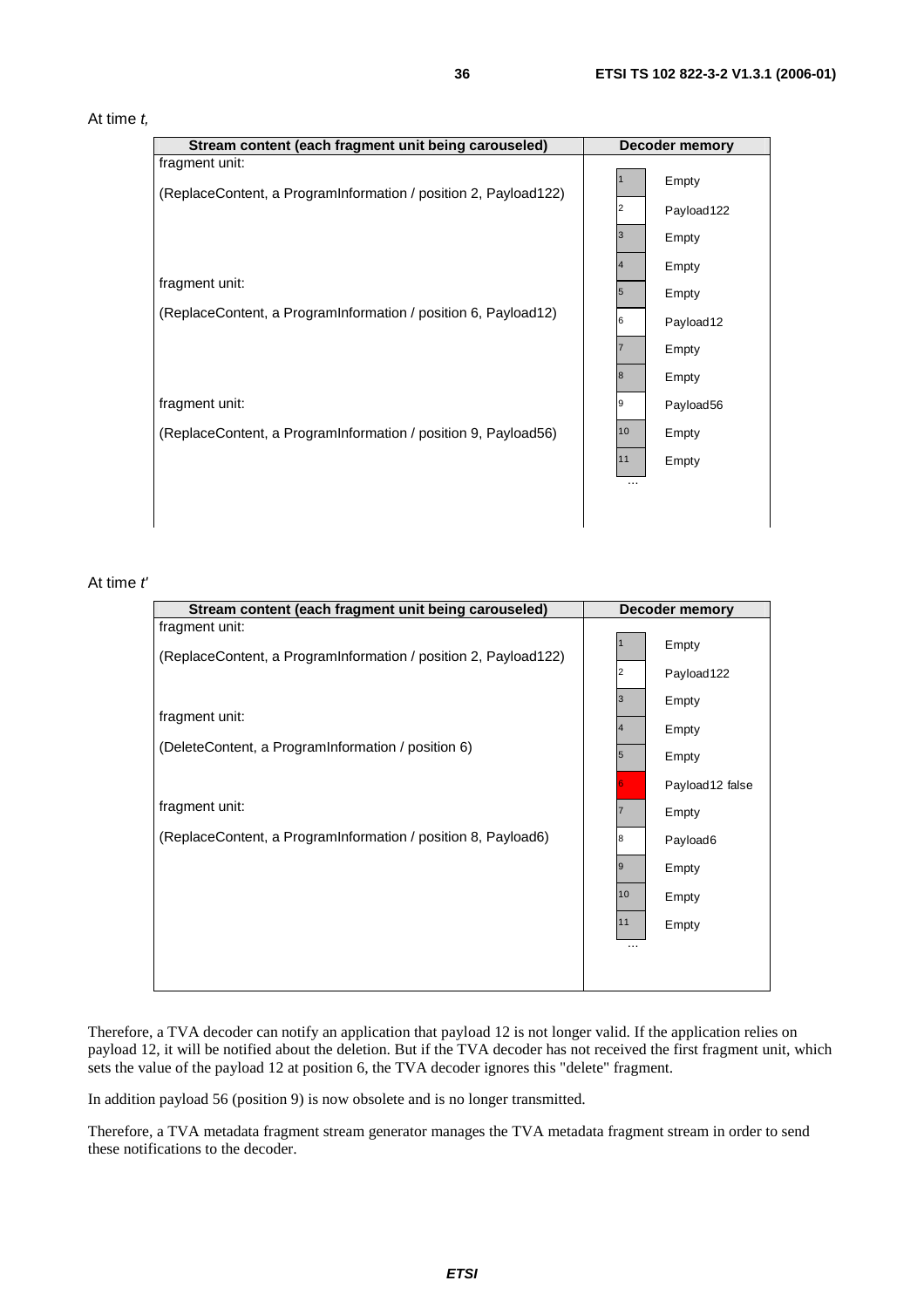### 4.4.2.3 ContextMode

**ISO Semantics:** The ContextMode specifies the addressing mode for the context path.

**Restriction:** The ContextMode code is limited to the value "001" (Navigate in "Absolute addressing mode" from the selector node to the node specified by the ContextPath).

### 4.4.2.4 TV-Anytime codec

### 4.4.2.4.1 Classification scheme wrapper

In the MPEG-7 framework, the use of a specific codec for a specific type is signalled using the codec configuration mechanism defined in ISO/IEC 15938-1 [4]. This mechanism associates a codec using its URI with a list of schema types. For that purpose, a URI is assigned to each codec in a classificationScheme, which defines the list of the specific codecs.

In the present document, this list is composed of 3 specific codecs: Zlib, dateTime and date. The following figure gives the standard classificationScheme as used by the TVA MPEG-7 profile.

```
<ClassificationScheme uri=" urn:tva:metadata:cs:CodecTypeCS:2004"> 
   <Term termID="1"> 
      <Name xml:lang="en">ZlibCodec</Name> 
      <Definition xml:lang="en">Encodes using Zlib</Definition> 
   </Term> 
   <Term termID="2"> 
      <Name xml:lang="en">tvadateTimeCodec</Name> 
      <Definition xml:lang="en">Encodes date using Modified Julian 
     Date & Time in Millisecond</Definition>
   </Term> 
   <Term termID="3"> 
      <Name xml:lang="en">tvadateCodec</Name> 
      <Definition xml:lang="en">Encodes date using Modified Julian 
      Date</Definition> 
   </Term> 
</ClassificationScheme>
```
### 4.4.2.4.2 dateTime Codec

The XML Schema primitive simple type dateTime is used widely within the TVA metadata Schema and so a specific codec has been designed for representing date time fields.

Times shall be based on GMT, with no provision provided for maintaining the local time offset information. Any requirement to localize time values shall be performed by the receiving terminal.

The following describes how the XML Schema primitive dateTime shall be encoded.

#### 4.4.2.4.2.1 Encoding

The dateTime primitive is represented as an 8-byte unsigned integer number (Big-Endian), Days are represented using the first 4 bytes using Modified Julian Date. Time is represented using the last 4 bytes expressed as the number of elapsed milliseconds since 00:00:00 hours.

The origin for the Modified Julian Date shall be Midnight on 17<sup>th</sup> November 1858.

Example dates:

| Date                          | <b>Modified Julian Date</b> |
|-------------------------------|-----------------------------|
| 1st April 1980                | 44 330                      |
| 30 <sup>th</sup> January 2000 | 51 573                      |
| 1 <sup>st</sup> March 2001    | 51 969                      |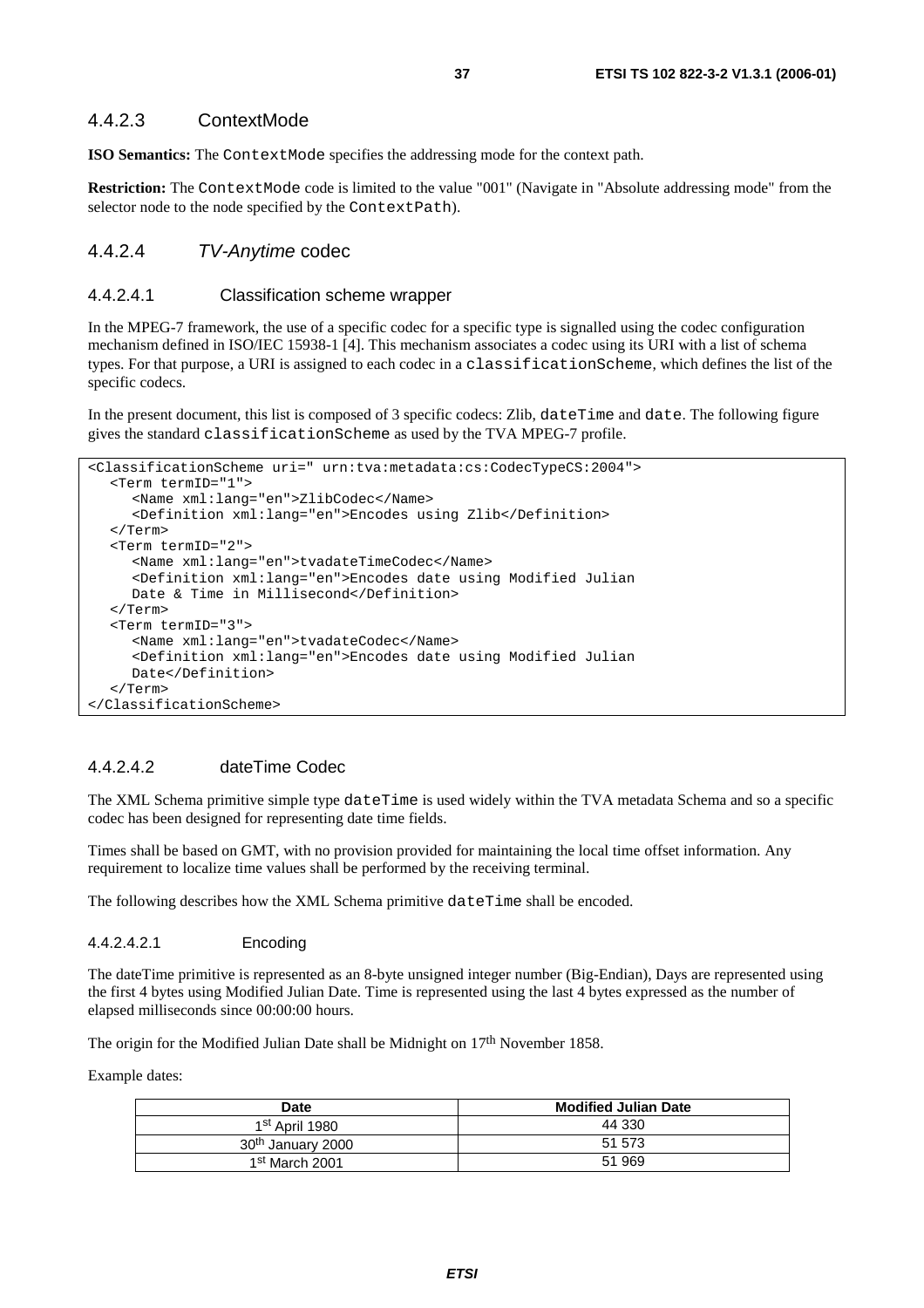Example dateTimes:

| dateTime value       | <b>Encoded value</b> |
|----------------------|----------------------|
| 1980-04-01T02:00:00Z | 0x0000AD2A006DDD00   |
| 2000-01-30T12:10:01Z | 0×0000C975029C59A8   |
| 2001-03-01T00:00:00Z | 0×0000CB0100000000   |

### 4.4.2.4.3 date codec

The XML Schema primitive simple type date describes a date within the Gregorian calendar. The date takes the form of a string as defined by ISO/IEC 8601 [21].

#### 4.4.2.4.3.1 Encoding

The XML Schema date primitive shall be represented as a 4-byte unsigned integer (Big-Endian). It shall contain the number of days using the Modified Julian Date format, as described in clause 4.4.2.4.2.1.

#### 4.4.2.4.4 Zlib optimized decoder

In the TVA MPEG-7 profile, the following *Zlib codec* is used by default for the encoding of strings instead of the UTF-8 representation. This Zlib codec is reinitialized for each TVA fragment.

#### 4.4.2.4.4.1 Rationale

Classical lossless statistical compression algorithms (like Zip or GZip) are used in the present document to improve character strings compression. The present document uses the Zlib library [6].

In most cases, when strings are short (fewer than 100 characters), the performance of Zlib is poor. Indeed, this statistical compression algorithm requires a larger look ahead buffer to start eliminating redundancy. To achieve a good compression ratio, the proposed "Zlib optimized decoder" gathers different strings into one buffer before compressing it. The size of this buffer, noted *buffer*\_*size,* allows the encoder to balance the compression ratio and the memory needed at the decoder. The codec has to manage an input buffer of strings as described in the following clauses. The default value of the buffer size is set to 1 000 bytes and can be overridden in the TVA-init Message.

#### 4.4.2.4.4.2 Encoding

At the encoding phase, the buffer is fed with strings. When the buffer is full, it is compressed and the resulting compressed chunk of data is placed in the expected position of the first string compressed using this buffer. Figure 27 represents a BiM binary stream without the "Zlib optimized decoder". Strings (in grey) are dispersed along the entire bitstream.





Figure 28 represents only the strings to be compressed and shows how they are gathered and compressed together to create a more compact bitstream and where the resulting compressed chunks are dispersed. The location of the compressed chunk ensures that during the decoding process when a string is required either the Zlib codec gets a compressed chunk, decompress it and delivers the string from the decompressed buffer or if its decompressed buffer is not empty, it delivers the string from its decompressed buffer.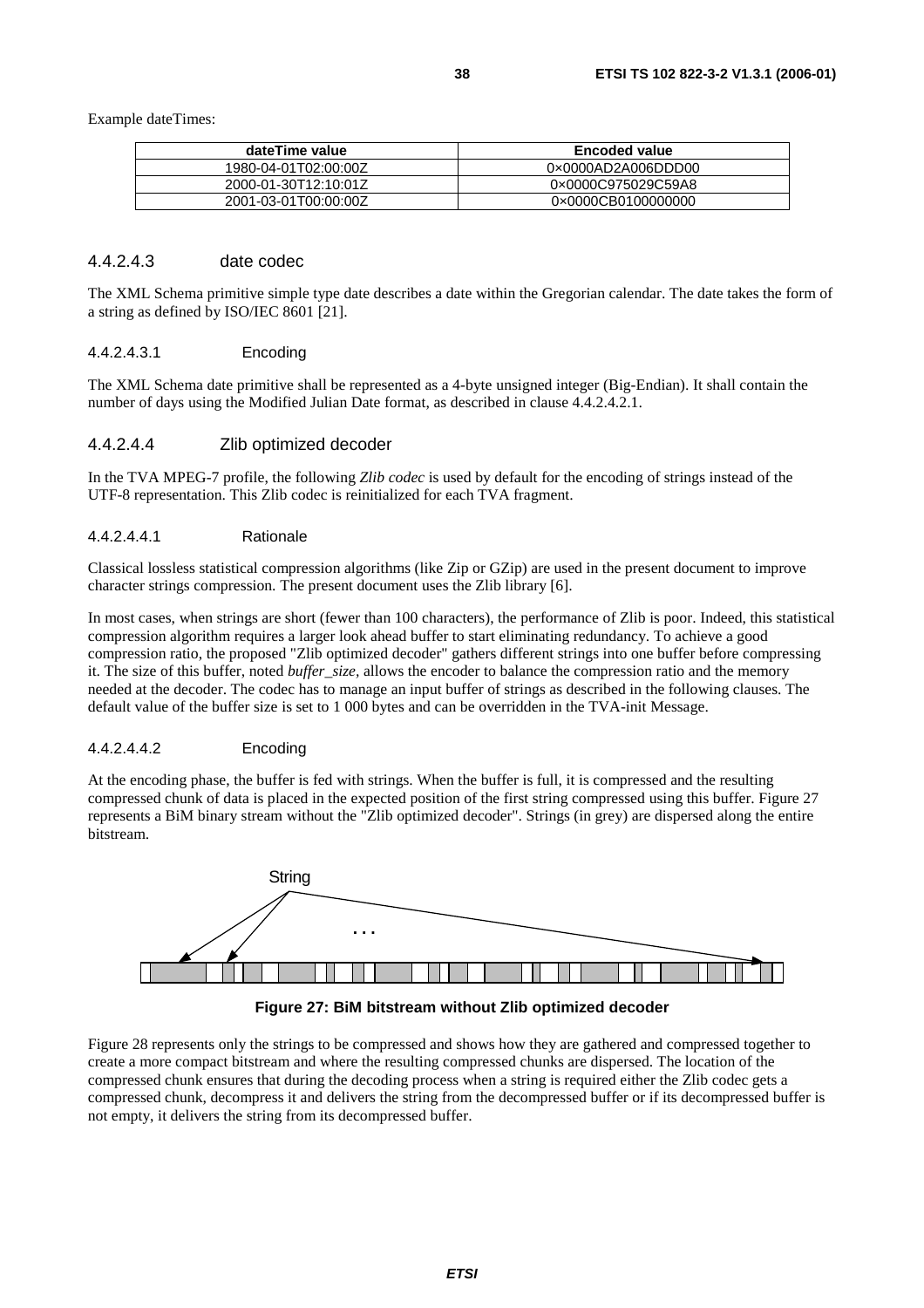

#### **Figure 28: BiM stream with Zlib optimized decoder**

The decoding process is formally explained in clause 4.4.2.4.4.3.

#### 4.4.2.4.4.3 Decoding

At the decoding level, the compressed chunk of strings is decompressed into a buffer (still limited by the *buffer*\_*size used* at the encoder side). This buffer delivers the strings to the leaves (using the separator character). In the case where a value is encoded over two or more chunks, the value shall be the concatenation of all characters extracted from the buffers until the separator character.

#### 4.4.2.4.4.4 Behaviour

| <b>Syntax</b>                                 | <b>No. of Bits</b> | <b>Mnemonic</b> |
|-----------------------------------------------|--------------------|-----------------|
| ZlibDecoder() {                               |                    |                 |
| ResultString=""                               |                    |                 |
| TempChar = GiveNextCharInBuffer();            |                    |                 |
| While (TempChar != separatorChar)             |                    |                 |
| ResultString = concat(ResultString, Tempchar) |                    |                 |
| Tempchar = GiveNextCharInBuffer()             |                    |                 |
|                                               |                    |                 |
| return ResultString                           |                    |                 |
|                                               |                    |                 |

| <b>Syntax</b>                              | <b>No. of Bits</b>  | <b>Mnemonic</b> |
|--------------------------------------------|---------------------|-----------------|
| GiveNextCharInBuffer() {                   |                     |                 |
| If is Empty (chars Buffer) {               |                     |                 |
| ZlibStringLength                           | 8+                  | vluimsbf8       |
| <b>ZlibString</b>                          | 8* ZlibStringLength | bslbf           |
| $CharsBuffer = ZlibDecompress(ZlibString)$ |                     |                 |
|                                            |                     |                 |
| return nextChar(charsBuffer)               |                     |                 |
|                                            |                     |                 |

#### 4.4.2.4.4.5 Semantics

In order to obtain the next string, the decoder reads the charsBuffer until it gets a separatorChar. If the charsBuffer is totally consumed before reaching a separatorChar, the charsBuffer is refilled by decompressing the next chunk available in the bitstream.

**ResultString:** A local variable representing the string expected.

TempChar: A local variable representing the character read in the charsBuffer.

**separatorChar:** A constant representing the separatorChar as defined by the termination\_value of the related character encoding format specified in TVA-Init.

**ZlibStringLength:** Indicates the size in bytes of the compressed ZlibString. A value of zero is forbidden.

**ZlibString:** A representation of a compressed sequence of characters. The compression algorithm used is Zlib [6].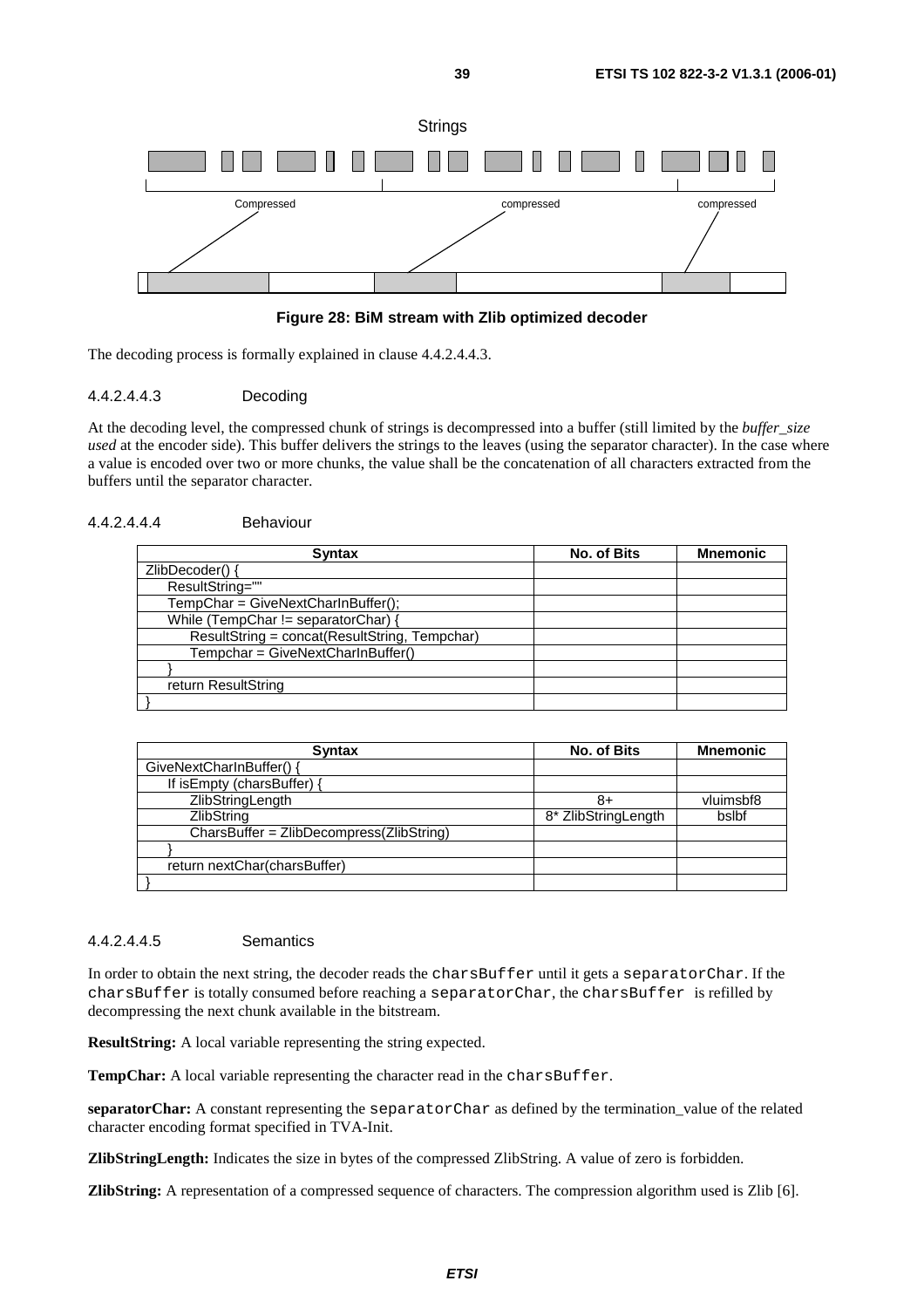**ZlibDecompress(aString):** This decompresses a string and returns the decompressed string.

**NextChar(charsBuffer):** This function returns the first character of the charsBuffer and removes it from the charsBuffer.

**isEmpty (charsBuffer):** This function returns true if the charsBuffer is empty, otherwise false.

**Concat(aString, aCharacter):** This function returns the concatenation of a String and a Character.

**CharsBuffer:** A buffer of characters. It contains a list of string separated by a separatorChar.

# 4.5 Carriage of TV-Anytime data

*TV-Anytime* does not define the way in which the metadata should be carried within a specific delivery system. However *TV-Anytime* has defined a generic mechanism called a "Container" for grouping a number of related data structures together for transmission.

The following clauses describe the format of these containers and additional requirements on the delivery layer, to enable the identification of containers, the type of data a container carries and the current version of a container.

# 4.5.1 Containers

A container forms the top-level storage unit in which all TVA data within a unidirectional environment is transmitted. A container contains one or more related structures, which can be used to convey both data fragments and indexing information.

### 4.5.1.1 Carriage of containers

*TV-Anytime* does not define the way in which these containers should be carried, as this is specific to the delivery system. However consideration has been given, to enable the container to be easily mapped on to standard delivery methods. For example in an MPEG-2 environment, the containers may be conveyed using sections, objects within a DSM-CC U-U Object Carousel or modules within a DSM-CC Data Carousel.

### 4.5.1.2 Classification of containers

Containers are classified depending on what type of information they carry. The type of container shall be signalled with the delivery layer to enable a receiver to efficiently acquire containers carrying a specific type of data. This for example would enable a receiver to just acquire data containers, which it could use to populate a terminals local Database cache.

Containers are classified as follows:

- **Data Containers** Containers carrying TVA metadata fragments and hold the following structures encapsulation, data\_repository (Binary data).
- **Index Containers** Containers carrying Indexing information and holding the following structures index list, index, multi field sub index, data repository, fragment locators (optional).

It should be noted that it is possible for a single container to carry both types of data.

The use of data containers as specified in the present document for the carriage of TVA fragments is mandatory.

### 4.5.1.3 Container identification

To be able to identify a container, a container must be given a unique identifier (container ID). This shall take the form of a 16 bit value and shall be conveyed at the transport delivery layer. No provision is made to insert this identifier at the container level, since it should not be necessary to acquire the container to find out its container ID. The signalling of the container ID is out of scope for TVA and shall be stipulated by other appropriate standards bodies e.g. DVB, ATSC and ARIB.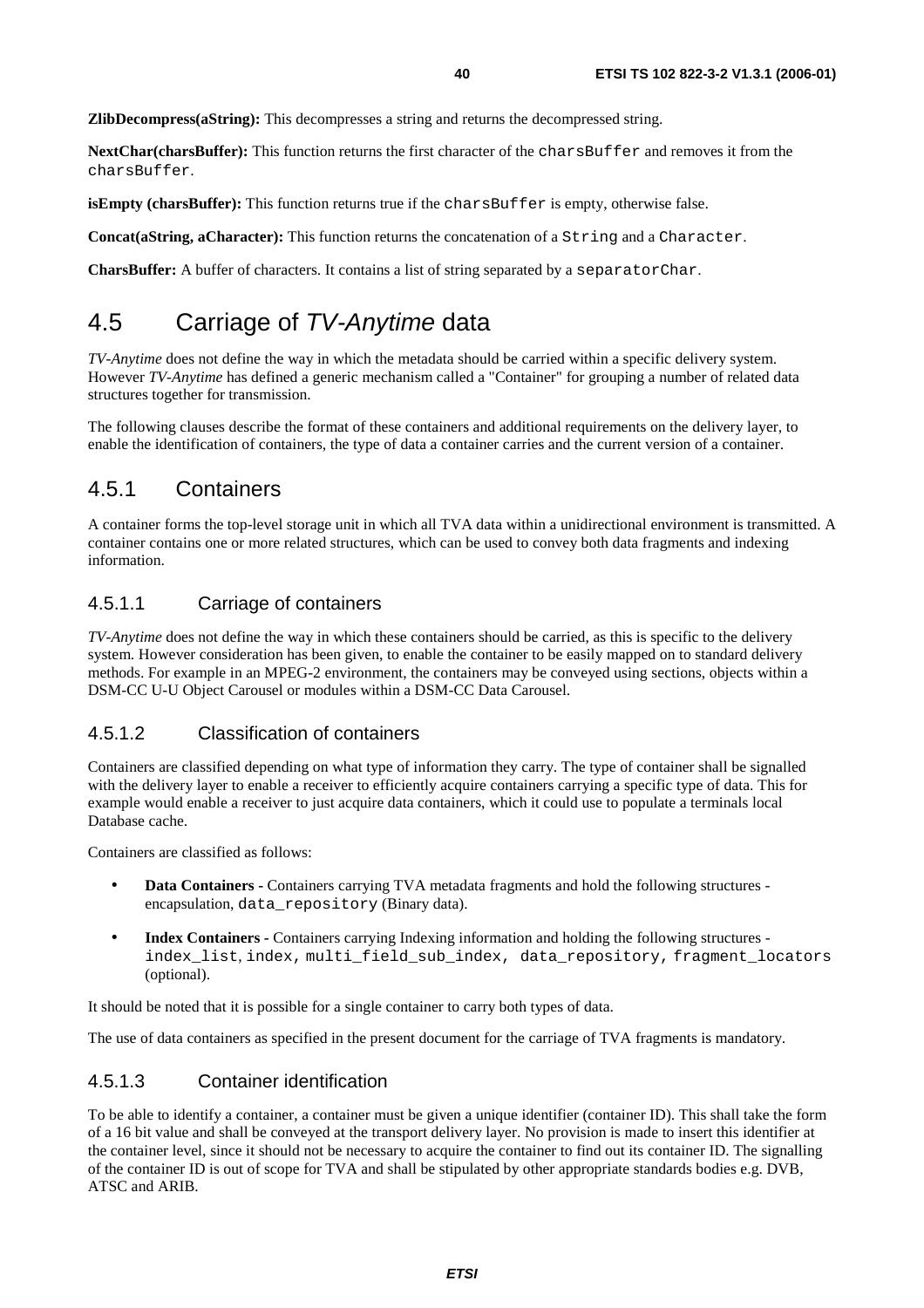# 4.5.2 Container versioning

Each container must have an associated version identifier. No provision is made within the container for this, as it should not be a requirement to load the container to see if the version has changed. Therefore version identification must be carried at the transport delivery layer. The definition of this version identifier is out of scope for TVA and shall be stipulated by other appropriate standards bodies e.g. DVB, ATSC and ARIB.

The container version is not used or referenced anywhere within a container or structure and so may take any form appropriate for the delivery mechanism.

### 4.5.2.1 Container syntax

| <b>Syntax</b>                                | No. of Bits | <b>Mnemonic</b> |
|----------------------------------------------|-------------|-----------------|
| container $()$                               |             |                 |
| container_header {                           |             |                 |
| num_structures                               | 8           | uimsbf          |
| for ( $j=0$ ; $j<$ num_structures; $j++$ ) { |             |                 |
| structure_type                               | 8           | uimsbf          |
| structure_id                                 | 8           | uimsbf          |
| structure ptr                                | 24          | uimsbf          |
| structure length                             | 24          | uimsbf          |
|                                              |             |                 |
|                                              |             |                 |
|                                              |             |                 |
| structure body                               |             |                 |
|                                              |             |                 |
|                                              |             |                 |

**num\_structures:** An 8 bit field specifying the number of structures contained within this container. A value of 0×00 is invalid.

**structure\_type:** An 8 bit field identifying the type of structure being referenced, according to the following table.

| Value                       | <b>Description</b>                         |
|-----------------------------|--------------------------------------------|
| $0 \times 00$               | Reserved                                   |
| $0 \times 01$               | Encapsulation (see clause 4.6.1.1)         |
| $0 \times 02$               | Data Repository (see clause 4.6.1.4)       |
| $0 \times 03$               | Index List (see clause 4.8.5.3)            |
| $0 \times 04$               | Index (see clause 4.8.5.4)                 |
| $0 \times 05$               | Multi Field Sub Index (see clause 4.8.5.5) |
| $0 \times 06$               | Fragment Locators (see clause 4.8.5.6)     |
| $0 \times 07$               | moved_fragments (see clause 4.6.1.2)       |
| $0 \times 08 - 0 \times DF$ | <b>TVA Reserved</b>                        |
| $0 \times E0 - 0 \times FF$ | User defined                               |

#### **Table 4: Structure\_type assignments**

**structure id:** An 8 bit value which is used to distinguish between multiple occurrences of a specific structure type. In some cases this is just an instance identifier (e.g. index and multi field sub index structures) and in other cases it is used to distinguish the type of data carried within the structure (e.g. data repository).

In cases where the structure id is not used the field shall be set to 0xff.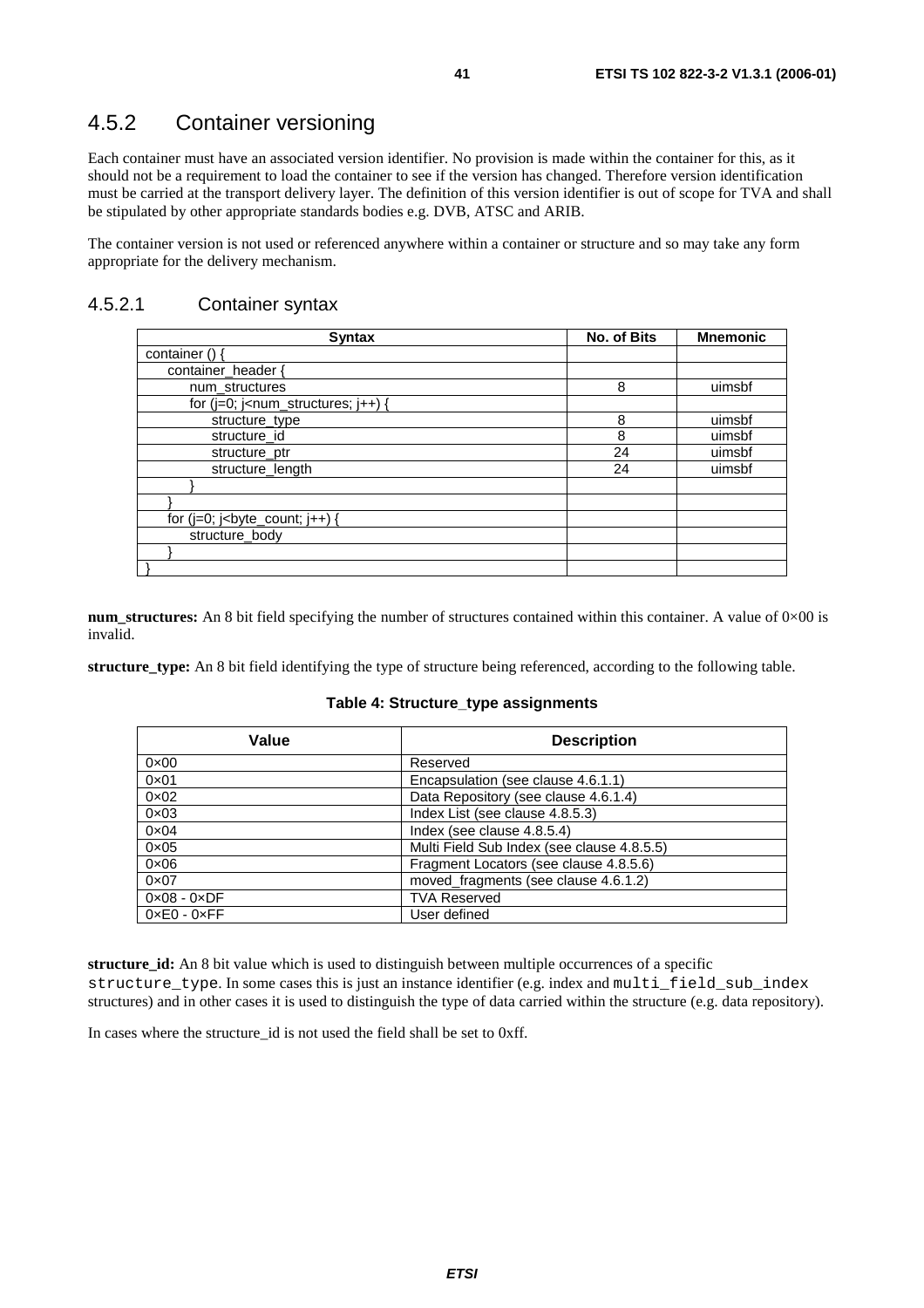| Structure type              | structure id                | <b>Description</b>                                                               |
|-----------------------------|-----------------------------|----------------------------------------------------------------------------------|
| $0 \times 00$               | $0 \times 00 - 0 \times FF$ | Reserved                                                                         |
| $0 \times 01$               | $0 \times 00 - 0 \times FF$ | Reserved                                                                         |
| $0 \times 02$               | $0 \times 00$               | Data Repository of type strings, see clause 4.8.4.1                              |
| $0 \times 02$               | $0 \times 01$               | Data repository of type binary data, see clause 4.6.1.4.1                        |
| $0 \times 02$               | $0 \times 02 - 0 \times FF$ | Reserved                                                                         |
| $0 \times 03$               | $0 \times 00 - 0 \times FF$ | Reserved                                                                         |
| $0 \times 04$               | $0 \times 00 - 0 \times FE$ | Used to identify a specify instance of an index structure, within a<br>container |
| $0 \times 05$               | $0 \times 00 - 0 \times FE$ | Used to identify a specific instance of a multi_field_sub_index                  |
|                             |                             | structure within a container                                                     |
| $0 \times 06$               | $0 \times 00 - 0 \times FE$ | Used to identify a specific instance of a fragment locator structure             |
| $0 \times 07 - 0 \times FF$ | $0 \times 00 - 0 \times FF$ | Reserved                                                                         |

#### **Table 5: Structure\_type and their matching valid structure\_id**

**structure** ptr: A 24 bit field giving the offset in bytes from the start of this container to the first byte of the identified structure.

**structure length:** A 24 bit field which indicates the length in bytes of the structure pointed to by structure ptr.

Entries within the container header shall be ordered in ascending structure type and structure id. For example all structures of type data repository shall be grouped together and items within the group ordered in ascending structure id. This enables a device to efficiently locate a particular structure of interest.

**structure** body: Data forming one or more structures within this container.

### 4.5.2.2 Container map

As has been mentioned above, containers do not include information such as, container Id, version or container category. This information must be carried at the delivery layer, informing a device when containers have changed and what the appropriate download parameters are. This higher-level messaging is termed a container map.

The concept of a container map can be found in a number of Broadcast delivery mechanisms, for instance the DSM-CC Data Carousel DII. In these instances the standard mechanisms should be used, provided they support the following set of requirements.

### 4.5.2.2.1 Container map requirements

A specific container map implementation shall meet the following requirements:

- Signal the Id of each container Containers are identified using their container id. This shall be a unique number within the scope of a TVA metadata fragment stream. It is required that the id of a container is signalled at the Container map level, to enable the acquisition of a container with a given container id.
- Identify the version of each container The current version of each container shall be signalled and this shall increment whenever the contents of a container change. It shall be possible to monitor at a single point for version changes to a container. Ideally it should be possible to monitor just data containers, or just containers forming a single index.
- Identify the type of container i.e. Index Container, Data Container This defines the type of data carried with a container and can be used by a receiving device to filter for example containers carrying TVA fragments.
- The ability to download all document containers (preferably in a parallel manner).
- Enable the ability to carry multiple TVA metadata fragment streams on the same delivery channel.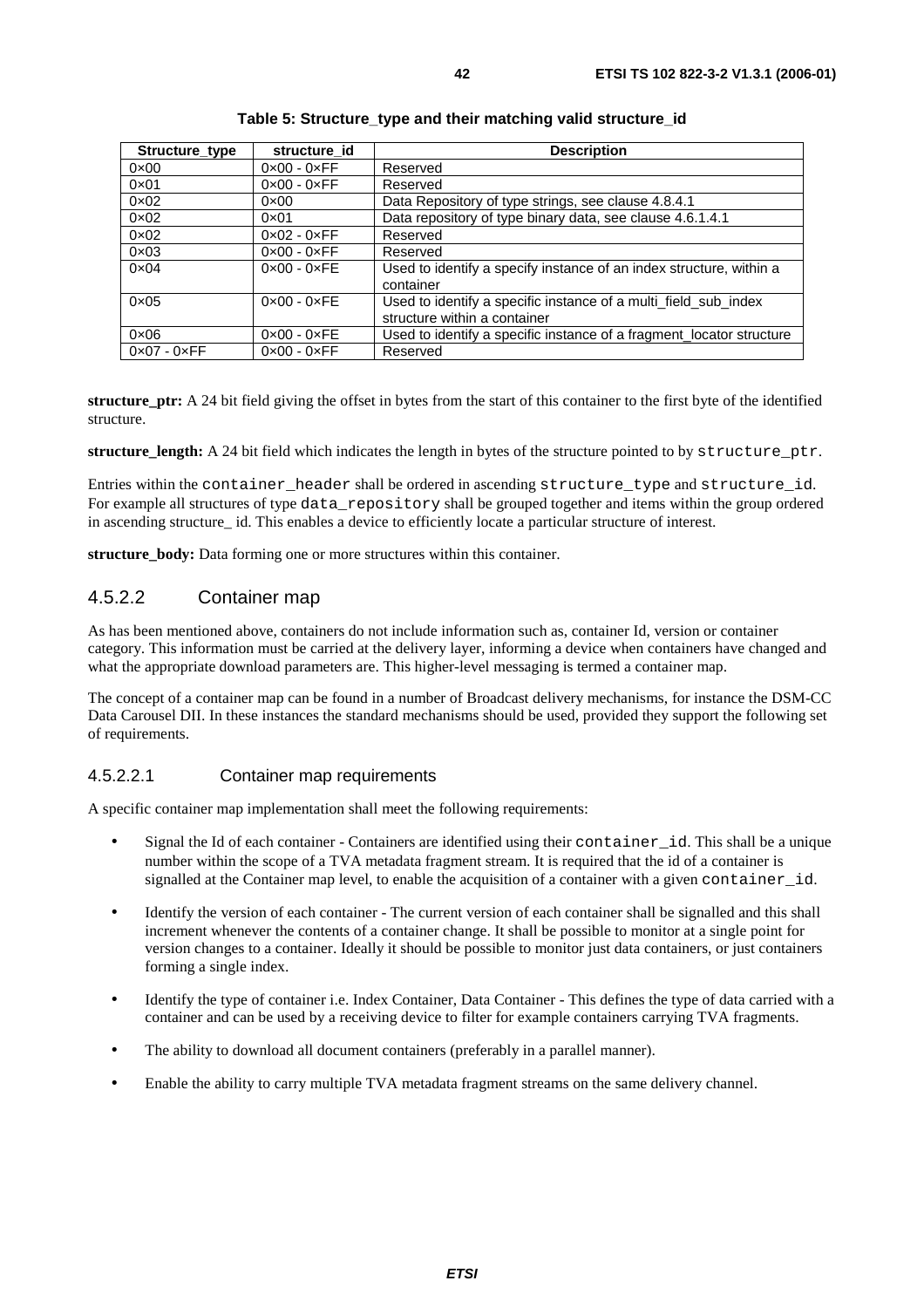# 4.6 Fragment encapsulation

As described above a TVA-Anytime metadata description is split into a number of fragments, where a fragment forms a self-consistent unit of data. To enable a receiver to efficiently identify a change to a TVA fragment an encapsulation format has been defined. This provides TVA fragment Version information and an identifier specific to a TVA fragment. This enables a receiver to quickly identify fragments that have changed in relation to that cached on the receiving terminal.

# 4.6.1 Encapsulation format

The encapsulation data is provided by the encapsulation structure defined in figure 29. This structure is then transmitted along with the fragments using a "container" as described in clause 4.5.1.



### **Data Container**

**Figure 29: Schematic representation of interrelationship between structures within a container** 

### 4.6.1.1 Encapsulation structure

The Encapsulation structure provides the encapsulation mechanism for a set of TVA fragments, by providing the ability to assign a unique identifier (fragment\_id) for the lifetime of a TVA fragment and indicating the current version of a TVA fragment.

Each entry references a single TVA fragment carried within a binary\_data\_repository structure carried within the same container.

There shall only ever be one encapsulation structure within a single container.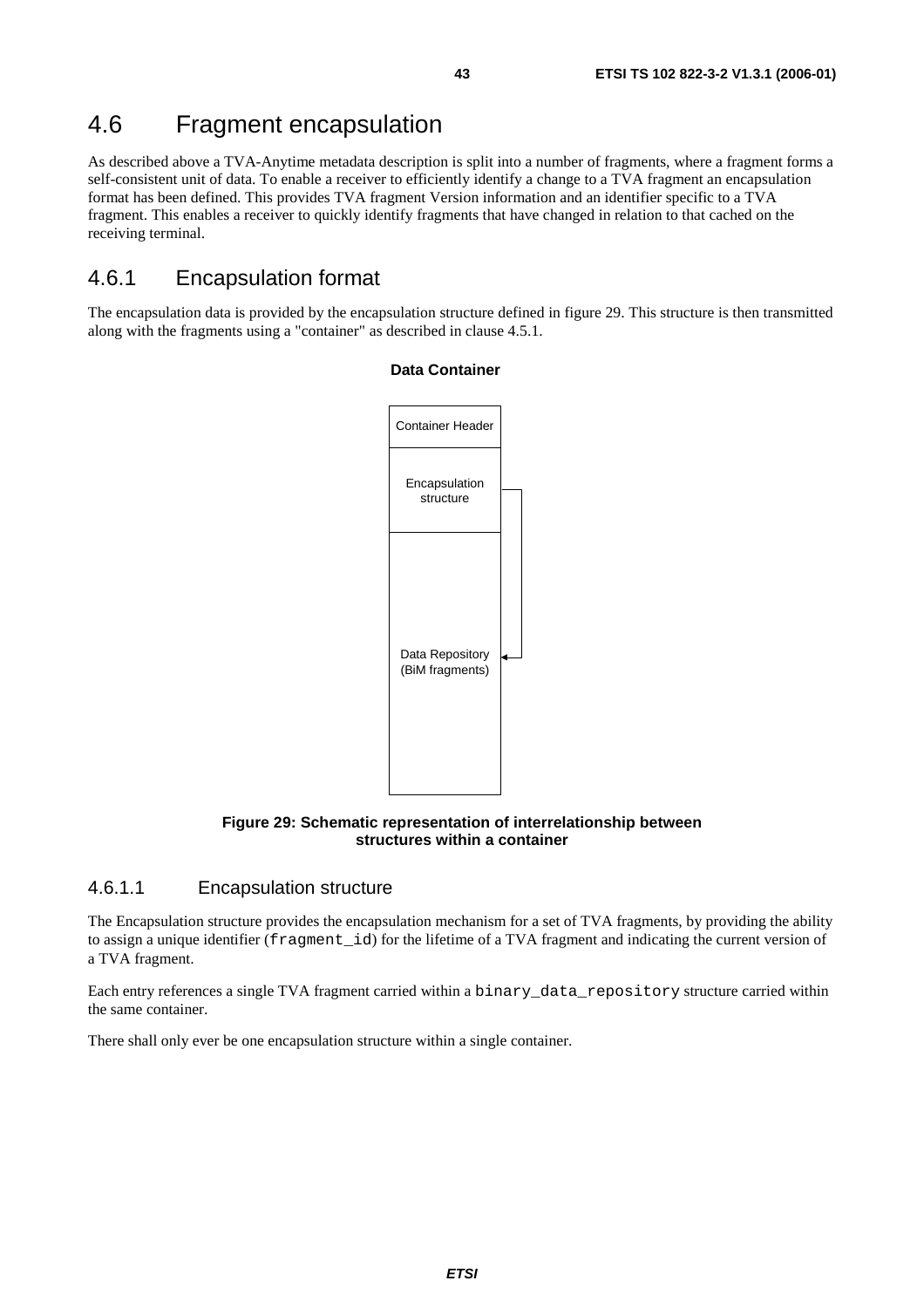| <b>Syntax</b>                                                       | <b>No. of Bits</b> | <b>Mnemonic</b> |
|---------------------------------------------------------------------|--------------------|-----------------|
| encapsulation_structure ()                                          |                    |                 |
| encapsulation_header {                                              |                    |                 |
| reserved_other_use                                                  | 2                  | bslbf           |
| reserved                                                            | 6                  | bslbf           |
| fragment reference format                                           | 8                  | uimsbf          |
|                                                                     |                    |                 |
| for( $j=0$ ; $j$ <fragment_count; <math="">j++) {</fragment_count;> |                    |                 |
| encapsulation_entry {                                               |                    |                 |
| fragment_reference()                                                |                    |                 |
| fragment_version                                                    | 8                  | uimsbf          |
| fragment_id                                                         | 24                 | uimsbf          |
|                                                                     |                    |                 |
|                                                                     |                    |                 |
|                                                                     |                    |                 |

**reserved\_other\_use:** This field shall be set to "11".

**fragment\_reference\_format:** This 8 bit value defines the format and interpretation of the fragment\_reference field.

| Value                       | <b>Meaning</b>                                             |
|-----------------------------|------------------------------------------------------------|
| $0 \times 00$               | Reference to a BiM encoded fragment (see clause 4.6.1.3.1) |
| $0 \times 01 - 0 \times 00$ | <b>TVA Reserved</b>                                        |
| $0 \times E1 - 0 \times FF$ | User defined                                               |

**Table 6: Valid fragment\_reference\_formats** 

**fragment** reference: A reference to a fragment, the interpretation of this field is dependent on the fragment\_reference\_format. Please refer to table 6 to determine how this field should be interpreted.

**fragment\_version:** An 8 bit value which identifies the version of the fragment referenced by this entry. When the data for the fragment identified by the fragment\_id changes, the fragment\_version shall increment modulo 255.

**fragment id:** A 24 bit value which uniquely identifies a metadata fragment within the TVA metadata fragment stream. The value assigned to a fragment shall be persistent for the life of that fragment so long as it is transmitted in the TVA metadata fragment stream. All entries within the encapsulation structure shall be ordered by ascending fragment\_id. This enables the efficient location of a fragment by using a binary search algorithm.

### 4.6.1.2 Moved fragments structure

The moved\_fragments structure is used to signal when a fragment has moved from one container to another. This is achieved by making an entry within the moved fragments structure carried within the fragments last container.

There shall be a maximum of one moved\_fragment structure within a single container.

| <b>Syntax</b>             | No. of Bits | Mnemonic |
|---------------------------|-------------|----------|
| moved_fragments () {      |             |          |
| $for(i=0; i< num_of;i++)$ |             |          |
| fragment_id               | 24          | uimsbf   |
| new_container_id          | 16          | uimsbf   |
|                           |             |          |
|                           |             |          |

**fragment id:** The id of the fragment which has moved containers. All entries within the moved\_fragment\_structure shall be ordered by ascending fragment\_id.

**new\_container\_id:** The id of the container, to where the fragment has moved.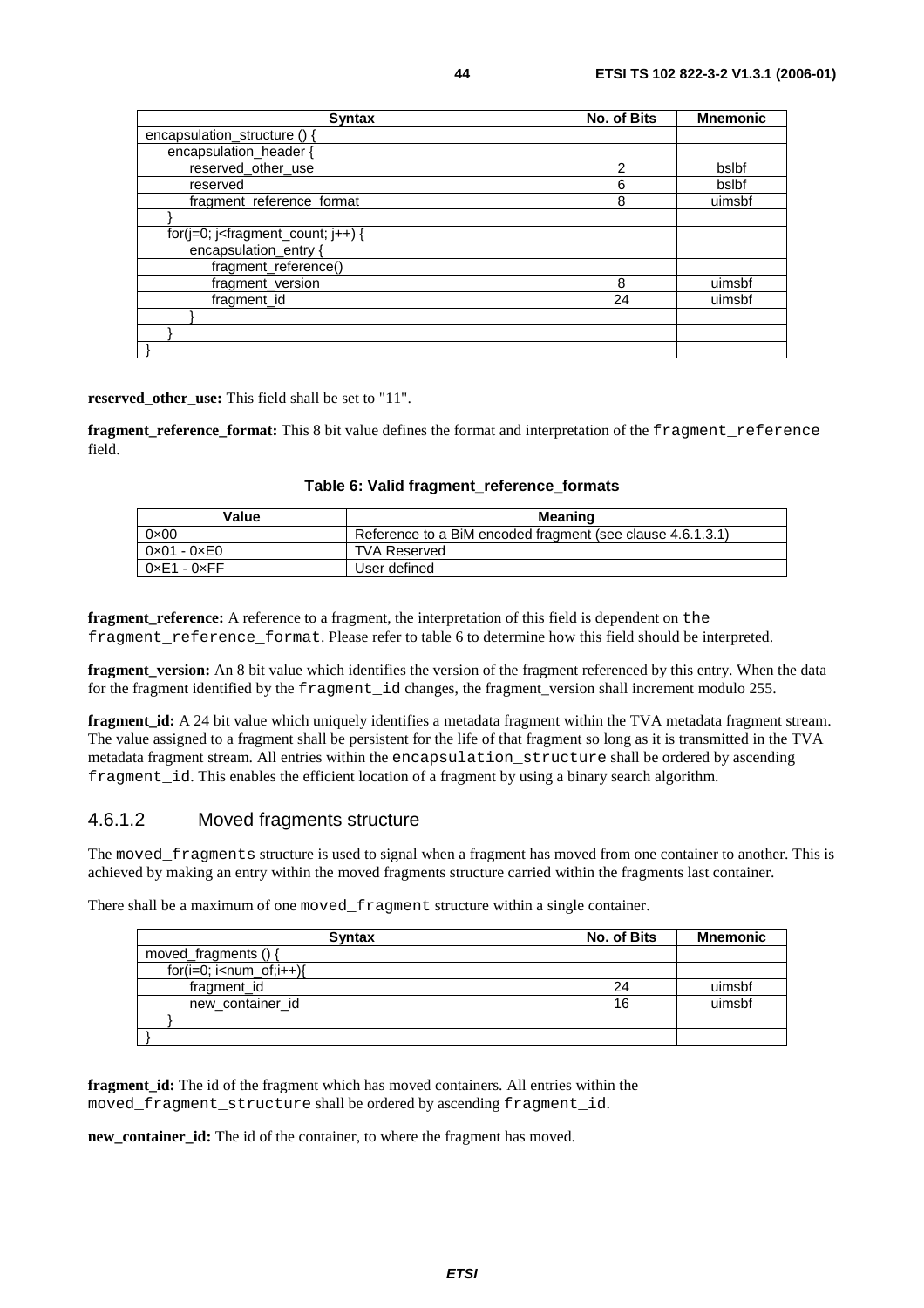### 4.6.1.3 Fragment\_Reference formats

There are a number of defined fragment locator formats to enable the referencing of fragments from within an encapsulation structure.

### 4.6.1.3.1 Referencing a BiM encoded fragment

| Svntax                    | No. of Bits | <b>Mnemonic</b> |
|---------------------------|-------------|-----------------|
| BiM_fragment_reference () |             |                 |
| BiM fragment ptr          | 16          | uimsbf          |
|                           |             |                 |

**BiM\_fragment\_ptr:** Offset in bytes from the start of the Binary repository within the container where the first byte of the FragmentUpdateUnit() for the BiM encoded fragment can be found.

### 4.6.1.4 Data repository

The Data Repository forms the base structure, used to hold string data and binary data. All references to the data repository are local i.e. from within the container. The type of data, which the data repository carries, is indicated by the structures associated structure id in the container header.

There may be more than one Data Repository within a container. However there shall only ever be a maximum of one data repository of a given type.

| <b>Syntax</b>                              | <b>No. of Bits</b> | <b>Mnemonic</b> |
|--------------------------------------------|--------------------|-----------------|
| data_repository () {                       |                    |                 |
| if (structure_id == $0 \times 00$ ) {      |                    |                 |
| string_repository()                        |                    |                 |
|                                            |                    |                 |
| else if (structure_id == $0 \times 01$ ) { |                    |                 |
| binary_repository()                        |                    |                 |
|                                            |                    |                 |
| else ·                                     |                    |                 |
| user_defined_data_structure()              |                    |                 |
|                                            |                    |                 |
|                                            |                    |                 |

**structure\_id:** An 8 bit value used to specify the type of data carried within this data repository. The structure\_id is not defined within this structure, but forms part of the structure instantiation in the container header (see clause 4.5.2.1).

#### 4.6.1.4.1 Binary data repository

The encoding of data in the binary repository is defined at the point of reference. Each item of data must either have a length explicitly encoded within it, or a length implicitly understood by the decoder (i.e. fixed length). No provision is made to define the data length within the binary data repository structure.

All entries shall be byte aligned.

There shall only ever be one binary data repository within a single container.

| <b>Syntax</b>                         | No. of Bits | <b>Mnemonic</b> |
|---------------------------------------|-------------|-----------------|
| binary_repository() {                 |             |                 |
| for $(i=0; i<$ value_count; $i++$ ) { |             |                 |
| for $(j=0; j<$ length; $j++)$ {       |             |                 |
| value_byte                            |             | bslbf           |
|                                       |             |                 |
|                                       |             |                 |
|                                       |             |                 |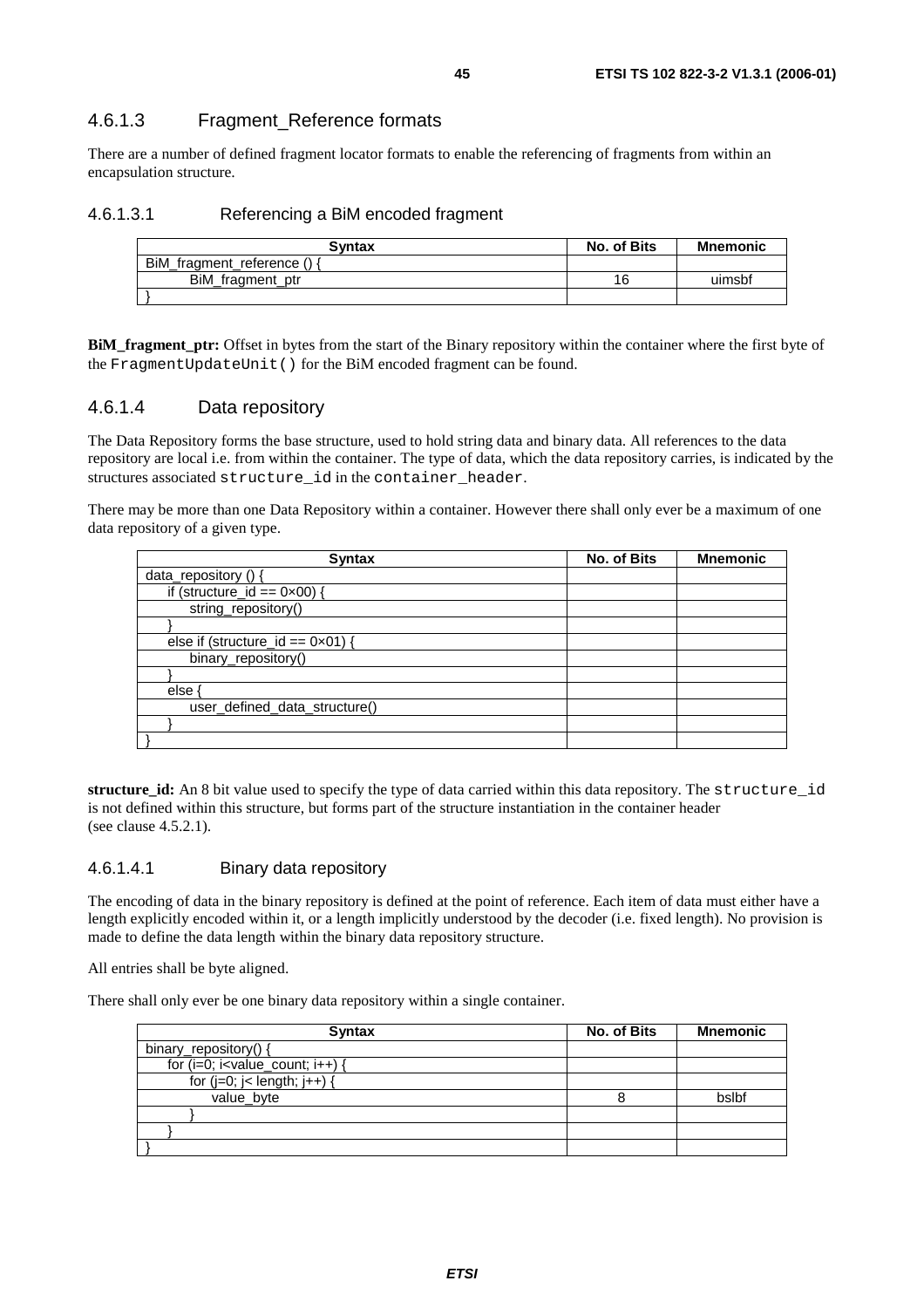value byte: A byte of binary value data.

#### 4.6.1.4.1.1 Carriage of BiM encoded fragments

Where the binary\_data\_repository contains BiM encoded data, a single binary data repository shall hold a single complete BiM Access Unit.

| <b>Syntax</b>                   | <b>No. of Bits</b> | <b>Mnemonic</b> |
|---------------------------------|--------------------|-----------------|
| binary_repository() {           |                    |                 |
| BiMAccessUnit {                 |                    |                 |
| <b>NumberOfFUU</b>              | 8+                 | vluimsbf8       |
| for(i=0; i< NumberOfFUU; i++) { |                    |                 |
| FragmentUpdateUnit()            |                    |                 |
|                                 |                    |                 |
|                                 |                    |                 |
|                                 |                    |                 |

### 4.6.1.5 Alternative Encoding formats

Where BiM is not used for the encoding of fragments, the encoding solution:

- Shall provide a mechanism for indicating the type of TVA fragment.
- Optionally provide a mechanism for indicating the action to be performed e.g. Update fragment, Delete fragment, etc.

# 4.7 Fragment Management

In the previous clause a number of structures have been specified to enable the encapsulation of TVA fragments, within a TVA metadata fragment stream. These TVA fragments are dynamic and may change during their lifetime. In addition new TVA fragments will be added and old TVA fragments removed. The following describes how the defined encapsulation structures shall be used to enable the addition, deletion and updating of TVA fragments.

# 4.7.1 Fragment Id

The fragment id is a 24 bit value which uniquely identifies a TVA fragment within a single TVA metadata fragment stream. This can be used by an application to track a TVA fragment during its lifetime within a TVA metadata fragment stream. It is valid to re-use a fragment id value, provided that sufficient time has elapsed since the fragment\_id value was last used.

# 4.7.2 Fragment Add

The addition of a new TVA fragment is straightforwardly achieved by creating an entry within the encapsulation structure having a unique fragment\_id and an appropriate fragment\_version and inserting the fragment into the binary data repository. The addition of a new entry into an existing container will cause the container's version number to increment.

# 4.7.3 Fragment Update

An update to a previously transmitted TVA fragment will cause the TVA fragment within the binary data repository to be updated. In addition the version number of the TVA fragment shall be incremented. These changes will cause the version number of the container in which the fragment is carried to increment.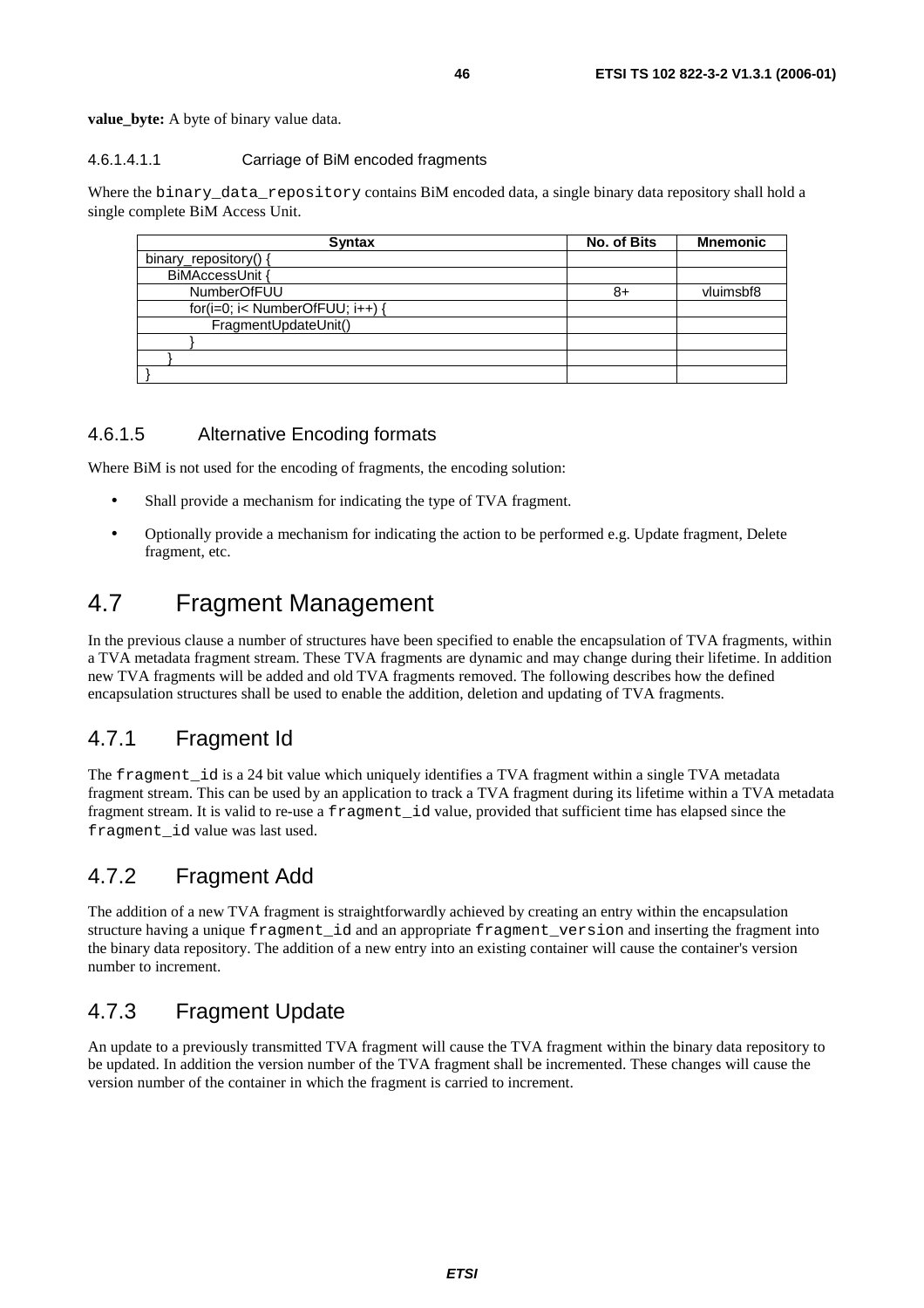# 4.7.4 Fragment Move

In some situations it may be required to move fragments between containers in which they are transmitted. It is recommended for efficiency and ease of management of fragments that this is kept to a minimum. However when required to move fragments between containers, the following should occur: The fragment is inserted into the new container, along with its original fragment\_id and current fragment\_version. An entry is inserted into the moved\_fragments structure of the fragments previous container to indicate in which container the fragment can now be found. These operations will cause both the previous and the current container to have their version number incremented.

# 4.7.5 Fragment Delete

The deletion of a fragment can mean one of two things:

- The originally transmitted fragment is valid, but has been removed from the metadata fragment stream, as the content it describes is no longer available. For example the transmission time has passed.
- The originally transmitted fragment was invalid and so should not be used and discarded.

Both of these scenarios are supported as follows: when a fragment disappears from the metadata fragment stream it shall be treated as if the fragment has been deleted. Care should be taken when determining if a fragment is no longer in the TVA metadata fragment stream. If a fragment's fragment\_id is not found in the expected containers encapsulation structure, the moved\_fragments structure should be searched for an entry indicating that the fragment has moved containers. However if the metadata fragment stream is not constantly monitored for changes this mechanism should not be relied upon, as a fragment may have moved containers, but the corresponding fragment moved entry is no longer transmitted. The deletion of a fragment will cause the corresponding containers version number to be incremented.

In addition to the above methods, if BiM is used for fragment encoding and the PositionCodeFlag within the TVAInit is set to "1", the BiM FragmentUpdateCommand, which forms part of the FragmentUpdateUnit shall be used to signal the deletion of a fragment. In this case when a fragment is deleted the referenced BiM fragment will consist of a FragmentUpdateUnit with a DeleteContent command and no FragmentUpdatePayload. The change of fragment will cause the fragment\_version within the encapsulation structure to be incremented.

This BiM Delete fragment command (see clause 4.4.2.2.1.3) if used shall be transmitted for a limited period of time, after which it should be removed. Receiver implementers should be aware that this mechanism should not be relied upon, as the receiver may be switched off or tuned away from the TVA metadata fragment stream, during the transmission of the Delete Command.

# 4.8 Indexing

# 4.8.1 Introduction

Data originally encapsulated in an XML document is not always best accessed as if it were an XML document when in the broadcast environment. In this environment, navigation of the document tree is relatively slow even when the location of the data in the tree is known. If the location is not known then the receiver must search through a set of data looking for a node with a particular value. In most cases this will be too slow to be practical. Indexing seeks to avoid these problems by avoiding the need to navigate the document tree. Indices provide direct access to a document TVA fragment by listing the values of a particular node (the index's key fields) and describing where the matching fragment(s) can be found in the carousel. Multiple indices can point to the same fragment, each using a different node as a key field.

# 4.8.2 Requirements

The indexing system shall be designed for metadata available in a unidirectional environment and whose TVA metadata fragments are carouseled.

The indexing system shall be compatible with any specific carousel format used to carry the TVA fragments.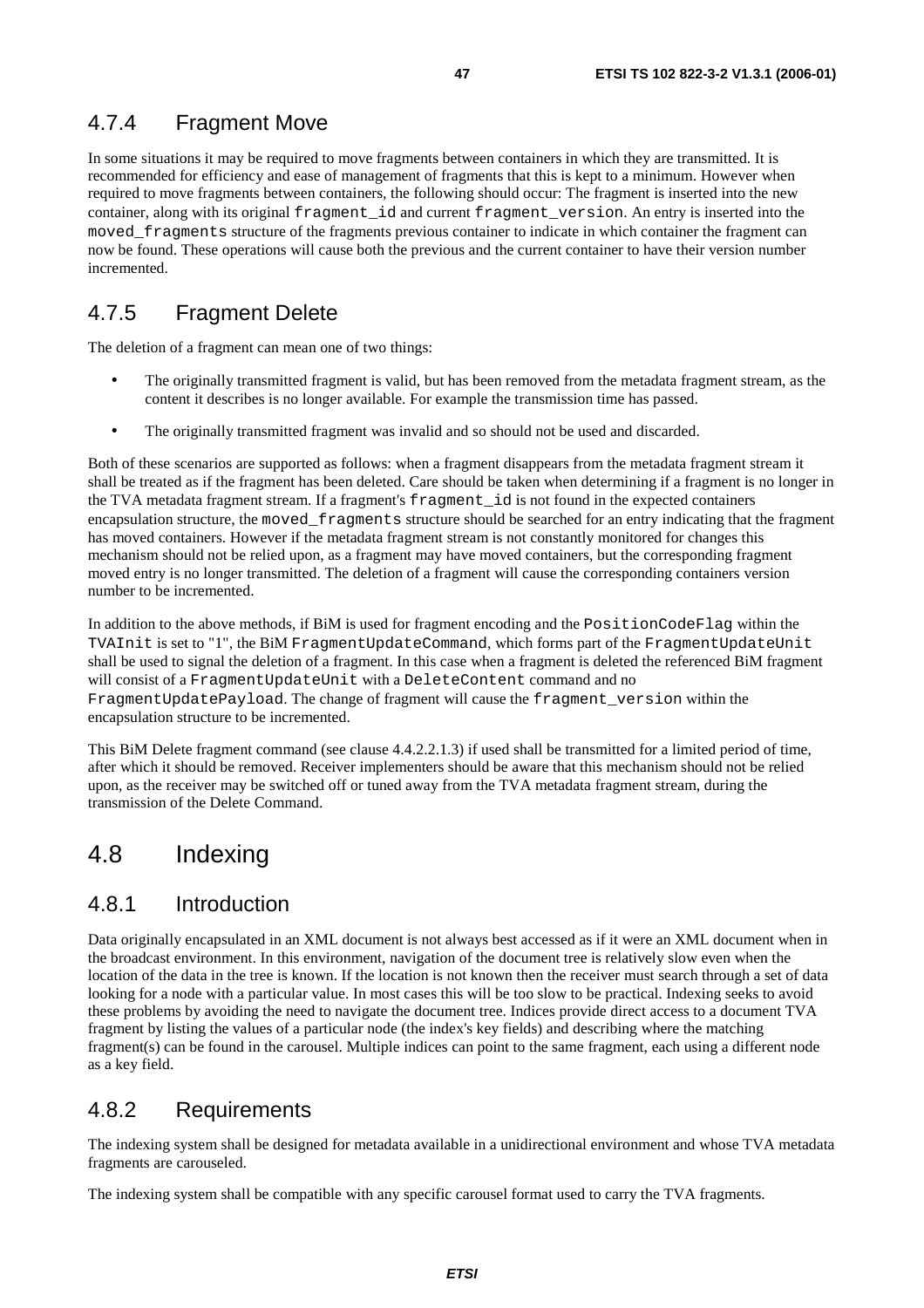The indexing system shall be designed in such a way that the data it uses may be broadcast cyclically but without being tied to a particular carousel mechanism.

The indexing system should be considered as a way to improve the navigability within the data set formed by the TVA fragments constituting a specific TVA metadata description, however this new system shall:

- be defined and used in addition and with regard to the existing solutions already standardized by *TV-Anytime*;
- be optional in the sense that for some metadata description or some application such an improved navigability may not be necessary or helpful.

The indexing system shall allow the indexing data to be used "on-line" when searching for a specific TVA fragment, namely without needing to be necessarily cached or completely acquired.

The indexing mechanism shall be defined as a way to retrieve using a certain index key a specific TVA fragment among all the TVA fragments constituting a metadata description and carouseled over a unidirectional stream:

- The nature of the key index may differ from one type of TVA fragment to another.
- For each of these possible standard index data type, *TV-Anytime* will specify what the encoded format and the sorting order are.
- The value of the key used to index a TVA fragment shall always be available directly or via an indirection in this TVA fragment.

The indexing mechanism should be extensible to support the possible definition of private new indexes through the use of hooks.

# 4.8.3 Carriage of Indexing Information

Indexing data is carried using the generic Container format specified in clause 4.4.2. This clause makes use of some structures already define in clause 4.6 on fragment encapsulation.



**Figure 30: Schematic representation of interrelationship between Index containers and Data containers**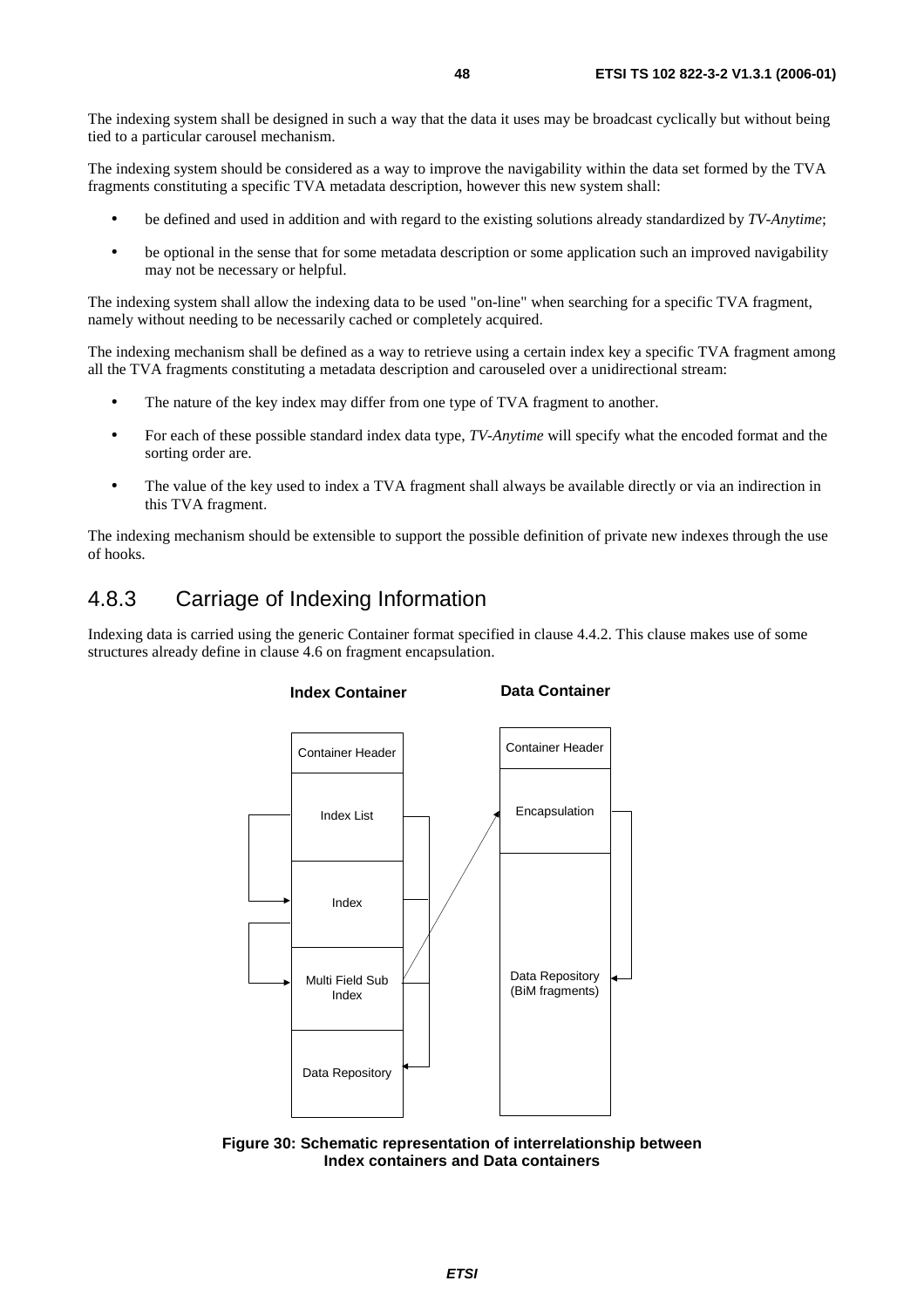# 4.8.4 Data repository

The data repository within the context of an Index is used to carry data used in the representing of an index e.g. key field values. The syntax of a data repository is defined in clause 4.6.1.4 along with how binary data is carried within a data repository. In addition to binary data the data repository is used to carry Strings, as described below.

### 4.8.4.1 String repository

The string repository is used to hold all strings used by structures within the same container.

There shall only ever be one string repository per container. References to this repository are always local (that is, from the same container). Support is provided for identifying the string encoding system, to enable the use of non ASCII based character sets. The use of length fields or termination values are dependent on the string encoding used.

| <b>Syntax</b>                                  | <b>No. of Bits</b> | <b>Mnemonic</b> |
|------------------------------------------------|--------------------|-----------------|
| string_repository() {                          |                    |                 |
| encoding_type                                  | 8                  | uimsbf          |
| for $(i=0; i<$ strings_count; $i++$ ) {        |                    |                 |
| for $(j=0; j<$ string $(i)$ .length; $j++$ ) { |                    |                 |
| string_character                               | 8+                 |                 |
|                                                |                    |                 |
| string_terminator                              | 8+                 | bslbf           |
|                                                |                    |                 |
|                                                |                    |                 |

**encoding\_type:** An 8 bit field used to define the character encoding system, according to table 2.

**string\_character:** A character of the encoded string. The number of bytes required to represent the character will be dependent on the string encoding system used.

**string\_terminator:** One or more bytes which indicate the end of a string. The actual value will be dependent on the string encoding system used.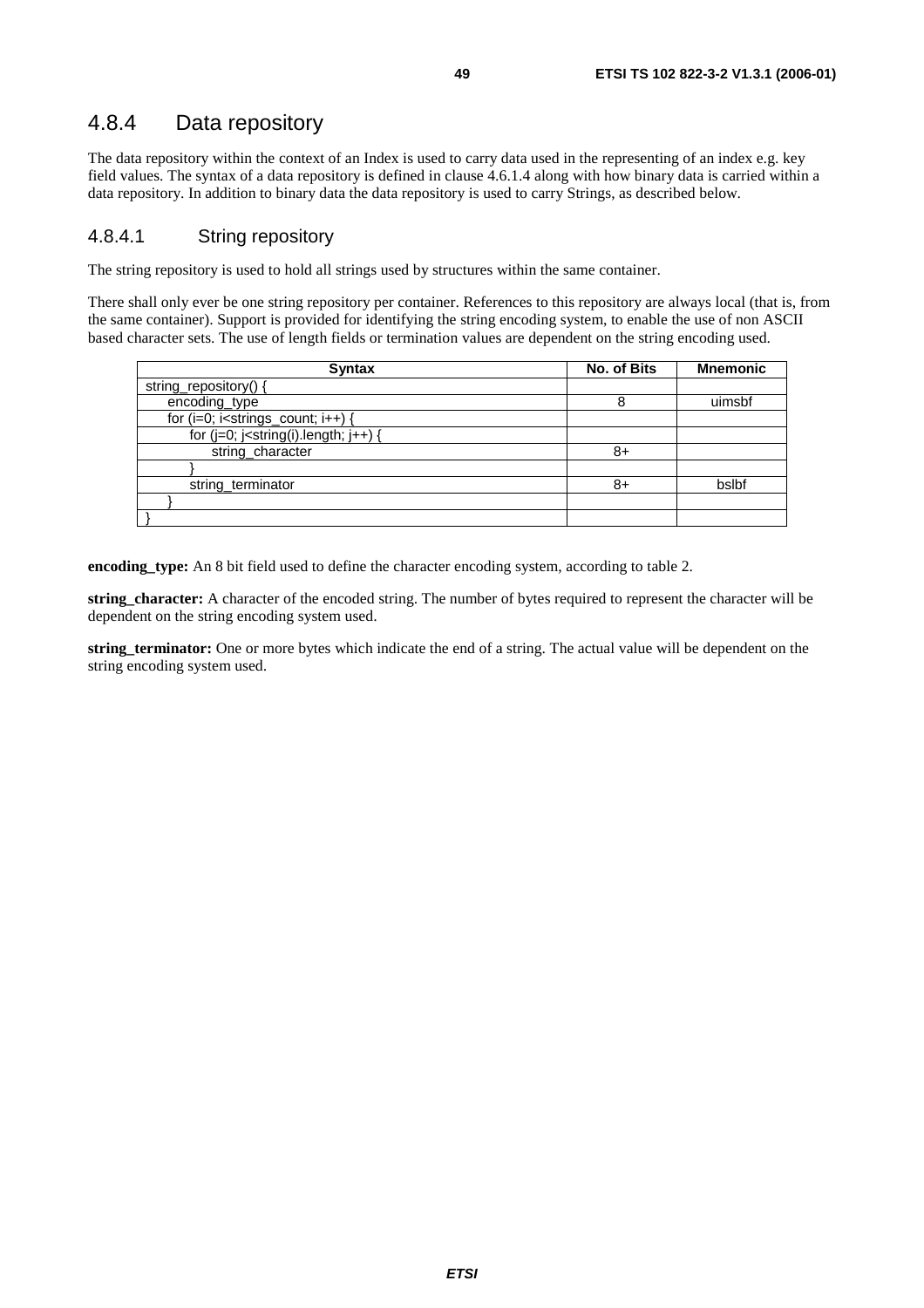

### **Figure 31: Indexing structure**

### 4.8.5.1 Identification of indices

Indexes are keyed on schema simple types such as dateTime, CRID. Multiple indices can reference a single TVA fragment. It is important to be able to describe what an index is keyed on.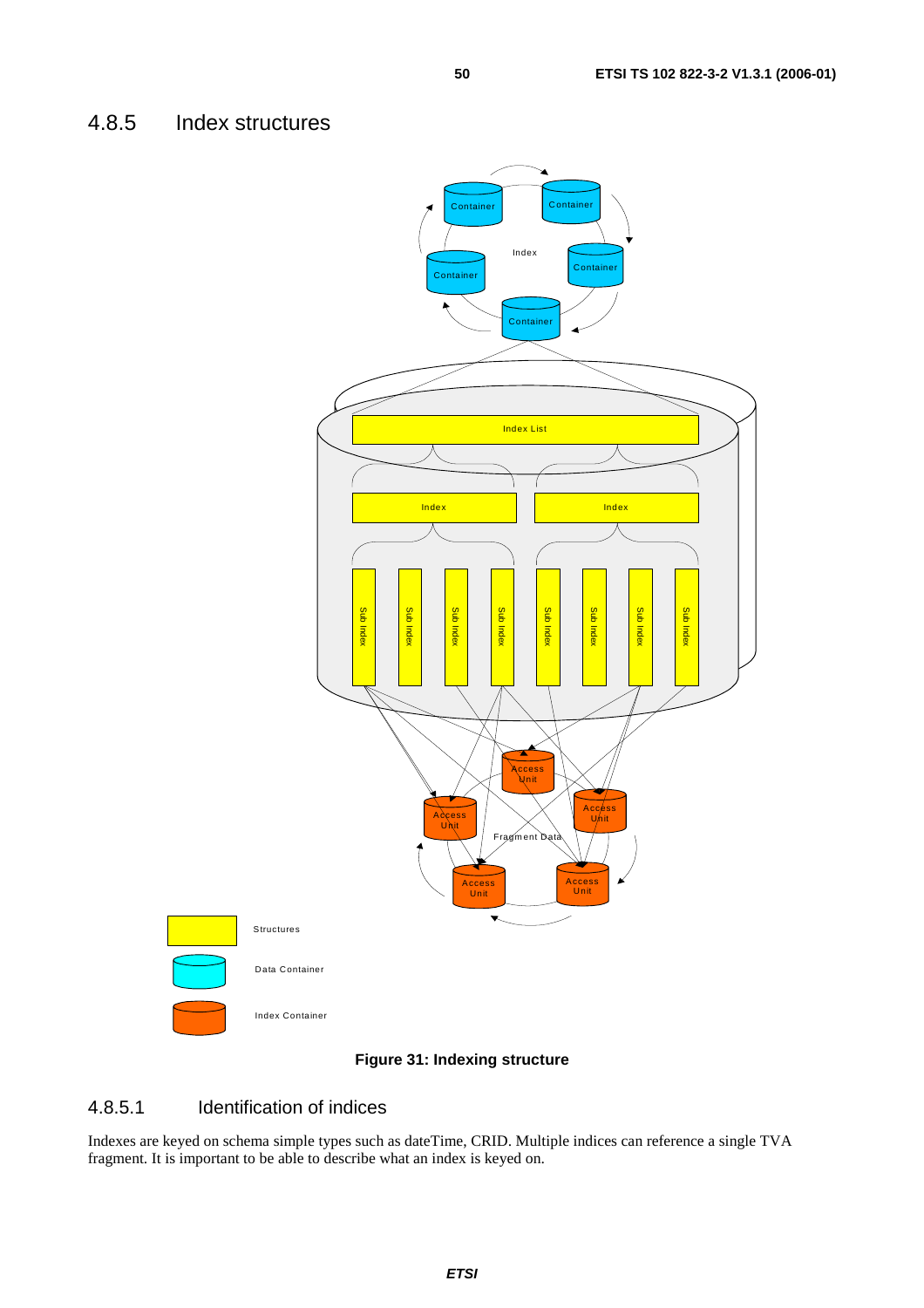There are two important facts that the receiver needs to know about an index:

- The first fact is where in the schema hierarchy are the document fragments that it is referencing? It is important to know this because this describes the type and context of the fragment.
- The second fact is to know "by which key fields are these fragments indexed?" The key fields are typically child members (e.g. an attribute or an element) of the fragment type being indexed.

The specification provides two mechanisms:

- Id based identification
- XPath expressions.

### 4.8.5.1.1 Use of Ids

Ids can be used to identify both the type of TVA fragment and the element/attribute within the fragment, which the index is keyed on. The set of normative TVA fragments have been mapped to aid interoperability and a mechanism provided to enable metadata providers to define additional Ids to enable the support of enhanced metadata services.

### 4.8.5.1.2 Use of XPath

W3C has defined a standard specifically for the referencing of elements and attributes within an XML document, which is called XPath. XPath is a syntax, which can describe a path to one or more nodes in a document.

The fragment XPath is an *absolute* path (i.e. it is relative to the root of the document), whilst the key XPath is relative to the fragment XPath. In other words, the context node of the key XPath is the node referred to by the fragment XPath. Combined together they describe the absolute path to the node that forms a key field. The XPath syntax can describe the location of any type of node including elements, attributes and text nodes, enabling any of these to be a key field.

The XPath syntax is rich and many parts are not necessary to describe an index. Therefore a restricted set of syntax, which a TVA compliant box should support has been specified:

- Absolute Location Paths only (key\_xpath is relative, but the combined path is absolute).
- Axes types "attribute" and "child" only are supported.
- Abbreviated Syntax only. The preceding restrictions mean that only the following two abbreviations are permitted:
	- "child::" is always omitted;
	- "@" is always used to represent "attribute::".
- "\*" is not allowed.
- Only the following two Node tests are allowed:
	- NameTest (in which "\*" is not allowed);
	- $text()$ .
- Predicates and Functions are not allowed.
- The union operator "|", is not allowed.

All XPath expressions will be evaluated within the following context:

- The context node is the root of an XML document containing a TVAMain element.
- The context position and context size are both 1.
- There are no variable bindings.
- There is no function library.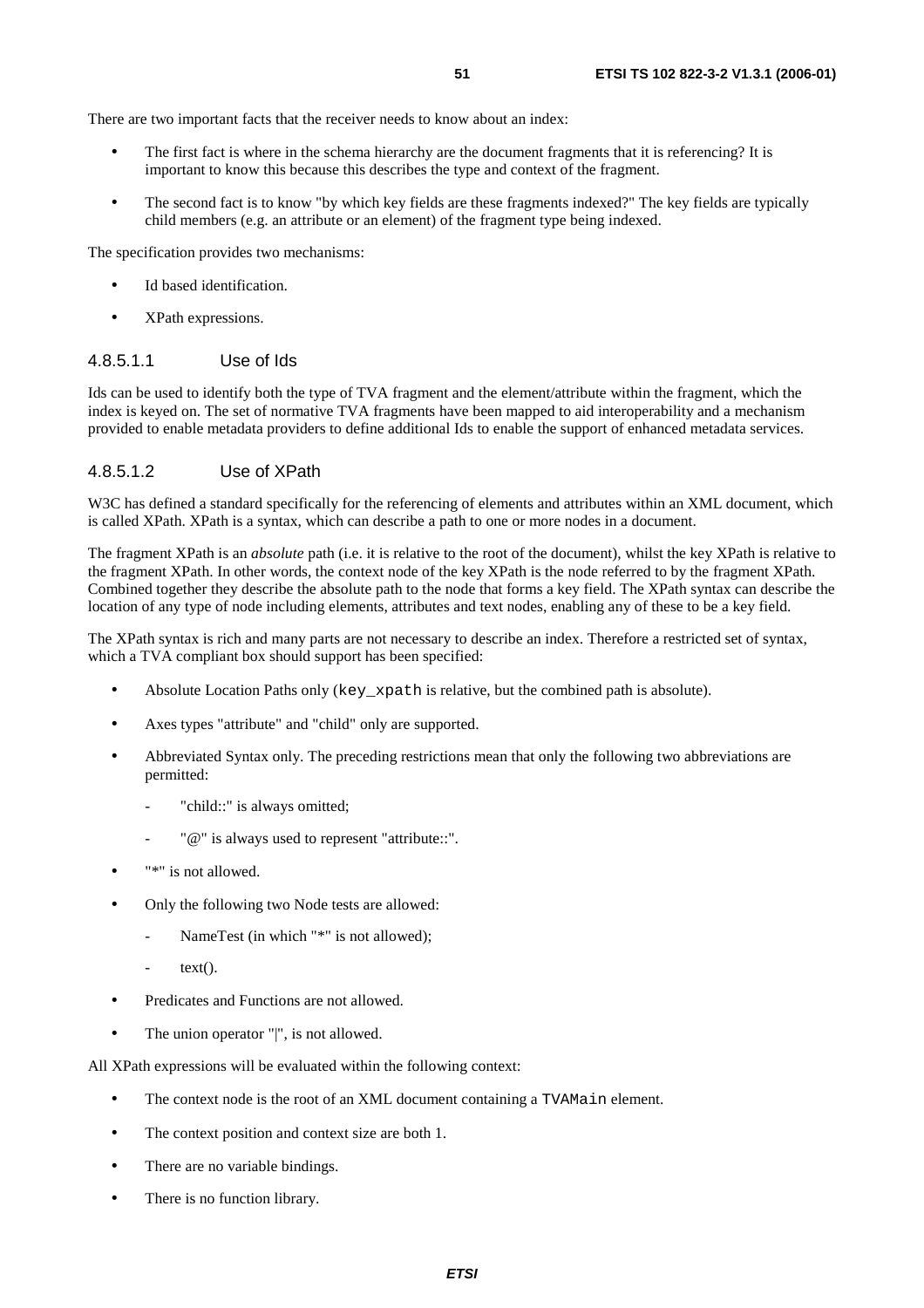In addition all elements/attributes shall be namespace qualified.

#### 4.8.5.1.2.1 Example: Indexing by CRID and title

Considering a broadcast carousel that delivers fragments of type ProgramInformation the fragment XPath (in short form) would be:

/tva:TVAMain/tva:ProgramDescription/tva:ProgramInformationTable/tva:ProgramInformation

The most likely key to use for searching this set of data is the CRID. The field\_xpath is relative to the fragment XPath i.e.:

@tva:programId

A broadcaster may wish to index by title, as well as by CRID, to enable the receiver to search by title. The fragment XPath is:

/tva:TVAMain/tva:ProgramDescription/tva:ProgramInformationTable/tva:ProgramInformation

and the field\_xpath is:

tva:BasicDescription/tva:Title.text()

### 4.8.5.2 Introduction to the multi-key index

Some applications in the receiver may request matching fragments for more than one query condition. In this case, using multiple key fields is quite efficient to answer such requests. The multi-key consists of more than one key fields.

Multi-key values are ranked in order as follows. For a multi-key of *n* key fields  $(k_1, k_2, ..., k_n)$ , priority of each key field is ordered according to its position from left to right, i.e.,  $k_l$  has the highest priority and  $k_n$  has the lowest priority, etc. For two multi-key values,  $(a_1, a_2, ..., a_n)$  and  $(b_1, b_2, ..., b_n)$ :

- $(a_1, a_2, ..., a_n)$  is larger than  $(b_1, b_2, ..., b_n)$  if and only if there exists an integer  $i$   $(0 \le i \le n-1)$  such that for every  $j(0 \le j \le i-1)$ ,  $a_j = b_j$  and  $a_i > b_i$ .
- $(a_1, a_2, ..., a_n)$  is smaller than  $(b_1, b_2, ..., b_n)$  if and only if there exists an integer  $i$   $(0 \le i \le n-1)$  such that for every  $j(0 \le j \le i-1)$ ,  $a_j = b_j$  and  $a_i < b_i$ .
- $(a_1, a_2, ..., a_n)$  is equal to  $(b_1, b_2, ..., b_n)$  if and only if for every  $i(1 \le i \le n)$ ,  $a_i = b_i$ .

A typical query example that can be efficiently handled by the multi-key index is as follows:

Search target fragment:

/TVAMain/ProgramDescription/ProgramLocationTable/BroadcastEvent

• Search condition:

 $100 \leq$  ServiceId  $\leq$  110

 $9:00 \text{ PM} \leq \text{PublishedStartTime.text}() \leq 10:00 \text{ PM}$ 

In this case, the "BroadcastEvent" fragments can be indexed by a multi-key index with key fields ServiceId and PublishedStartTime.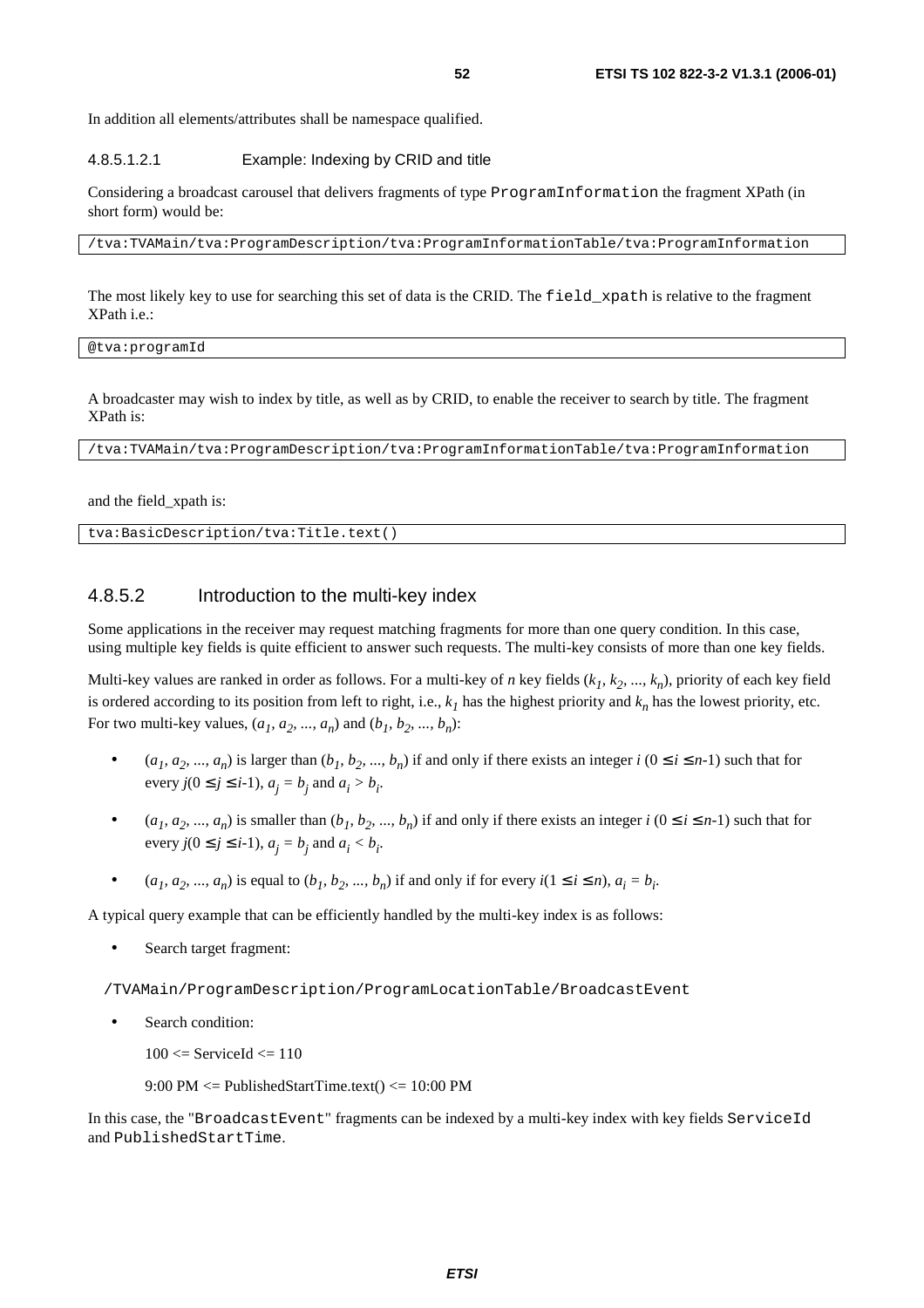### 4.8.5.3 Index List

The index list structure provides a list of all indices that exist for the entire TVA metadata fragment stream. A receiver uses this structure to locate an index of interest, where an index is described using the structures fragment\_type and field\_identifier fields.

It should be noted that entries within the structure are not of fixed size. The Index list must be searched sequentially. The index\_descriptor\_length field is provided to enable a receiver to efficiently skip over index entries, which it is unable to parse due to unknown fragment\_types, field\_identifiers, or field\_encoding.

There shall be a maximum of one index list structure per TVA metadata fragment stream.

| <b>Syntax</b>                                                   | <b>No. of Bits</b> | <b>Mnemonic</b> |
|-----------------------------------------------------------------|--------------------|-----------------|
| index list() $\{$                                               |                    |                 |
| for ( $j=0$ ; $j$ <num_indexes, <math="">j++) { </num_indexes,> |                    |                 |
| index_descriptor_length                                         | 8                  | uimsbf          |
| fragment_type                                                   | 16                 | uimsbf          |
| if(fragment_type == $0$ xffff) {                                |                    |                 |
| fragment_xpath_ptr                                              | 16                 | uimsbf          |
|                                                                 |                    |                 |
| num_fields                                                      | 8                  | uimsbf          |
| for( $k=0$ ; $k1$ k and fields; $k++$ ) {                       |                    |                 |
| field identifier                                                | 16                 | uimsbf          |
| if(field identifier $==$ 0xffff) {                              |                    |                 |
| field xpath ptr                                                 | 16                 | uimsbf          |
|                                                                 |                    |                 |
| field encoding                                                  | 16                 | uimsbf          |
|                                                                 |                    |                 |
| index_container                                                 | 16                 | uimsb           |
| index_identifier                                                | 8                  | uimsbf          |
|                                                                 |                    |                 |
|                                                                 |                    |                 |

**index\_descriptor\_length:** An 8 bit field which defines the number of bytes proceeding this field which are used to describe the index.

**fragment\_type:** An id used to identify the type of TVA fragments which the index makes references to. In addition to the identifiers defined in the table below, their may be a set of unique identifier allocated on a per application basis.

Table 7 shows the set of allocated fragment\_type values. The XPath expressions are namespace qualified and use the following namespace prefixes:

| tva   | urn:tva:metadata:2005              |
|-------|------------------------------------|
| tva2  | urn:tva:metadata:extended:2005     |
| mpeg7 | urn:tva:mpeg7:2005                 |
| int   | urn:tva:metadata:interstitial:2005 |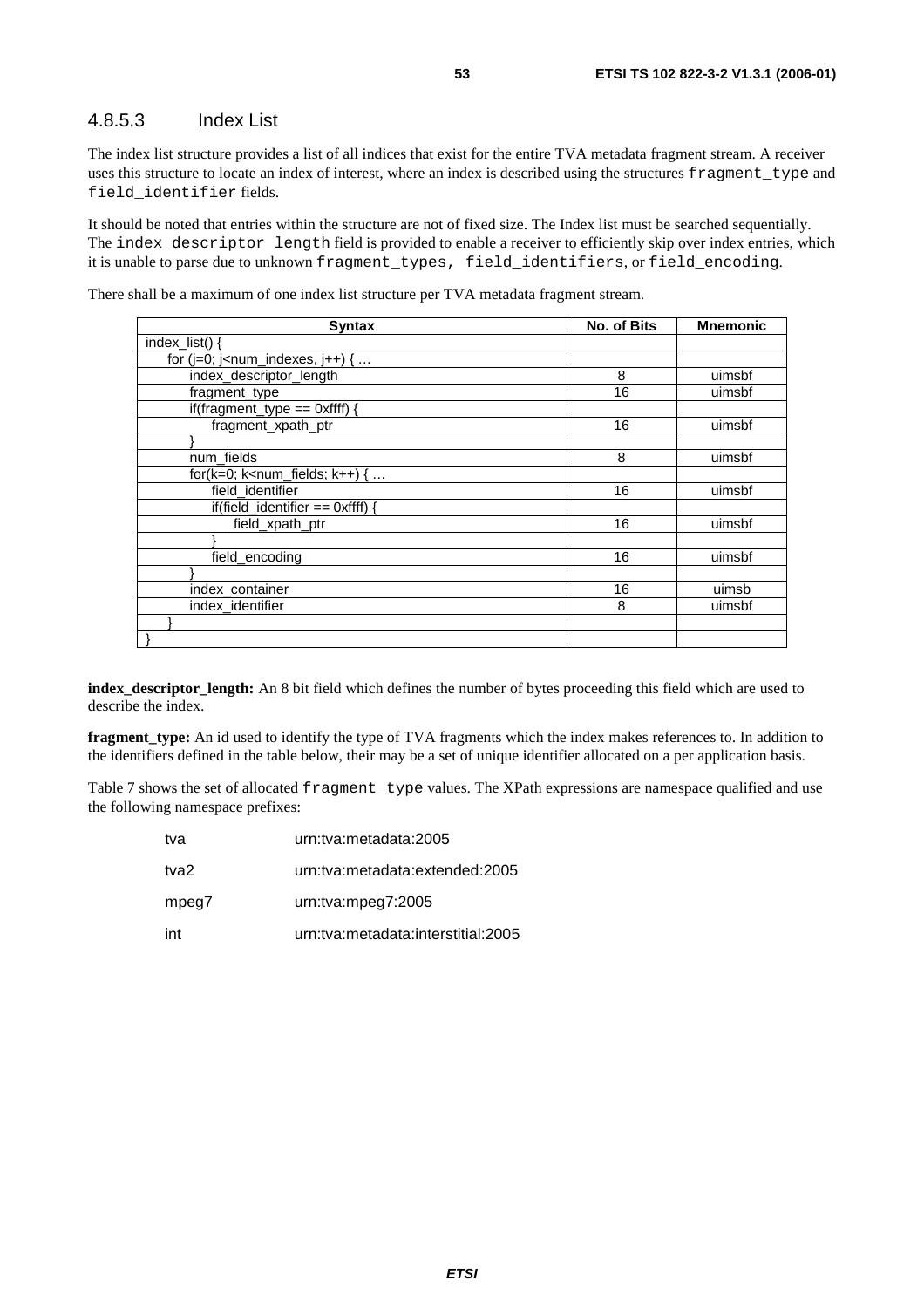| Value             | <b>Description</b>                                                                                                                                     |
|-------------------|--------------------------------------------------------------------------------------------------------------------------------------------------------|
| 0×0000            | Reserved                                                                                                                                               |
| 0×0001            | ProgramInformation fragment (/tva:TVAMain/ tva:ProgramDescription/<br>tva:ProgramInformationTable/tva:ProgramInformation)                              |
| 0×0002            | GroupInformation fragment (/tva:TVAMain/ tva:ProgramDescription/<br>tva:GroupInformationTable/tva:GroupInformation)                                    |
| 0×0003            | OnDemandProgram fragment<br>(/tva:TVAMain/tva:ProgramDescription/tva:ProgramLocationTable/tva:OnDemandProgram)                                         |
| 0×0004            | BroadcastEvent fragment (/tva:TVAMain/tva:ProgramDescription/ tva:ProgramLocationTable/<br>tva:BroadcastEvent)                                         |
| 0×0005            | Schedule fragment (/tva:TVAMain/ tva:ProgramDescription/ tva:ProgramLocationTable/<br>tva:Schedule)                                                    |
| 0×0006            | ServiceInformation fragment (/tva:TVAMain/ tva:ProgramDescription/<br>tva:ServiceInformationTable/tva:ServiceInformation)                              |
| 0×0007            | PersonName fragment (/tva:TVAMain/ tva:ProgramDescription/ tva:CreditInformationTable/<br>tva:PersonName)                                              |
| 0×0008            | OrganizationName fragment<br>(/tva:TVAMain/tva:ProgramDescription/tva:CreditInformationTable/tva:OrganizationName)                                     |
| 0×0009            | ProgramReviews fragment (/tva:TVAMain/ tva:ProgramDescription/ tva:ProgramReviewTable/<br>tva:Review)                                                  |
| $0 \times 000A$   | <b>CSAlias fragment</b><br>(/tva:TVAMain/ tva:ClassificationSchemeTable/tva:CSAlias)                                                                   |
| $0 \times 000B$   | <b>ClassificationScheme fragment</b><br>(/tva:TVAMain/tva:ClassificationSchemeTable/tva:ClassificationScheme)                                          |
| $0 \times 000C$   | Segment Information fragment (/tva:TVAMain/ tva:ProgramDescription/<br>tva:SegmentationTable/tva:SegmentList/tva:SegmentInformation)                   |
| $0 \times 000D$   | Segment Group Information fragment (/tva:TVAMain/ tva:ProgramDescription/<br>tva:SegmentationTable/ tva:SegmentGroupList/ tva:SegmentGroupInformation) |
| 0×000E            | TVAMain fragment (/tva:TVAMain)                                                                                                                        |
| $0 \times 000$ F  | OnDemandService fragment (/tva:TVAMain/tva:ProgramDescription/<br>tva:ProgramLocationTable/tva:OnDemandServiceType)                                    |
| 0×0010            | PurchaseInformation fragment<br>(/tva:TVAMain/tva:ProgramDescription/tva:PurchaseInformationTable/tva:PurchaseInformation)                             |
| 0×0011            | MetadataOriginationInformation fragment<br>(/tva:TVAMain/tva:MetadataOriginationInformationTable/tva:MetadataOriginationInformation)                   |
| 0×0012            | Package fragment (/tva:TVAMain/tva2:PackageTable/tva2:Package)                                                                                         |
| 0×0013            | InterstitialCampaign Fragment<br>(/tva:TVAMain/tva2:InterstitialCampaignTable/tva2:IntestitialCampaign)                                                |
| 0×0014            | RMPIDescription Fragment (/tva:TVAMain/tva2:RMPITable/tva2:RMPIDescription)                                                                            |
| 0×0015            | CouponDescription Fragment (/tva:TVAMain/tva2:CouponTable/tva2:CouponDescription)                                                                      |
| $0 \times 0016$   | <b>TargetingInformation Fragment</b><br>(/tva:TVAMain/tva2:TargetingInformationTable/tva2:TargetingInformation)                                        |
| 0×0017            | <b>Rule Fragment</b><br>(/tva:TVAMain/tva2:InterstitialTargetingTable/int:RulesTable/int:Rule                                                          |
| $0 \times 0018$   | <b>Request Fragment</b><br>(/tva:TVAMain/tva2:InterstitialTargetingTable/int:RecordingCacheTable/int:Request/int:Item                                  |
| 0×0019            | Replace Fragment<br>(/tva:TVAMain/tva2:InterstitialTargetingTable/int:RecordingCacheTable/int:Replace/int:Item                                         |
| 0×0020            | <b>Expire Fragment</b><br>(/tva:TVAMain/tva2:InterstitialTargetingTable/int:RecordingCacheTable/int:Expire/int:Item                                    |
| 0×0021            | InterstitialBreak Fragment<br>(/tva:TVAMain/tva2:InterstitialTargetingTable/int:InterstitialTable/int:InterstitialBreak                                |
| $0 \times 0022 -$ | User defined                                                                                                                                           |
| 0xFFFE            |                                                                                                                                                        |
| 0xFFFF            | W3C XPath Expression                                                                                                                                   |

**fragment\_xpath\_ptr:** If the fragment\_type is set to "0xffff" this provides a reference to the start of an XPath string. This reference is in the form of an offset, in bytes, from the start of the string repository in the current container. The value of this string is the XPath (in abbreviated XPath notation) to the root node of a TVA fragment.

**num\_fields:** The number of fields which this index is based upon. The fields shall be defined in their order of importance, where the first entry is the Primary field.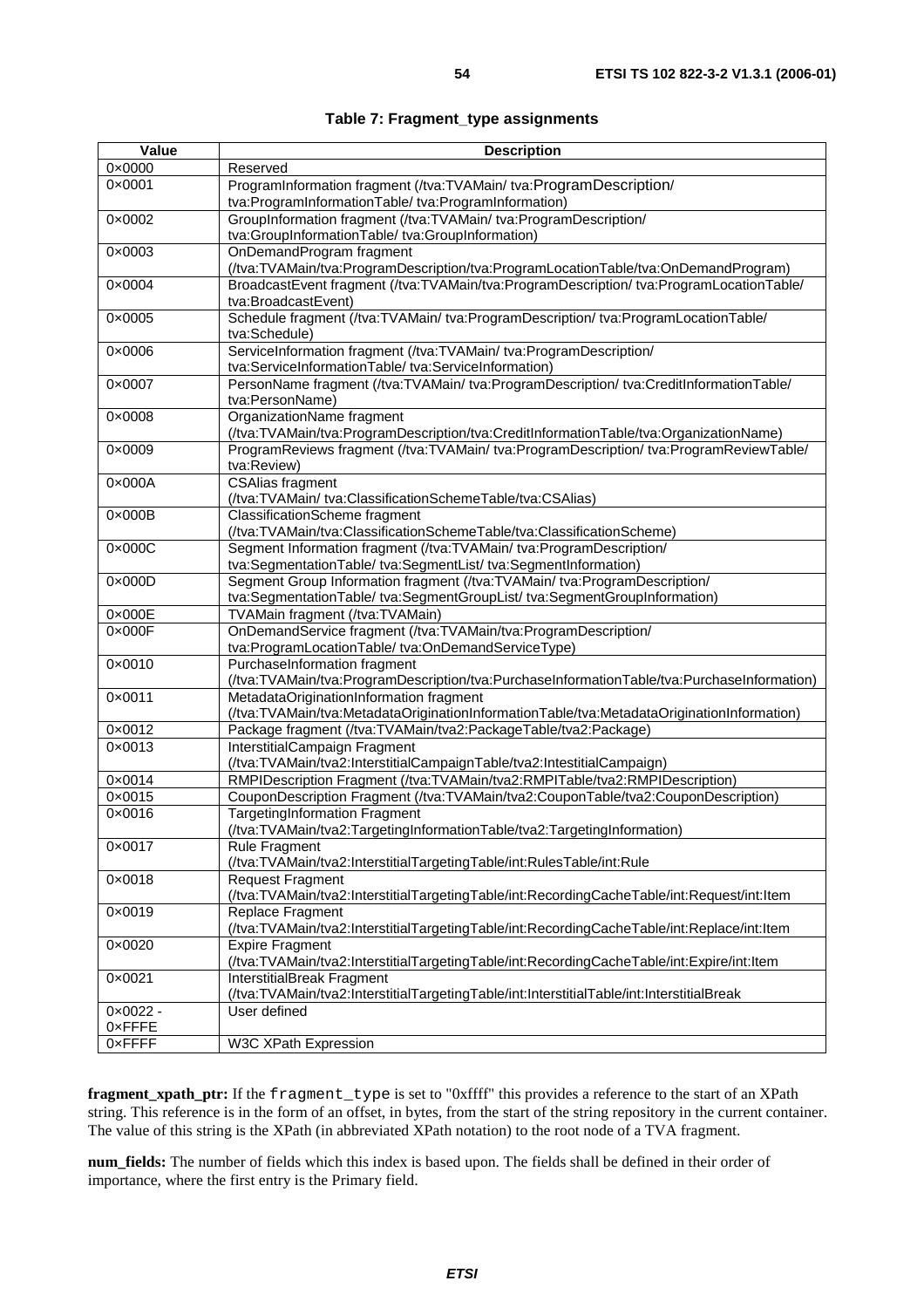**field identifier:** An id used to identify the field on which the index is ordered. The specification allows the allocation of unique identifiers on a per application basis.

| Value                           | <b>Description</b>                            |
|---------------------------------|-----------------------------------------------|
| $0 \times 0000$                 | Reserved                                      |
| $0 \times 0001 - 0 \times$ FFFE | User defined                                  |
| 0xFFFF                          | Indicates use of a W3C XPath style expression |

#### **Table 8: field\_identifier Assignments**

**field xpath ptr:** Reference to the start of the fields XPath string (in abbreviated XPath notation) within the string repository belonging to the current container. This reference is in the form of an offset, in bytes, from the start of the string repository in the current container. The value of this string is an XPath expression that is relative to the fragment\_types XPath, which identified the node that is used as one of the indexes key fields.

**field\_encoding:** Defines the encoding used to represent a key field value. This encoding determines how the "field\_value" within the multi\_field\_sub\_index, the low\_field\_value and high\_field\_value within the index, shall be interpreted.

The field encoding value has two purposes:

- It determines whether the content of the field\_value within the multi\_field\_sub\_index structure, the low field value and the high field value within the index structure, are inline or are found within a data repository structure (see table 4).
- It defines the encoding of the data held in the field-value within the multi field sub index structure, the low\_field\_value and the high\_field\_value within the index structure (see table 9).

| <b>Encoding value</b>            | value field interpretation                                               |
|----------------------------------|--------------------------------------------------------------------------|
| $0 \times 0000 - 0 \times 00$ FF | Field is an offset in bytes from the start of the string data repository |
|                                  | structure.                                                               |
| $0 \times 0100 - 0 \times 01$ FF | Field contains an inline 2-byte value.                                   |
| $0 \times 0200 - 0 \times 0201$  | Field contains an inline 4-byte value.                                   |
| $0 \times 0300$                  |                                                                          |
| $0 \times 0401$                  |                                                                          |
| $0 \times 0204 - 0 \times 0206$  | Field contains an inline 1-byte value.                                   |
| $0 \times 0202 - 0 \times 0203$  | Field is a 16 bit offset in bytes from the start of the                  |
|                                  | binary_data_repository structure                                         |
| 0×0302                           | Field contains an inline 8-byte value.                                   |
| $0 \times 0400$                  |                                                                          |
| $0 \times 0204 - 0 \times 02$ FF | Undefined                                                                |
| 0×0402-0×04FF                    |                                                                          |
| $0 \times 0500 - 0 \times$ FFFF  | Reserved for future use.                                                 |

#### **Table 9: Encoding and interpretation of the field\_value, low\_field\_value and high\_field\_value field**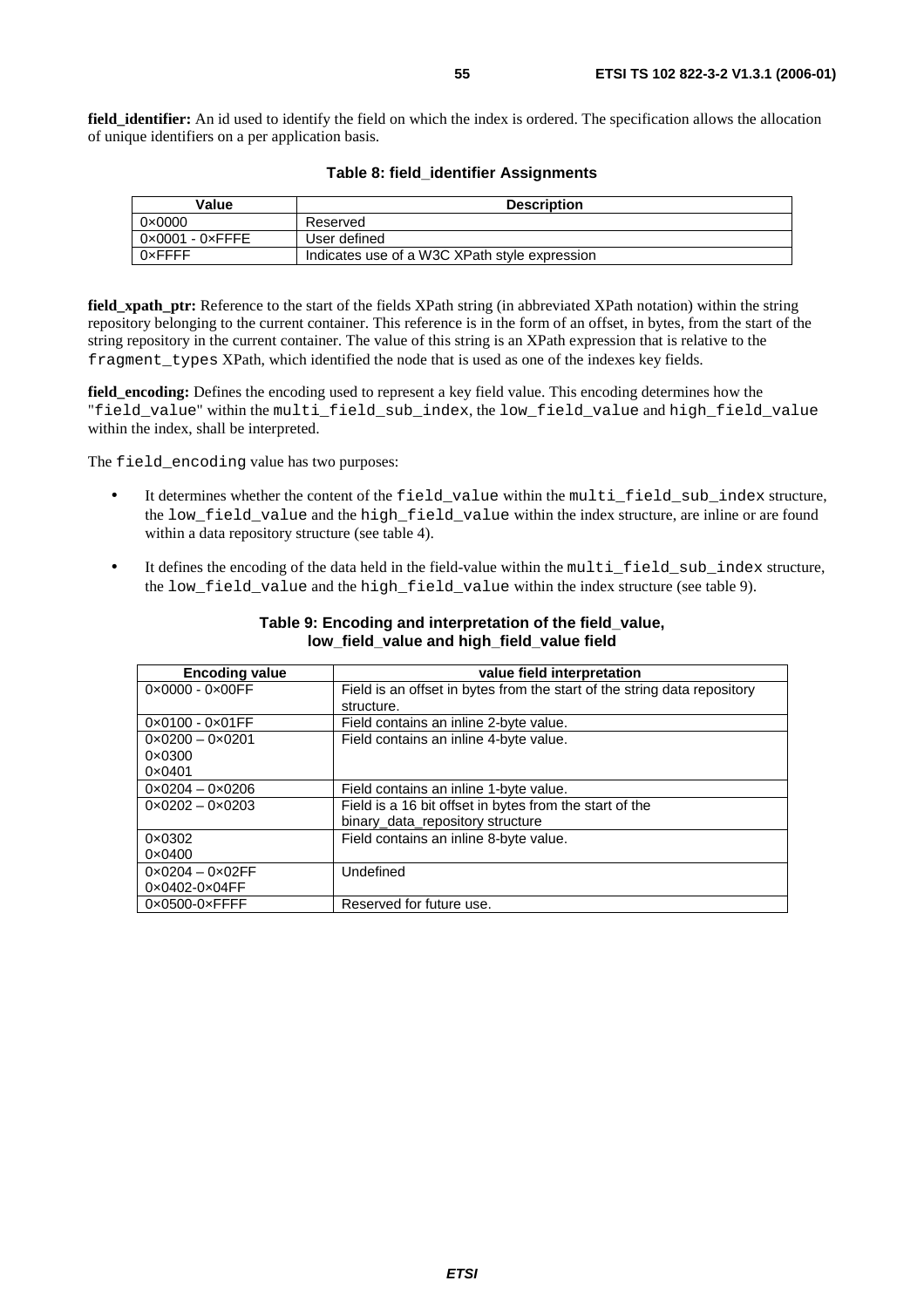| field_encoding                  | <b>Description</b>      | <b>Encoding</b>                             | Size in bytes   |
|---------------------------------|-------------------------|---------------------------------------------|-----------------|
| $0 \times 0000$                 | string type             | Null-terminated string                      | variable $(8+)$ |
| 0×0001 - 0×00FF                 | Reserved for custom     |                                             |                 |
|                                 | string types            |                                             |                 |
| 0×0100                          | signed short            | two's complement - Big-Endian               | 16              |
| 0×0101                          | unsigned short          | unsigned binary - Big-Endian                | 16              |
| 0x0102-0x01FF                   | Reserved for custom     |                                             | 16              |
|                                 | 2-byte types            |                                             |                 |
| 0×0200                          | signed long             | two's complement - Big-Endian               | 32              |
| $0 \times 0201$                 | unsigned long           | unsigned binary - Big-Endian                | $\overline{32}$ |
| $0 \times 0202$                 | variable length signed  | one bit to indicate sign (0:                | variable $(6+)$ |
|                                 | integer                 | positive, 1: negative), followed            |                 |
|                                 |                         | by abs(value) using vluimsbf5.              |                 |
| $0 \times 0203$                 | variable length         | $\overline{\overline{\mathsf{v}}}$ luimsbf8 | variable $(8+)$ |
|                                 | unsigned integer        |                                             |                 |
| 0×0204                          | boolean                 | 0:False 1:True                              | 8               |
| 0×0205                          | signed byte             | two's complement                            | $\overline{8}$  |
| $0 \times 0206$                 | unsigned byte           | unsigned binary                             | 8               |
| 0×0207-0×02FF                   | Reserved for custom     |                                             |                 |
|                                 | integer types           |                                             |                 |
| 0×0300                          | signed float            | IEEE standard 754-1985 [3]                  | 32              |
|                                 |                         | Big-Endian                                  |                 |
| 0×0301                          | Reserved                |                                             |                 |
| 0×0302                          | signed double           | IEEE standard 754-1985 [3]                  | 64              |
|                                 |                         | Big-Endian                                  |                 |
| 0×0303-0×03FF                   | Reserved for custom     |                                             |                 |
|                                 | rational types          |                                             |                 |
| $0 \times 0400$                 | dateTime                | Modified Julian Date and                    | 64              |
|                                 |                         | Milliseconds (TVA BiM codec,                |                 |
|                                 |                         | clause 4.4.2.4.2)                           |                 |
| $0 \times 0401$                 | date                    | Modified Julian Date (TVA BiM               | 32              |
|                                 |                         | codec, clause 4.4.2.4.3)                    |                 |
| 0×0402-0×04FF                   | Reserved for custom     |                                             |                 |
|                                 | binary fragments        |                                             |                 |
| $0 \times 0500 - 0 \times$ FFFF | Reserved for future use |                                             |                 |

| Table 10: Encoding types and their respective sizes |  |  |  |  |  |
|-----------------------------------------------------|--|--|--|--|--|
|-----------------------------------------------------|--|--|--|--|--|

**index\_container:** The id of the container carrying the described index.

**index\_identifier:** This field identifies the relevant index structure within the identified container. To locate the correct index within the container (with id = index\_container) the container\_header is searched for a structure of type "index" and with a structure\_id = index\_identifier.

### 4.8.5.4 Index

The index structure is the top level of an index. It provides a list of all sub-indices and the ranges of field values that those sub-indices carry. When considering a classic indexing system it is normal for there not to be any overlaps in the range of field values to be found within a given set of sub indexes. This is to minimize the amount of searching required to find a particular value.

Having overlapping sub-indices can lead to sequential searching of sub index structures, introducing an associated decrease in performance. However in some circumstances it may be desirable to allow this. For example where the indexed data is carried within the same container as the index and you wish to carousel the data out at different rates and the set of data to be carouseled would not typically form a single sub index without overlaps.

In the case of overlapping sub indexes they shall be declared within the index structure in descending order of search priority. Where the first declared sub index, which may contain the set of required field values has the highest priority.

### 4.8.5.4.1 Field Value Ordering

The ordering of index entries within an index is dependent on a field's primitive XML schema simple type. In the case of strings the order may be dependent on the selected language and not necessarily in alphanumeric order.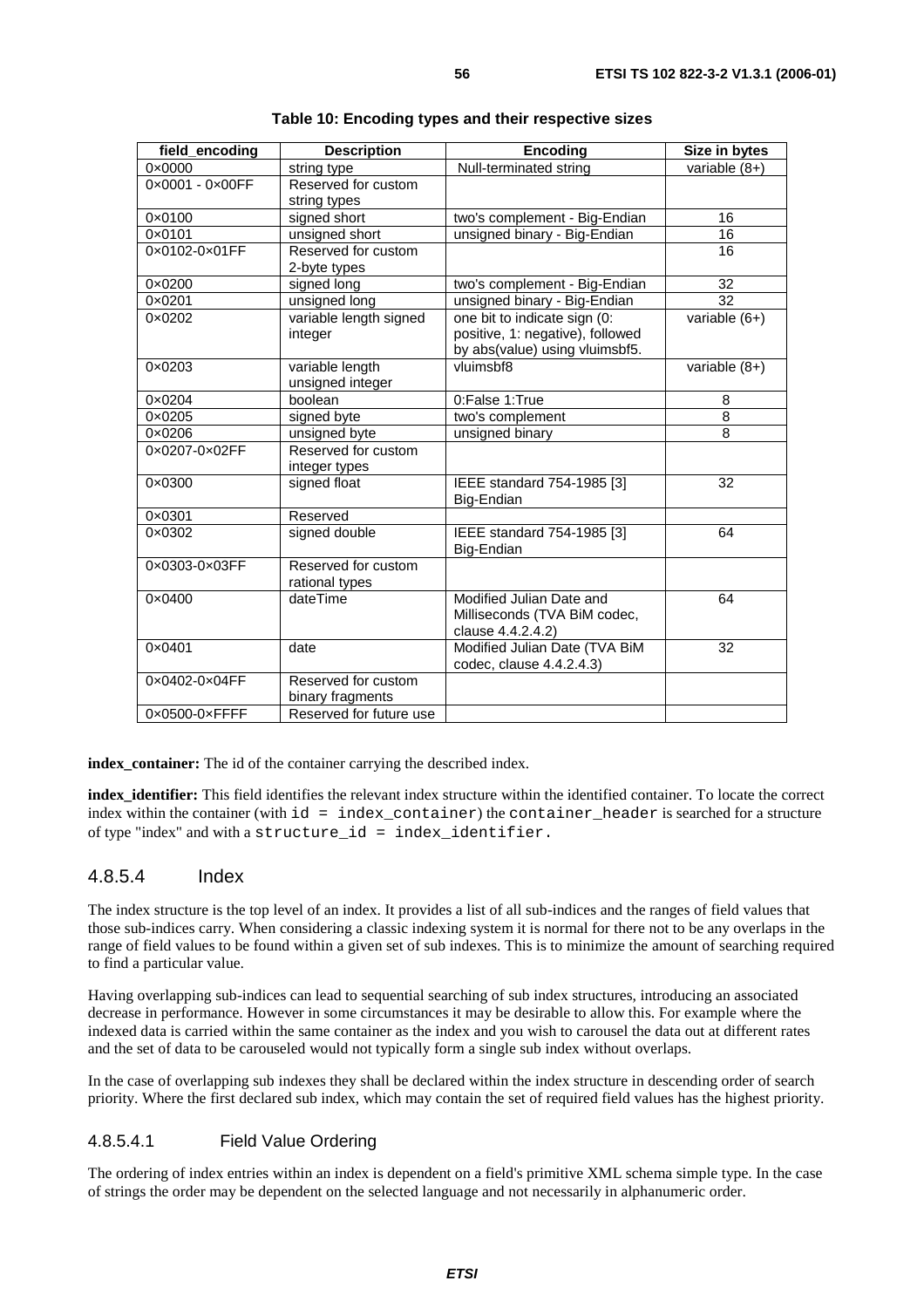| <b>Simple Type</b> | Orderina                                                         |
|--------------------|------------------------------------------------------------------|
| string             | All string shall be ordered in increasing Lexicographical order. |
|                    | Lexicographical ordering is language dependent and may not be    |
|                    | alphanumeric.                                                    |
| anyURI             | Increasing alphanumeric order.                                   |
| boolean            | "False" precedes "True".                                         |
| <b>NMTOKEN</b>     | Increasing binary representation order.                          |
| qYear              | Increasing numeric value.                                        |
| integer            | Increasing numeric value with negative values first.             |
| date               | Increasing date value.                                           |
| nonNegativeInteger | Increasing numeric (binary) value.                               |
| positiveInteger    | Increasing numeric (binary) value.                               |
| dateTime           | Increasing dateTime (binary) value.                              |
| duration           | Increasing duration (binary).                                    |
| float              | Increasing numeric value (negative values first).                |
| double             | Increasing numeric value (negative values first).                |

| Table 11: Defined index order for primitive simple types |
|----------------------------------------------------------|
|----------------------------------------------------------|

| <b>Syntax</b>                            | <b>No. of Bits</b>          | <b>Mnemonic</b> |
|------------------------------------------|-----------------------------|-----------------|
| index() $\{$                             |                             |                 |
| overlapping_subindexes                   |                             | bslbf           |
| single_layer_sub_index                   |                             | bslbf           |
| reserved                                 | 6                           | bslbf           |
| fragment_locator_format                  | 8                           | uimsbf          |
| for $(i=0; i1 - num_sub_indexes, i++)$ { |                             |                 |
| for( $k=0$ ; $k=num$ fields; $k++$ ) {   |                             |                 |
| if (overlapping_subindices == $'1'$ ) {  |                             |                 |
| low_field_value                          | field encoding<br>dependent | uimsbf          |
|                                          |                             |                 |
| high_field_value                         | field encoding<br>dependent | uimsbf          |
|                                          |                             |                 |
| sub_index_container                      | 16                          | uimsbf          |
| sub index identifier                     | 8                           | uimsbf          |
|                                          |                             |                 |
|                                          |                             |                 |

Given high\_field\_values,  $(a_1, a_2, ..., a_n)$  and  $(b_1, b_2, ..., b_n)$ , of two arbitrary sub-indexes among the sub-indices list, The sorting of sub-indices is determined as follows:

```
(a_1, a_2, \ldots, a_n) is larger than (b_1, b_2, \ldots, b_n) if and only if there exists an integer
i (0 ≤ i ≤ n - 1) such that for every j(0 ≤ j ≤ i - 1), a_j = b_j and a_i > b_j.
(a_1, a_2, \ldots, a_n) is smaller than (b_1, b_2, \ldots, b_n) if and only if there exists an
integer i (0 \le i \le n - 1) such that for every j(0 \le j \le i - 1), a_j = b_j and a_i < b_j.
(a_1, a_2, \ldots, a_n) is equal to (b_1, b_2, \ldots, b_n) if and only if for every i(1 \le i \le n), a_i= b_i.
Specifically, within the index() structure, if there is no overlapping between 
subindices, for all j between 0 and num_sub_indexes-1 (high_field_value[j,0], …, 
high_field_value[j,k]) is smaller than (high_field_value[j+1,0], ...,
high field_value[j+1,k])
"j" is the sub_index 
  "k" is the field
This function high field value[j,k] takes its value according to the loop defined in the
index() table.
```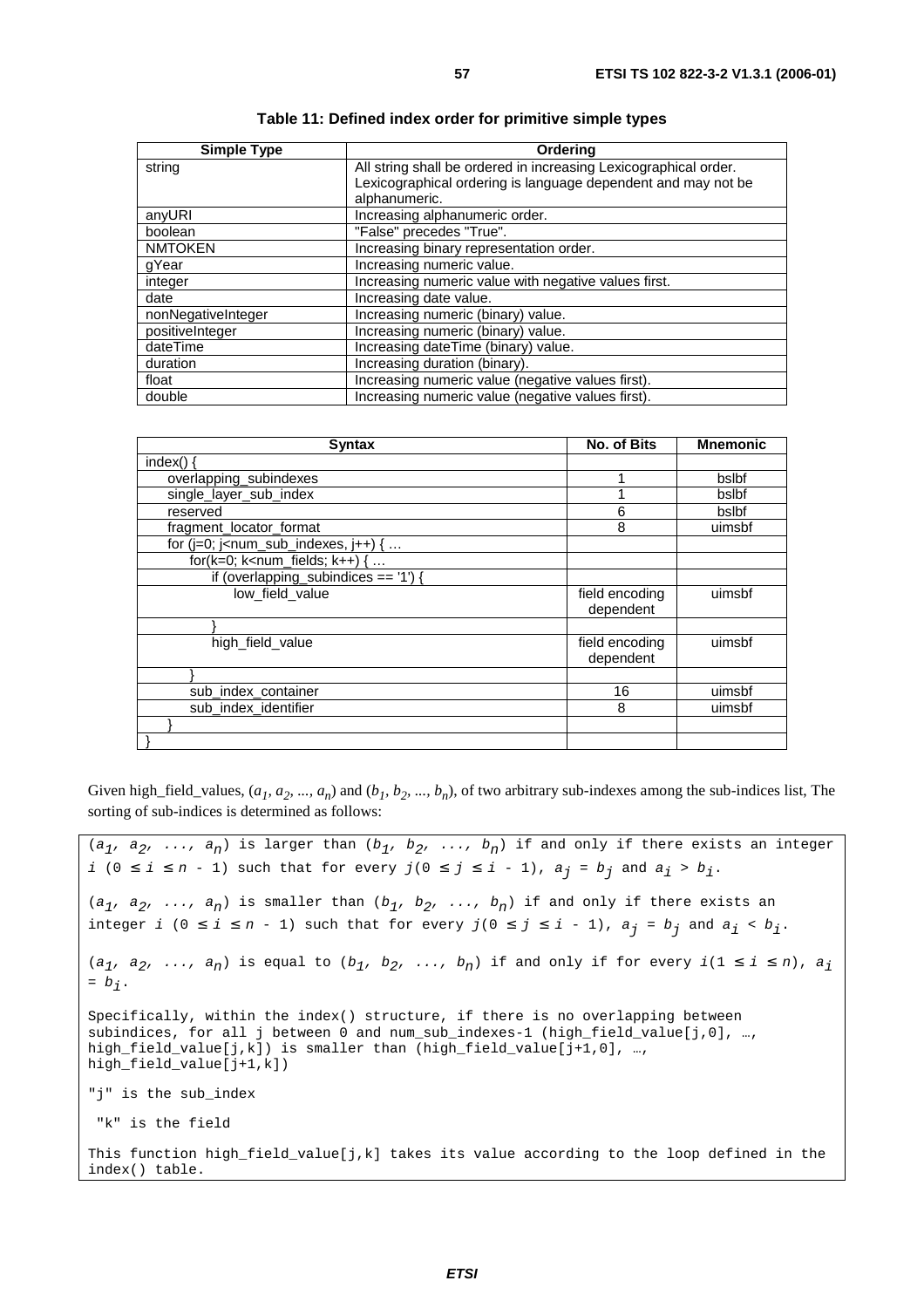**overlapping\_subindexes:** When set to "1", indicates that one or more of the sub indices which form this index, overlap with respect to the range of values found within the sub index. Where sub indices overlap, the sub indices are declared in descending order of search priority. When set to "0", indicates that the sub indices do not overlap and the declared sub indices are ordered in ascending order.

**single layer sub index:** This field is used to indicate the syntax used within the corresponding multi\_field\_sub\_index structures to represent indexes with multiple key fields. When set to "1" it indicates that all fields for a given index entry are declared together in a single multi field sub index structure. When set to "0" it indicates that each key field is contained within a separate multi\_field\_sub\_index structure.

**fragment\_locator\_format:** Identifies the format and interpretation of the fragment locator field used within the multi\_field\_sub\_index (leaf field) to reference a TVA fragment.

| Value         | Meaning                                        |
|---------------|------------------------------------------------|
| 0x00          | local fragment locator (see clause 4.8.5.7.2)  |
| 0x01          | remote fragment locator (see clause 4.8.5.7.1) |
| 0x02 - 0xE0   | <b>TVA Reserved</b>                            |
| $0xE1 - 0xFF$ | User defined                                   |

#### **Table 12: Fragment reference types**

**low\_field\_value:** The lowest field value that can be found within the sub-index. The meaning of this field depends on the value of the field\_encoding member of the index list structure. The lowest value of the field expressed may not be the lowest field value actually present in the given fragment, it merely indicates that the referenced sub index structure may contain entries with fields values in the given range. The type of encoding used and the interpretation of the low field value are defined by the field encoding within the index list structure.

**high\_field\_value:** The highest field value that can be found within the sub-index. The meaning of this field depends on the value of the field\_encoding member of the relevant index list structure (see clause 4.8.5.3). The highest value of the field expressed may not be the highest field value actually present in the given fragment, it merely indicates that the referenced sub index structure may contain entries for key field values in the given range. The type of encoding used and the interpretation of the high\_field\_value are defined by field\_encoding within the index\_list structure.

It should be noted that the high\_field\_value for all but the first field may be lower than the previous high field value sub index entry. This is caused when there is a change in the value of the parent field.

For example if we have an index keyed on channel and event time fields, we could have a set of sub indexes with the following ranges:

- Sub index 1 channel high\_field\_value = "3", event time high\_field\_value = "12:00".
- Sub index 2 channel high\_field\_value = "4" event time high\_field\_value = "09:00".

Where the index uses multiple fields, the declaration order of the high field values shall match that defined for the index within the index\_list structure.

When defining the range of values that a particular sub index shall cover, sufficient space should be left to enable the addition of further index entries without unduly impacting other sub indices. For example if a sub-index can hold a maximum of say 64K entries, it is recommended that the range of current entries should equal around half to two thirds the space. This leaves sufficient room for additional entries without having to changing the way in which the index is split into sub index structures.

**sub\_index\_container:** The id of the container carrying the described multi\_field\_sub\_index.

sub index identifier: This field identifies the multi field sub index structure instance containing the described sub index. To locate the sub index within the container (with  $id = sub$  index container) the container header is searched, for a structure of type "multi field sub index" with a structure id equal to the sub\_index\_identifier.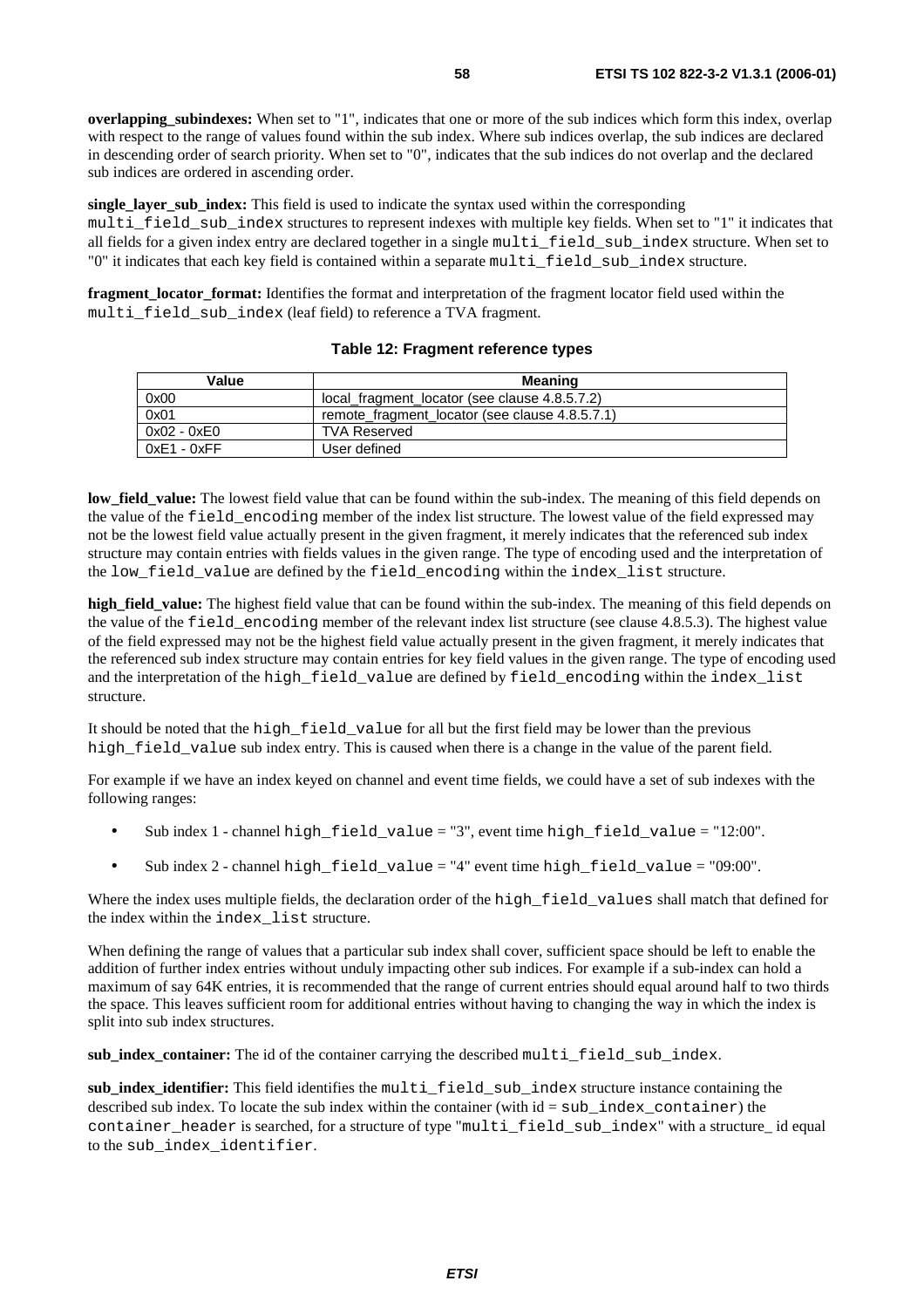A multi field sub index provides references to TVA fragments, which contain field values within the range specified for this sub index. The structure supports indexes with both single and multiple key fields. In the case of indices with multiple key fields, the syntax provides two methods:

- Single Layer All key fields defined together within a single multi\_field\_sub\_index.
- Multi Layer Each multi\_field\_sub\_index defines a single field of a key.

#### 4.8.5.5.1 Single Layer Structures

Single Layer Structures provide a simple mechanism for describing multiple key field indices. As each entry in the structure can be decoded one by one in a straightforward manner, this structure would be preferred in a situation where the received index data need to be reorganized in the PDR before its use. Note that the index data can be restructured inside the PDR according to its own storage method and query processing policy. For example, a PDR may want to reorganize one of the received indices in its own B-tree index.

In addition, the Single Layer Structure provides an efficient mechanism for representing multiple key field indexes, where there is typically a one to one mapping e.g.  $\leq$ surname, givenname.

#### 4.8.5.5.2 Multi Layer Structures

Multi Layer Structures provide an efficient mechanism for describing multiple field indices with common key field values. This is achieved with the use of multiple multi\_field\_sub\_index structures (see figure 32), where each structure is used to describe one layer of a multi field sub index, (layer is equal to a key field of a multi field index).

Each index entry, within the multi\_field\_sub\_index, points to further multi\_field\_sub\_index structures (except for the leaf field), which contain index entries having the declared field value.

The multi field sub index structure is formed of two parts:

- multi\_field\_header.
- multi\_field\_index\_entries.

The multi\_field\_header defines how the multi\_field\_index\_entries sub structure should be interpreted and indirectly defines the size of each index entry.

All entries within the multi field index entries sub structure are ordered in ascending order.

All entries are of a fixed size, which enables the sub structure to be efficiently searched using a binary search algorithm.

The number of entries within the structure is not explicitly defined, but can be inferred as follows:

```
num_entries = (structure_length - 
sizeof(multi_field_header))/sizeof(multi_field_index entry)
```
It should be noted that the syntax used within multi field sub index structures is not always common across all sub indices. Therefore the header of each multi\_field\_sub\_index should be parsed to infer the syntax used within a given instance.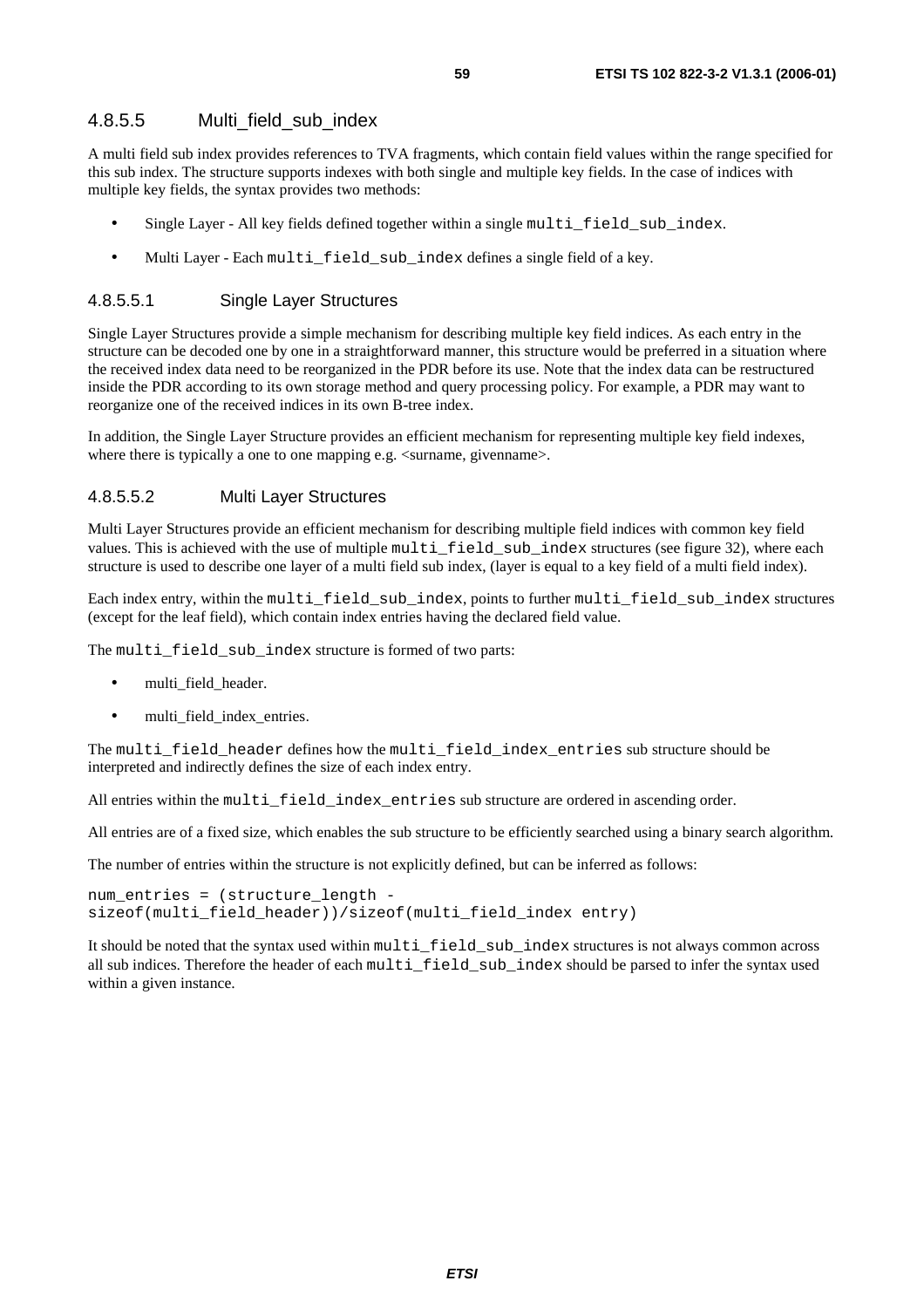| <b>Syntax</b>                        | No. of Bits | <b>Identifier</b> |
|--------------------------------------|-------------|-------------------|
| multi_field_sub_index()              |             |                   |
| multi_field_header {                 |             |                   |
| leaf field                           |             | bslbf             |
| multiple_locators                    |             | bslbf             |
| reserved                             | 6           | bslbf             |
|                                      |             |                   |
| $if(single_layersub_index == '0')$ { |             |                   |
| multi_layer_sub_index_structure()    |             |                   |
| else ·                               |             |                   |
| single_layer_sub_index_structure()   |             |                   |
|                                      |             |                   |
|                                      |             |                   |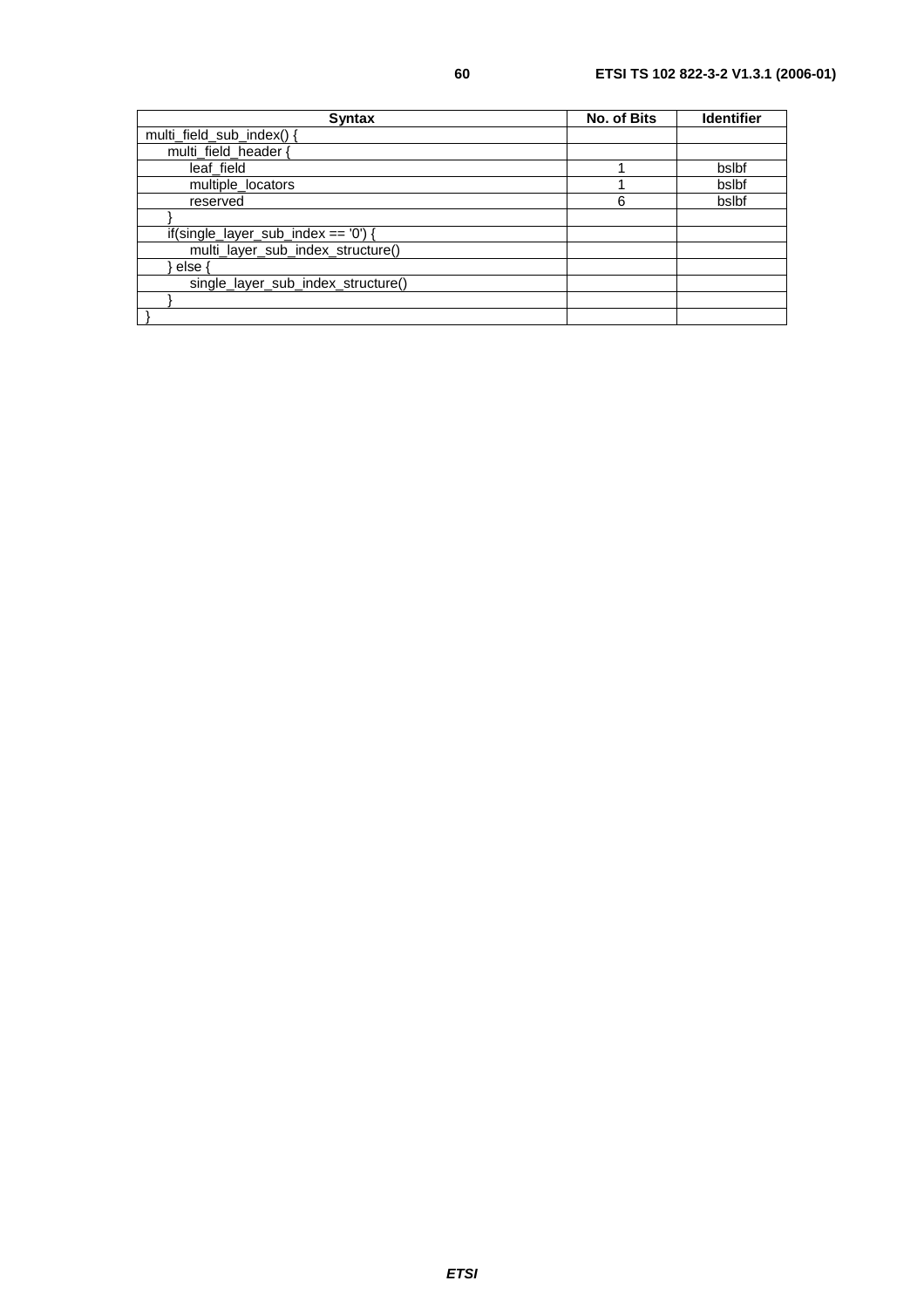

**61**

**Figure 32: Example multi\_field\_sub\_index structure (using multi-layer syntax) for an index with three key fields (Genre, Language and Title)**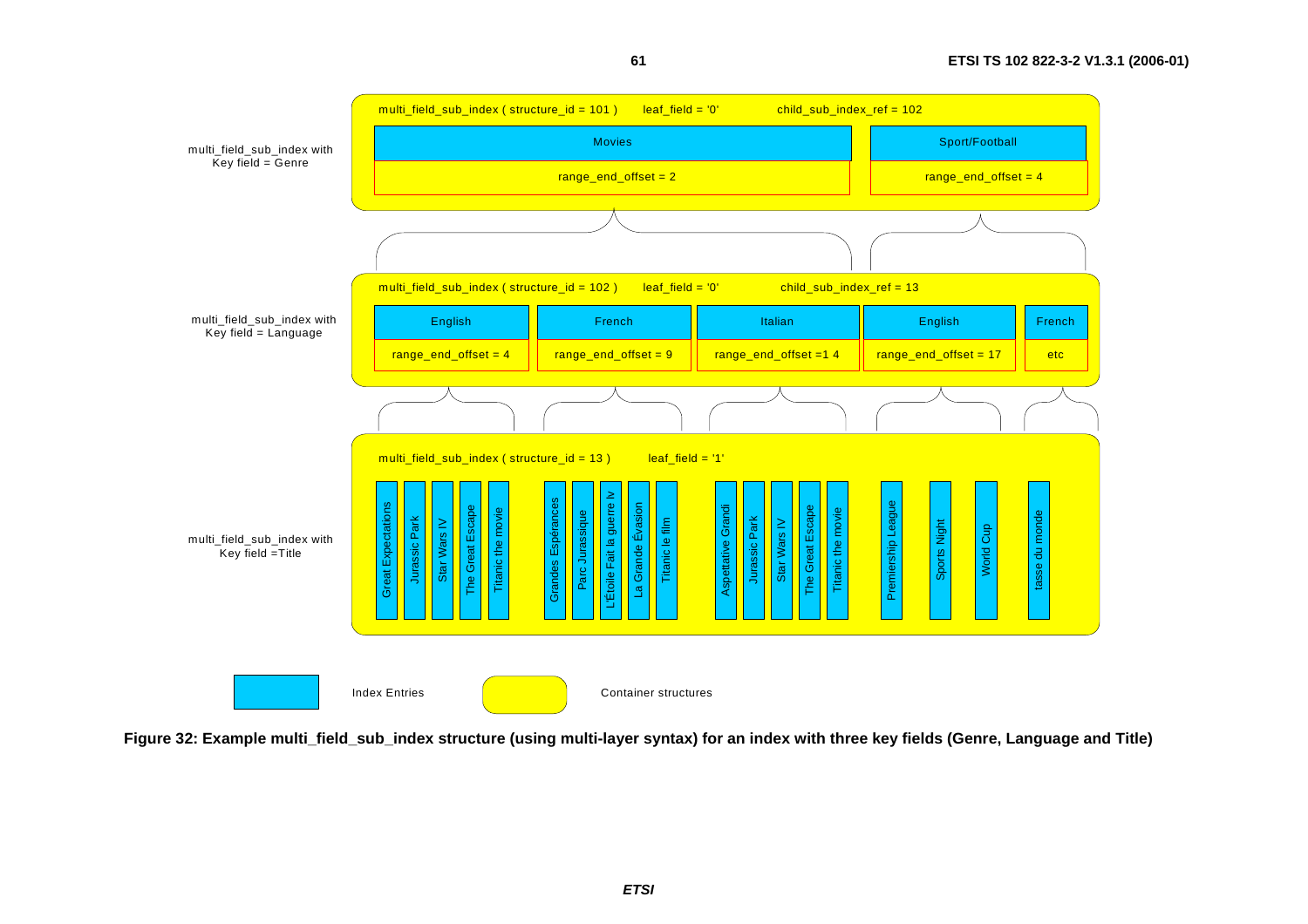Given field\_values,  $(a_1, a_2, ..., a_n)$  and  $(b_1, b_2, ..., b_n)$ , of two multi\_field\_entries, the order between the two entries is determined as follows:

(a<sub>1</sub>, a<sub>2</sub>, ..., a<sub>n</sub>) is larger than (b<sub>1</sub>, b<sub>2</sub>, ..., b<sub>n</sub>) if and only if there exists an integer i (0  $\leq$  i $\leq$  n - 1) such that for every  $j(0 \leq j \leq i - 1)$ ,  $a_j = b_j$  and  $a_j > b_j$ .

 $(a_1, a_2, ..., a_n)$  is smaller than  $(b_1, b_2, ..., b_n)$  if and only if there exists an integer  $i (0 \le i \le n - 1)$  such that for every  $j(0 \leq j \leq i - 1)$ ,  $a_j = b_j$  and  $a_j < b_j$ .

 $(a_1, a_2, ..., a_n)$  is equal to  $(b_1, b_2, ..., b_n)$  if and only if for every  $i(1 \le i \le n)$ ,  $a_i = b_i$ .

Specifically, within the multi\_field\_sub\_index() structure, for all j between 0 and num\_entries-1  $(field_value[j,0], ..., field_value[j,k])$  is smaller than  $(field_value[j+1,0], ..., field_value[j+1,k])$ 

leaf field: This shall be set to "1" when the multi field sub index carries the leaf field of an index (last indexed field). Which indicates that the structure contains references to fragments and not to further multi\_field\_sub\_index structures. This field is only used within multi layer sub indexes. When a single layer sub index is being described this flag shall be ignored.

**multiple** locators: A flag which when set to "1" indicates that there are potentially multiple referenced fragments which have the same set of key field values. This provides a more bandwidth efficient mechanism, when multiple fragments have the same set of key values. The actual fragment locators are carried in a separate structure within the container and an offset is used to reference the set of relevant locators within the structure. When the flag is set to "0" it indicates that fragment\_locators are defined inline.

| <b>Syntax</b>                                                   | <b>No. of Bits</b>          | <b>Mnemonic</b> |
|-----------------------------------------------------------------|-----------------------------|-----------------|
| single_layer_sub_index_structure () {                           |                             |                 |
| multi_field_index_entries {                                     |                             |                 |
| for ( $j=0$ ; $j$ <num_entries; <math="">j++) { </num_entries;> |                             |                 |
| for(f=0; f <num_fields; <math="">f++) {</num_fields;>           |                             |                 |
| field value                                                     | field encoding<br>dependent | uimsbf          |
|                                                                 |                             |                 |
| if(multiple_locators == $'1'$ ) {                               |                             |                 |
| locator_end_offset                                              | 16                          | uimsbf          |
|                                                                 |                             |                 |
| else ·                                                          |                             |                 |
| fragment locator()                                              |                             |                 |
|                                                                 |                             |                 |
|                                                                 |                             |                 |
|                                                                 |                             |                 |

**field\_value:** The value of the key field of the referenced fragment. The meaning of this field depends on the value of the field\_encoding member of the relevant index list structure (see clause 4.8.5.4). Only values of the key field within the range given for this sub index structure, by the relevant index structure are allowed (see clause 4.8.5.4).

**fragment\_locator:** When the multiple\_locators flag is set to "0" in the multi\_field\_header this field is used to reference a fragment, having the set of specified key field values. The format of this locator is dependent on the fragment\_locator\_format defined for this index within the index\_list structure. For an explanation of the various defined locator formats please refer to clause 4.8.5.7.

**locator\_end\_offset:** When the multiple\_locators flag is set to "1" in the multi\_field\_header this field is used to indicate the inclusive end offset within the fragment\_locators structure where the set of valid locators can be found. The format of these locators is defined by the fragment locator format declared within the index\_list structure. The fragment\_locator structure instance in which the locators can be found is the fragment\_locator structure with the same structure\_id value as that of this sub index structure.

**ETSI**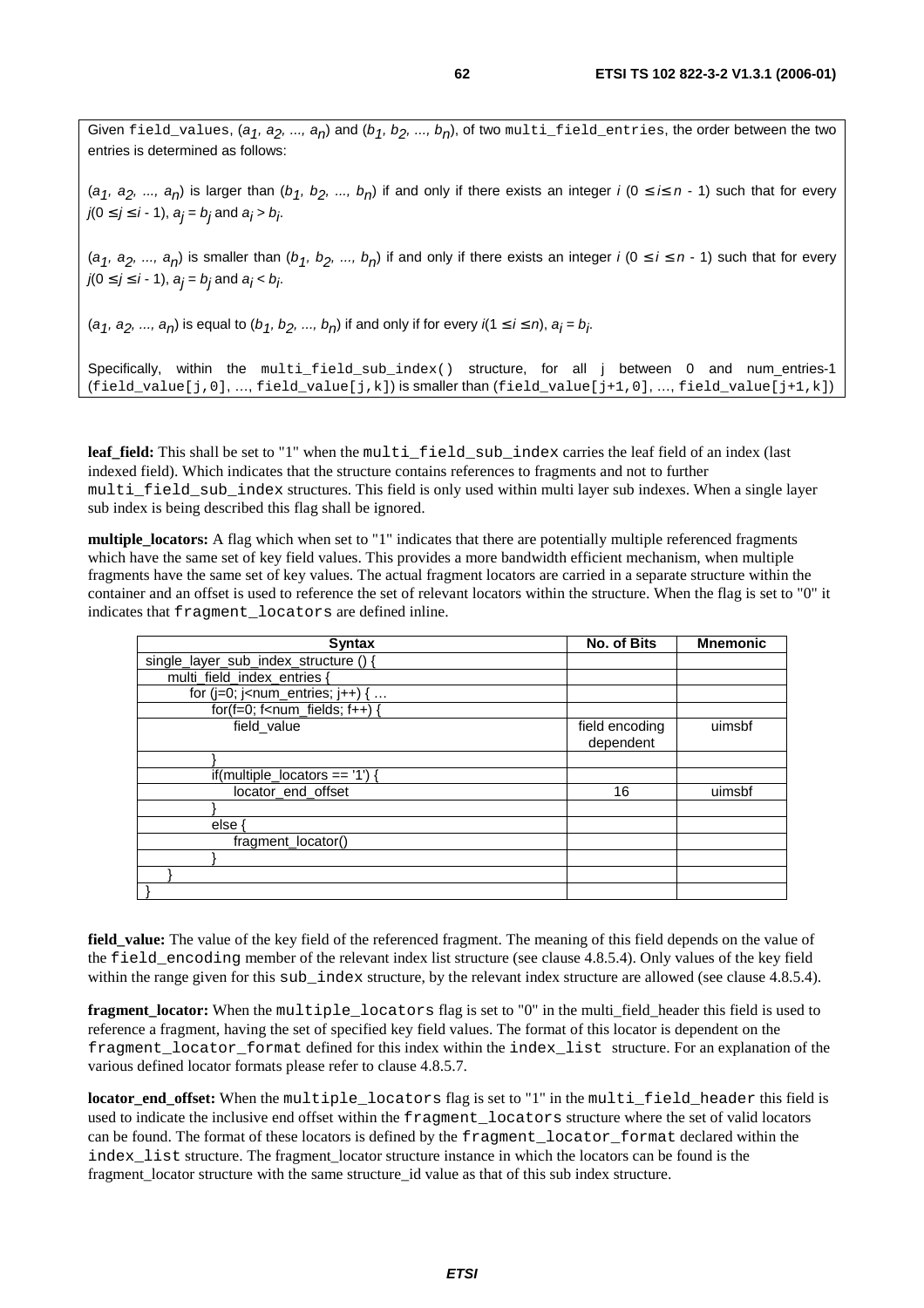The locator\_start\_offset is implicit from the previous entry within the multi\_field\_sub\_index, as follows:

- If it is the first entry within the multi\_field\_index\_entries then locator\_start\_offset shall equal 0.
- If it is not the first entry, the previous entries locator\_end\_offset + 1 shall be used as the current entries inclusive locator\_start\_offset.

```
if (current index != 0) { 
   locator_start_offset = multi_field_index_entries[current index-1].locator_end_offset
+ 1; 
  }else { 
    locator_start_offset = 0; 
}
```
It should be noted that these references are based on fragment locator entries and not byte offsets. The actual byte offset within the fragment\_locators structure is calculated as follows:

```
byte offset = locator end offset * sizeof(fragment locator);
```

| <b>Syntax</b>                                                      | No. of Bits                 | <b>Mnemonic</b> |
|--------------------------------------------------------------------|-----------------------------|-----------------|
| multi_layer_sub_index_structure () {                               |                             |                 |
| if (leaf_field='0') {                                              |                             |                 |
| child_sub_index_ref                                                | 8                           | uimsbf          |
|                                                                    |                             |                 |
| multi_field_index_entries {                                        |                             |                 |
| for (j=0; j <num_entries; <math="" j++)="">\{ \dots</num_entries;> |                             |                 |
| field_value                                                        | field encoding<br>dependent | uimsbf          |
| if(leaf_field == '1') {                                            |                             |                 |
| if(multiple_locators == '1') {                                     |                             |                 |
| locator_end_offset                                                 | 16                          | uimsbf          |
|                                                                    |                             |                 |
| else {                                                             |                             |                 |
| fragment_locator()                                                 |                             |                 |
|                                                                    |                             |                 |
|                                                                    |                             |                 |
| else ·                                                             |                             |                 |
| range_end_offset                                                   | 16                          | uimsbf          |
|                                                                    |                             |                 |
|                                                                    |                             |                 |
|                                                                    |                             |                 |
|                                                                    |                             |                 |

For all fields not described, please refer to the semantics for the single\_layer\_sub\_index\_structure fields found above.

**child\_sub\_index\_ref:** This value identifies a further multi\_field\_sub\_index structure within the current container which holds index entries having a field value equal to that defined within this sub index. The combination of this value and the range\_end\_offset enables you to locate a set of index entries, which have a specific key field value.

**range\_end\_offset:** This field defines the set of entries within the referenced multi\_field\_sub\_index (a multi\_field\_sub\_index with its structure\_ id equal to child\_sub\_index\_ref) having a key field value equal to that defined by the field\_value.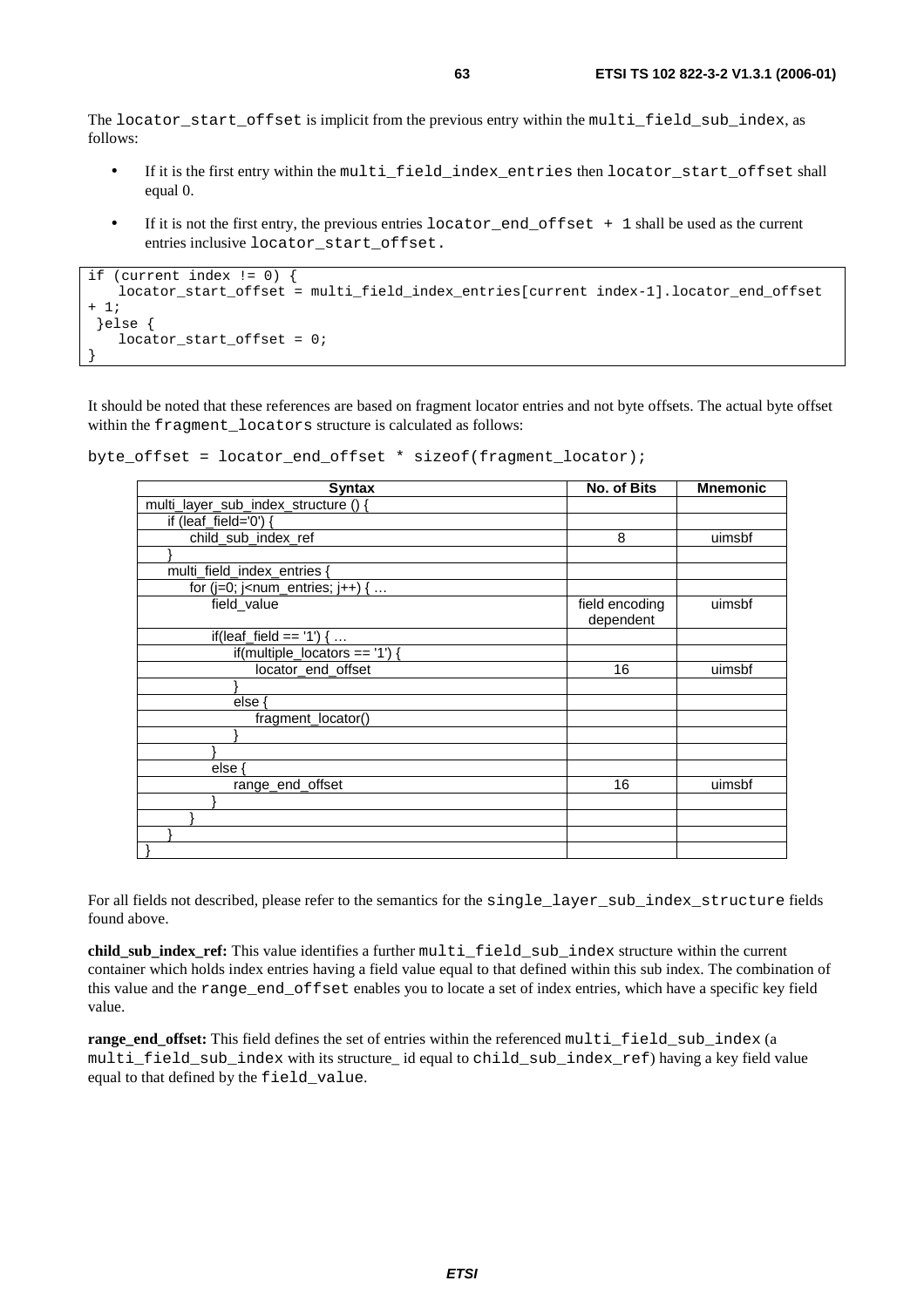The value is an inclusive offset from the start of the multi\_field\_index\_entries of the target multi field sub index, where the end offset for the set of entries that have the declared value can be found. The range\_start\_offset is implicit from the previous, entry within the multi\_field\_sub\_index, as follows:

- If it is the first entry within the multi\_field\_index\_entries then start\_offset shall equal 0.
- If it is not the first entry, the previous entries range end offset  $+1$  shall be used as the current entries inclusive range\_start\_offset.

```
if (current index != 0) { 
      range_start_offset = multi_field_index_entries[current index-1].range_end_offset + 
1; 
  }else { 
      range_start_offset = 0; 
}
```
It should be noted that these references are based on index entries and not byte offsets. So the actual byte offset within the structure is calculated as follows:

```
byte_offset = (range_end_offset * sizeof(multi_field_index_entry)) + 
sizeof(multi_field_header)
```
### 4.8.5.6 Fragment locators structure

The fragment locators structure is used to carry fragment locators, where there are multiple fragments with the same set of key field values. This structure is referenced by the multi\_field\_sub\_index structure.

There can be multiple fragment locators structures within a single container and the structure id is used to identify an instance. The structure id shall be set to the same structure id value to that of the associated sub index structure. So for example if the sub index has a structure id of "0 $\times$ 03" then the corresponding fragment locators structure will have a structure id of " $0\times03$ ".

| <b>Syntax</b>                                                    | No. of Bits | <b>Mnemonic</b> |
|------------------------------------------------------------------|-------------|-----------------|
| fragment locators() {                                            |             |                 |
| for(int i=0; i <num <math="" i++)="" locators;="">\{ \dots</num> |             |                 |
| fragment_locator()                                               |             |                 |
|                                                                  |             |                 |
|                                                                  |             |                 |

**num\_locators:** This value is inferred from the size of the structure which is declared within the containers container\_header.

I.e. num\_locators = structure\_length/sizeof(fragment\_locator);

**fragment\_locator:** This field is used to convey a reference to a TVA fragment. The format of this locator is dependent on the fragment\_locator\_format defined for this index within the index\_list structure. For an explanation of the various defined locator formats please refer to clause 4.8.5.7.

### 4.8.5.7 Fragment locator formats

There are a number of defined fragment locator formats to enable the referencing of fragments from an index entry.

### 4.8.5.7.1 Referencing fragments in another container

When a data structure becomes quite large, or it is a requirement to be able to carousel the index at a different rate to that of the data, it is advantageous to split the index and data across independent containers. This format provides a mechanism for an index entry to reference a TVA fragment within another container.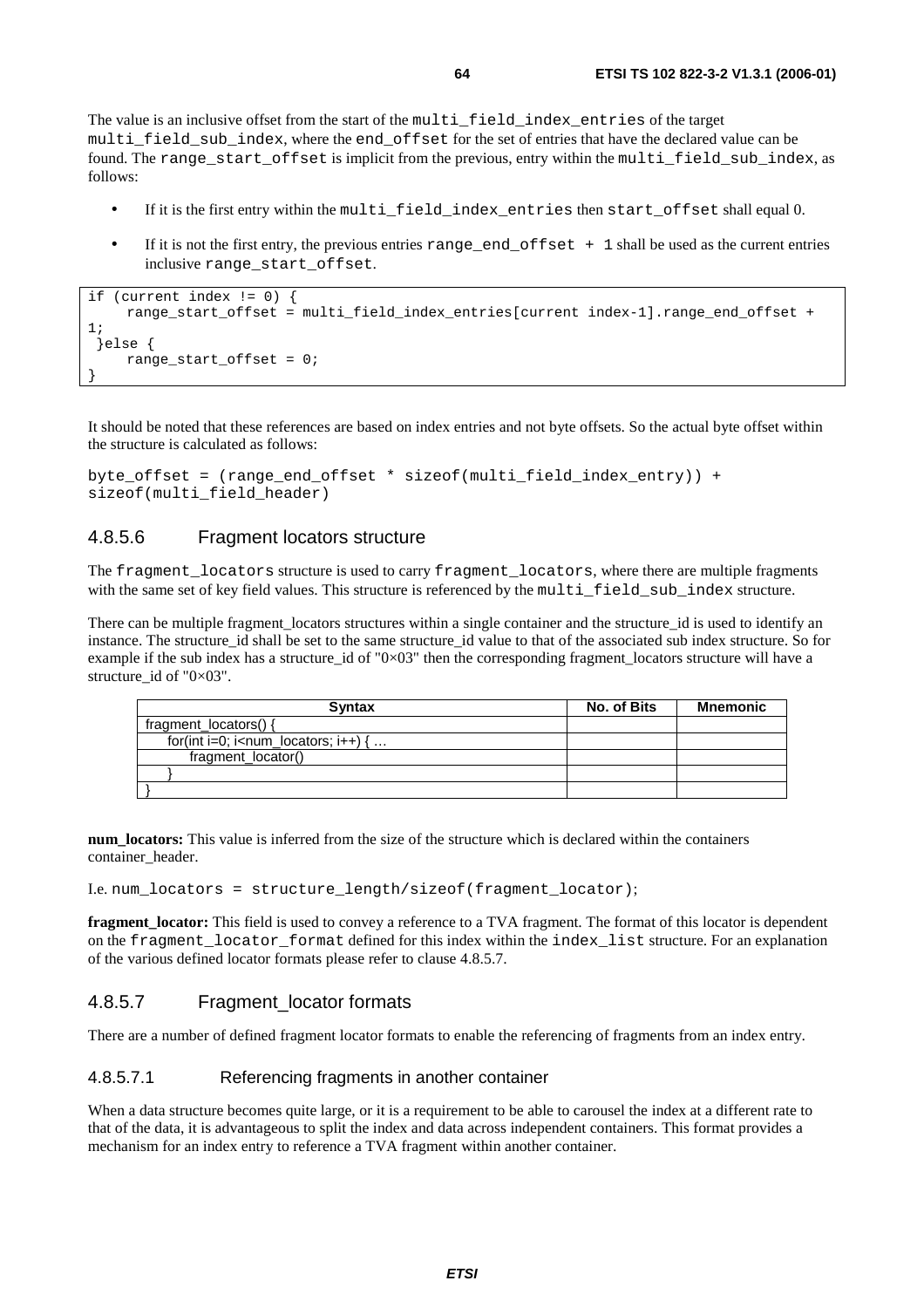| Syntax                      | No. of Bits | Mnemonic |
|-----------------------------|-------------|----------|
| remote_fragment_locator() { |             |          |
| target_container            | 16          | uimsbf   |
| target fragment             | 24          | uimsbf   |
|                             |             |          |

**target\_container:** The container ID of the container holding the encapsulation structure for the target fragment.

**target fragment:** A 24 bit identifier which uniquely identifies a fragment within the target container. To locate the actual fragment, the appropriate container should be loaded and the encapsulation structure searched to find a matching fragment\_id. Once the fragment\_id has been located the appropriate TVA fragment can be found.

#### 4.8.5.7.2 Referencing a fragment within the same container

It is quite possible to use the above method for referencing fragments within the same container, however it is not the most efficient way. Therefore the following method is supported.

| <b>Syntax</b>            | No. of Bits | <b>Mnemonic</b> |
|--------------------------|-------------|-----------------|
| local fragment locator() |             |                 |
| fragment offset          | 16          | uimsbf          |
|                          |             |                 |

**fragment\_offset:** The offset within the encapsulation structure, where the fragment can be found. It should be noted that the offset is an index into the encapsulation structure and not a byte offset. The byte offset can be calculated as follows:

```
byte_offset = (sizeof(encapsulation_entry) * fragment_offset) + 
encapsulation header;
```
# 4.8.6 Binary representation of Simple Types

Within the Index list structure it is a requirement to define the encoding used to represent each of an index's key fields. The following is a list of XML Schema defined primitive simple types used within the *TV-Anytime* schema and how they should be encoded, when used within the context of an index.

| <b>SimpleType</b>  | field_encoding value | <b>Encoding</b>                                |
|--------------------|----------------------|------------------------------------------------|
| string             | $0 \times 0000$      | String                                         |
| anyURI             | $0 \times 0000$      | String                                         |
| boolean            | $0 \times 0204$      | unsigned byte with false = $"0 \times 00"$ and |
|                    |                      | true = Non zero value e.g. $0 \times ff$       |
| <b>NMTOKEN</b>     | $0 \times 0000$      | String                                         |
| gYear              | 0×0101               | unsigned binary - Big-Endian                   |
| date               | $0 \times 0401$      | Modified Julian Date (TVA BiM codec            |
|                    |                      | clause 4.4.2.4.3)                              |
| dateTime           | $0 \times 0400$      | Modified Julian Date and Milliseconds          |
|                    |                      | (TVA BiM codec, clause 4.4.2.4.2)              |
| duration           | $0 \times 0400$      | Modified Julian Date and Milliseconds          |
|                    |                      | (TVA BiM codec, clause 4.4.2.4.2)              |
| integer            | $0 \times 0202$      | one bit to indicate sign (0:positive,          |
|                    |                      | 1: negative), followed by abs(value) using     |
|                    |                      | vluimsbf5.                                     |
| unsignedShort      | 0×0101               | unsigned binary - Big-Endian                   |
| unsignedLong       | $0 \times 0203$      | vluimsbf8                                      |
| unsignedInt        | $0 \times 0201$      | unsigned binary - Big-Endian                   |
| nonNegativeInteger | $0 \times 0203$      | vluimsbf8                                      |
| positiveInteger    | 0×0203               | vluimsbf8                                      |
| float              | $0 \times 0300$      | signed float                                   |
| double             | $0 \times 0302$      | signed double                                  |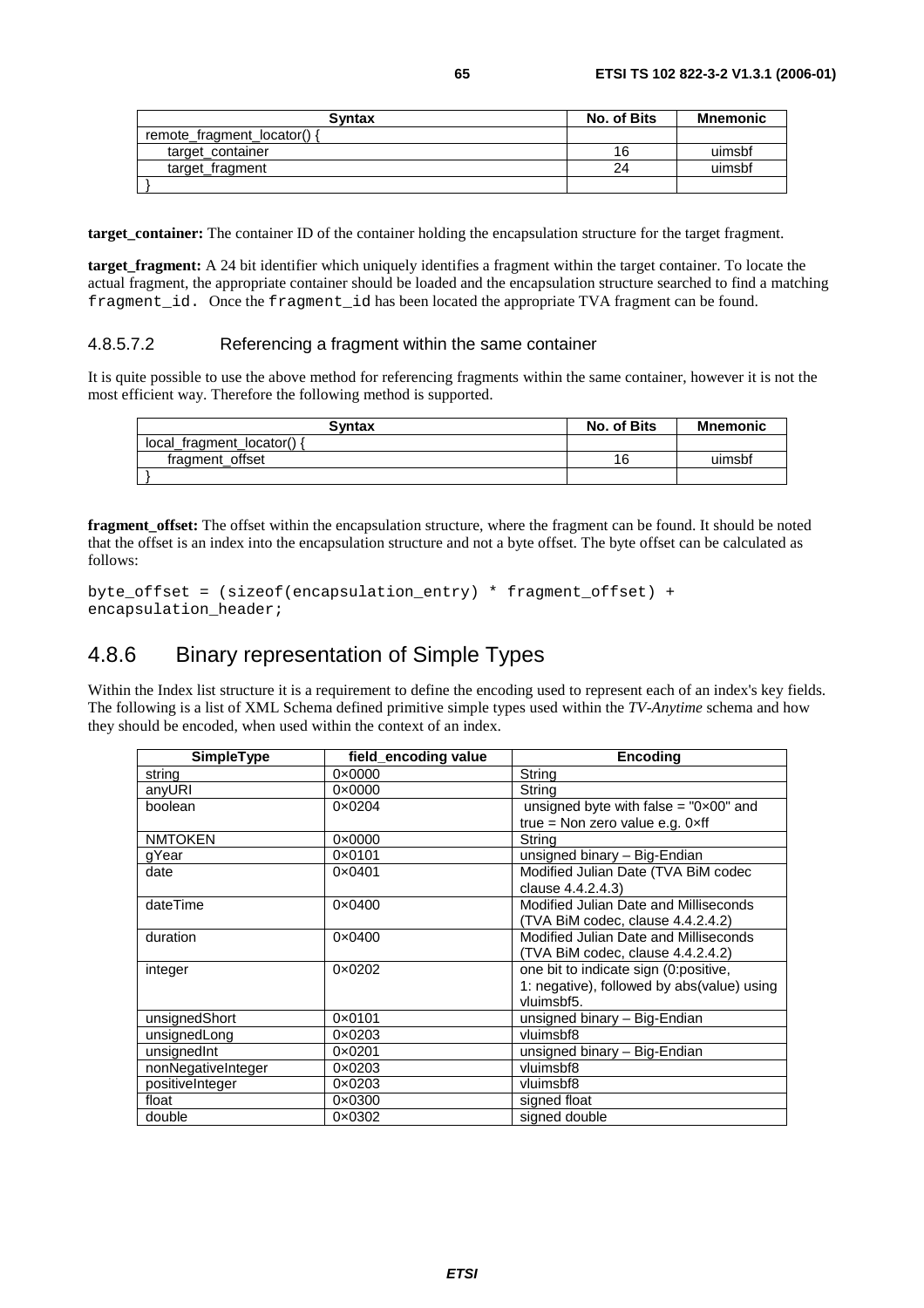# 4.8.7 Indexes based on Classification Schemes

When creating an index based on a Classification Scheme it is recommended that the key field used is the href attribute within the ControlledTermType and that its value is a full de-referenced URI i.e. not an Alias.

It is also recommended that all entries within the index use a single classification scheme. The indexing solution can support the use of mixed classification schemes but it may present problems to an application, which wishes to search the index. For example, there may be more than one reference value for genre "Sport".

# 4.9 Notion of Validation

*TV-Anytime* deals with metadata and in particular with large and highly structured metadata.

An XML Schema document is called a schema. The TVA schema is thus an XML schema document, namely the data model defining the rules to be respected to edit "valid" TVA metadata description. This includes information about default values, element types, attributes types and type hierarchies.

The validation process ensures that the descriptions transmitted to the application respect all the rules defined in the associated schema and thus that it is conformant to the standard having specified this schema. The nature (i.e. the type) of each description item (element or attributes) are also determined and controlled during this process. Validation is the way to make data more explicit to an application. It is a transformation from raw un-typed well-formed (syntactically correct according to the schema definitions) information into typed useful information. The generic nature of the validation process is spelled out by W3C in the XML schema specification in [2].

Because the *TV-Anytime* encoding mechanism produces by nature only valid encoded metadata description and due to the design of the *TV-Anytime* schema and of the associated fragmentation mechanism, each partial description shall be valid according to the TVA schema, first, after the decoding of the TVAMain fragments and, afterwards, of any of its associated TVA fragments.

# 4.10 Extensibility of the TV-Anytime schema

### 4.10.1 Introduction

A TVA metadata system includes a common core set of metadata as defined in TS 102 822-3-1 [9] to ensure a minimum level of interoperability. Scalability and extensibility are key *TV-Anytime* features. Backward and possibly forward compatibility shall be maintained.

The MPEG-7 Definition Description Language (DDL) that is used as the *TV-Anytime* representation language for metadata is the main instrument for this extensibility.

As shown in figure 33, mechanisms need to be defined to allow the extension of the specification with new *TV-Anytime* definitions, or for private extensions.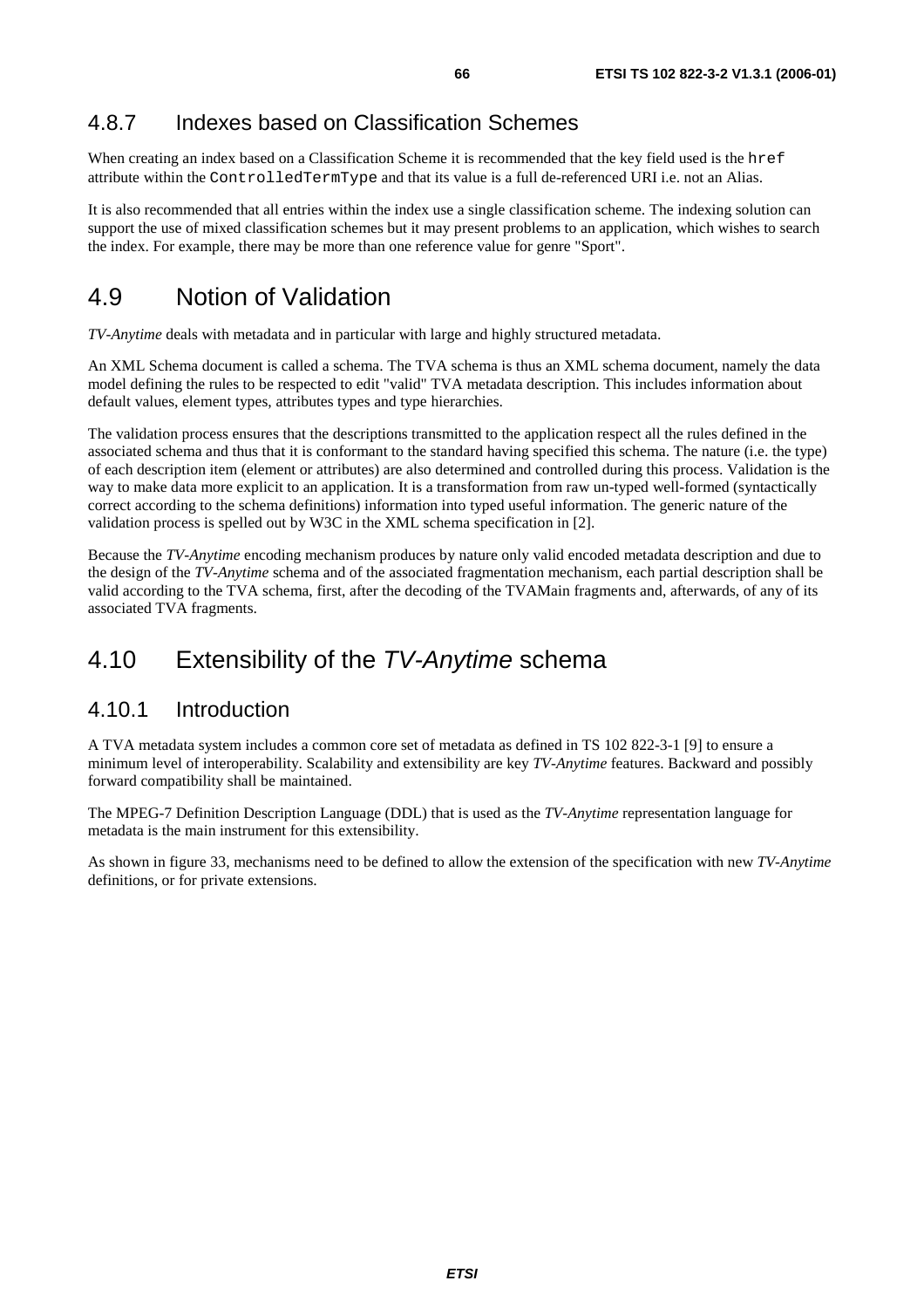

**Figure 33: Representation of a TV-Anytime extension** 

The associated TVA extensibility rules are presented in the following clause.

# 4.10.2 Extensibility rules

The following clause defines rules to support specification and private extensions in a backward and forward compatible manner:

- Forward compatibility means a decoder that is only aware of a previous version of a schema is able to partially decode a description conformant to an updated version of that schema.
- Backward compatibility means a decoder that is only aware of a new version of the schema is able to partially decode a description conformant to a previous version of that schema.

With BIM, backward compatibility is provided by the unique reference of the used schema in the DecoderInit. Forward compatibility is ensured by a specific syntax defined in MPEG-7 Specification [1] clauses 7 and 8. Its main principle is to use the namespace of the schema. The binary format allows one to keep parts of a description related to different schemas in separate chunks of the binary description stream, so that parts related to an unknown schema may be skipped by the decoder. The Decoder Initialization identifies schema versions with which compatibility is preserved by listing their Schema URIs. A decoder that knows at least one of the Schema URIs will be able to decode at least part of the binary description stream.

The following rules shall be applied so as to define a valid extension of the standard, in particular to allow the compatibility mechanisms described above. They constrain the extensibility of *TV-Anytime* schemas:

- Extension must be defined using the TVA schema representation language (i.e. MPEG-7 DDL). The way these extended schemas are transmitted is out of the scope of the present document.
- The module definition must have a prose definition that describes the syntactic and semantic requirements of the elements, attributes and/or content models that it declares.
- Existing element names should never be re-used. New elements names should be defined under their own namespace (e.g. for another version of the TVA specification or for private extensions).
- The module definition's elements and attributes must be part of an XML namespace. If the module is defined by an organization other than TVA and MPEG (for imported MPEG datatypes and description schemes), this namespace must NOT be the same as the namespace in which other TVA and MPEG standards are defined.
- The namespace under which extensions are defined will need to be clearly identified.
- Any extensions to existing schema should not obscure existing functionality. Thus existing functionality should not be contained within a new element that an earlier decoder will not understand.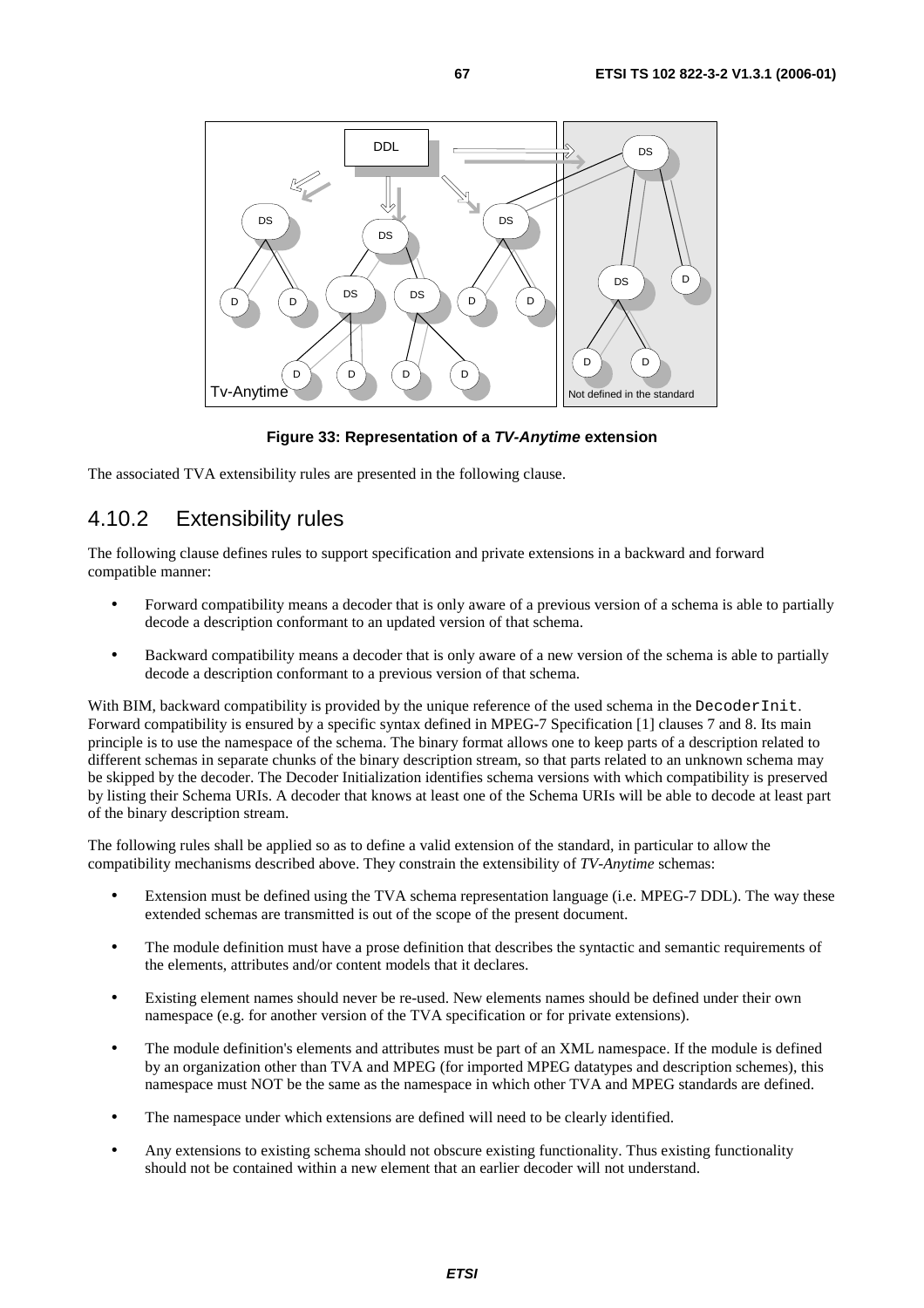- Wherever possible, an extended schema should only add functionality and not replace existing functionality. This will allow a version 1 decoder to maximally understand a version 2 document.
- An application should ignore any elements or attributes they do not need, do not understand or cannot use.

Table 13 provides the list of conditions under which the extensions of *TV-Anytime* metadata definitions are supported or not.

**Table 13: Types of extension permitted in future versions of TV-Anytime**

| Condition/Type of extension of TV-Anytime metadata<br>definitions | <b>Status</b>                            |
|-------------------------------------------------------------------|------------------------------------------|
| Condition 1: A new global element of existing type                | <b>NOT PERMITTED</b>                     |
| Condition 2: A new global attributes added to existing type       | <b>PERMITTED</b>                         |
| new type (simple or complex - but see below for limitations       | <b>PERMITTED</b>                         |
| on derivation etc)                                                |                                          |
| Polymorphism of existing type by Inheritance with                 | PERMITTED (But see rules above)          |
| restriction                                                       |                                          |
| Polymorphism of existing type by Inheritance with                 | PERMITTED (But see rules above)          |
| extension                                                         |                                          |
| Polymorphism of existing type by Redefining types during          | <b>NOT PERMITTED</b>                     |
| import                                                            |                                          |
| <b>Substitution Groups</b>                                        | NOT PERMITTED.                           |
|                                                                   | Instead of using substitution groups,    |
|                                                                   | explicit derivation can be used. This is |
|                                                                   | safer for future extensions.             |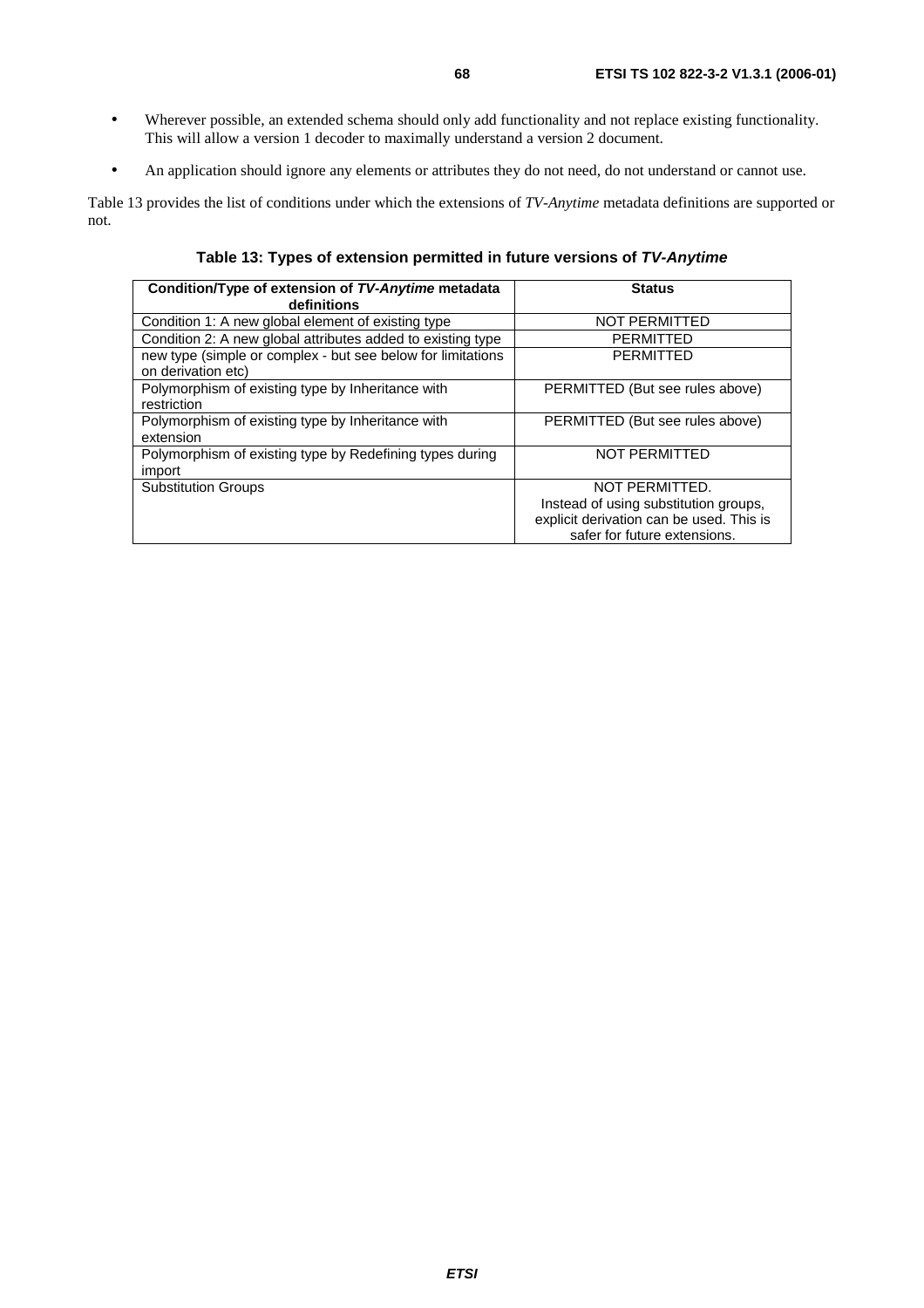# Annex A (informative): Bibliography

• XML Path Language, W3C Recommendation, 16 November 1999.

NOTE: Available at: <http://www.w3.org/TR/xpath.html>.

• Namespaces in XML, W3C Recommendation, 14 January 1999.

NOTE 1: Available at:<http://www.w3.org/TR/REC-xml-names/>.

NOTE 2: These documents are maintained by the W3C (*[http://www.w3.org](http://www.w3.org/)*)

- IETF RFC 3986: "Uniform Resource Identifier (URI): Generic Syntax".
- XML, Extensible Markup Language (XML) 1.0 second edition, October 2000.

NOTE: Available at:<http://www.w3.org/TR/2000/REC-xml-20001006>.

- IETF RFC 3629: "UTF-8, a transformation format of ISO/IEC 10646 (2003)".
- NOTE: Available at <http://www.ietf.org/rfc/rfc3629.txt>.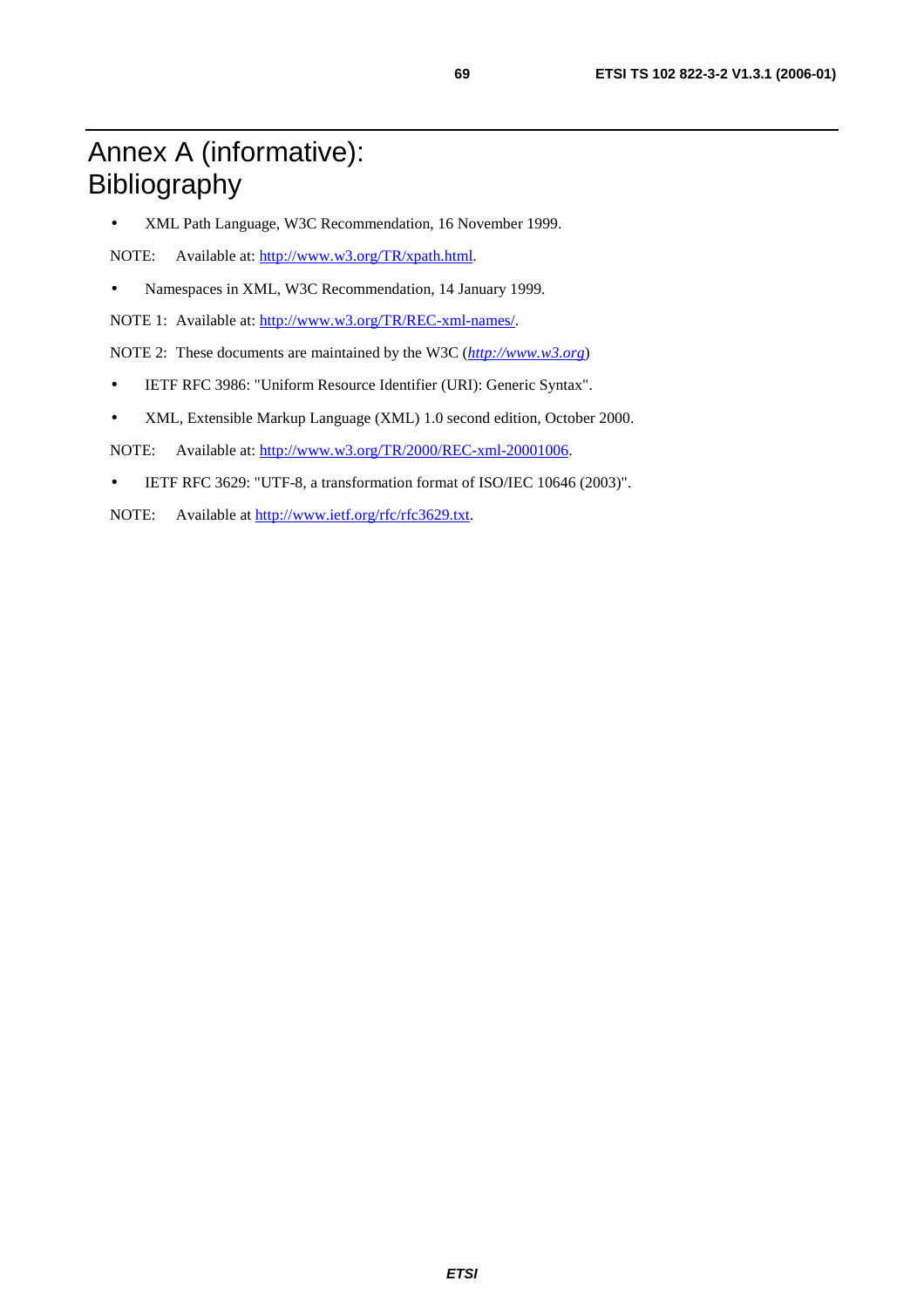# List of figures

| Figure 30: Schematic representation of interrelationship between Index containers and Data containers 48         |  |
|------------------------------------------------------------------------------------------------------------------|--|
|                                                                                                                  |  |
| Figure 32: Example multi_field_sub_index structure (using multi-layer syntax) for an index with three key fields |  |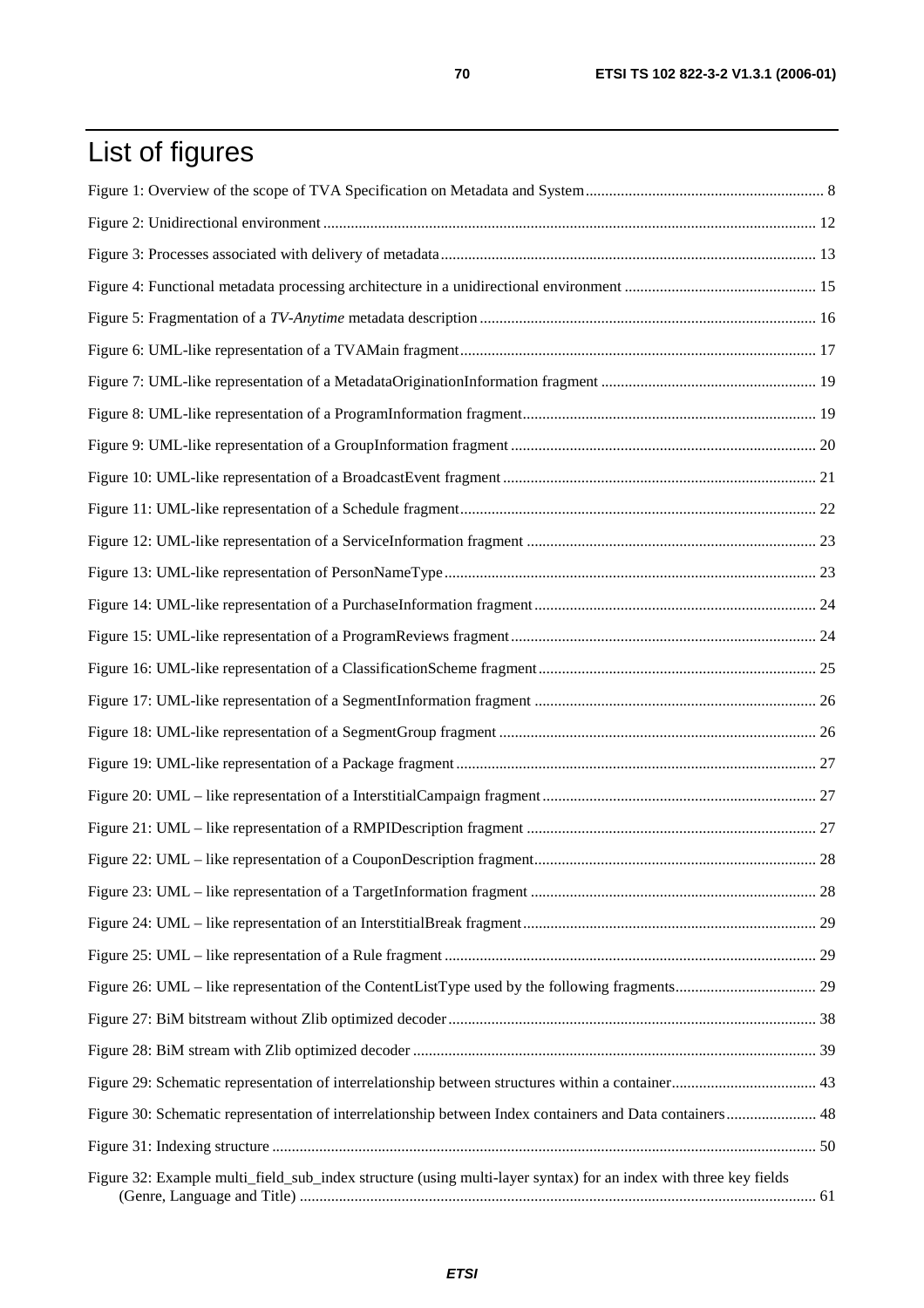|--|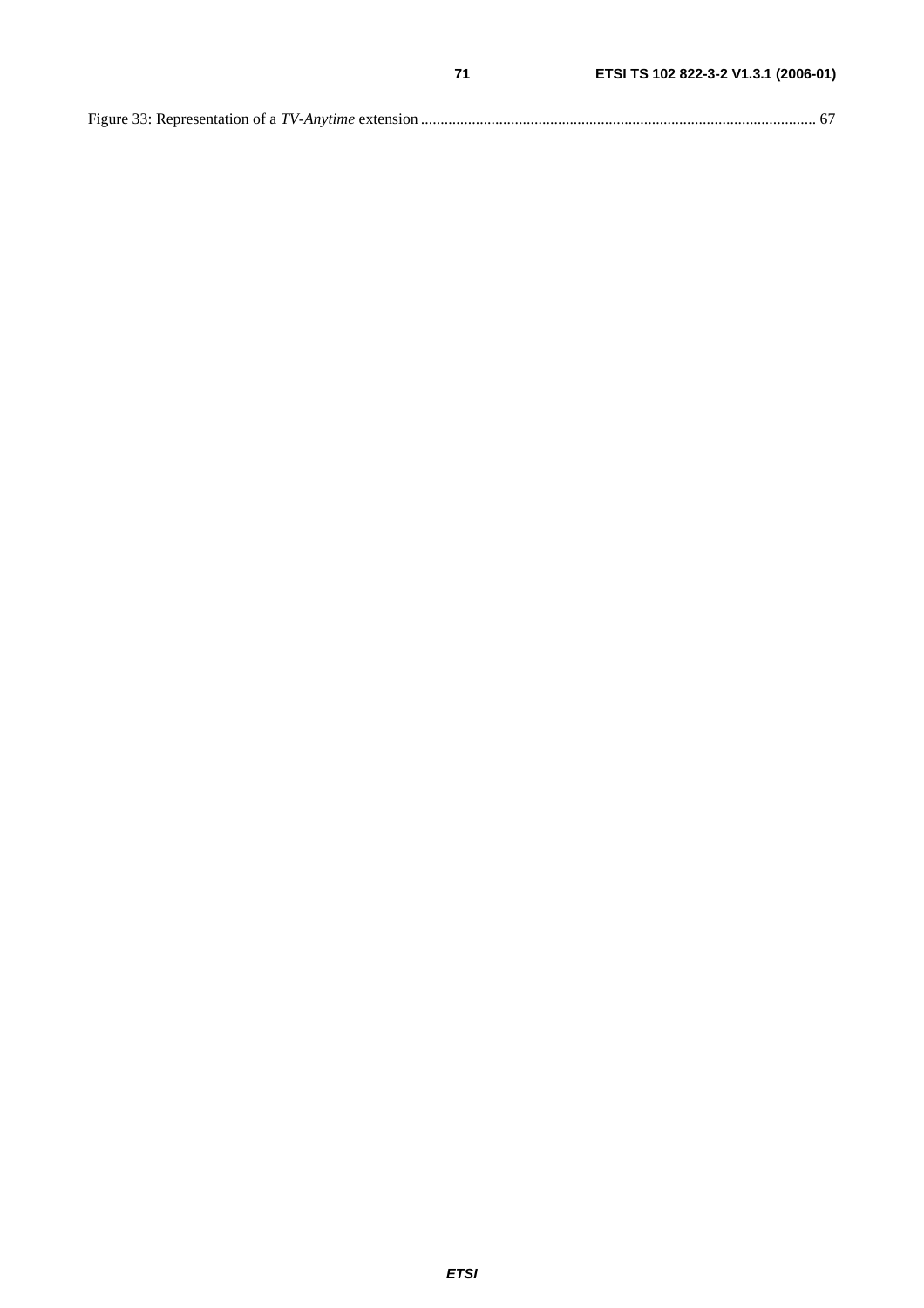# List of tables

| Table 9: Encoding and interpretation of the field_value, low_field_value and high_field_value field55 |  |
|-------------------------------------------------------------------------------------------------------|--|
|                                                                                                       |  |
|                                                                                                       |  |
|                                                                                                       |  |
|                                                                                                       |  |